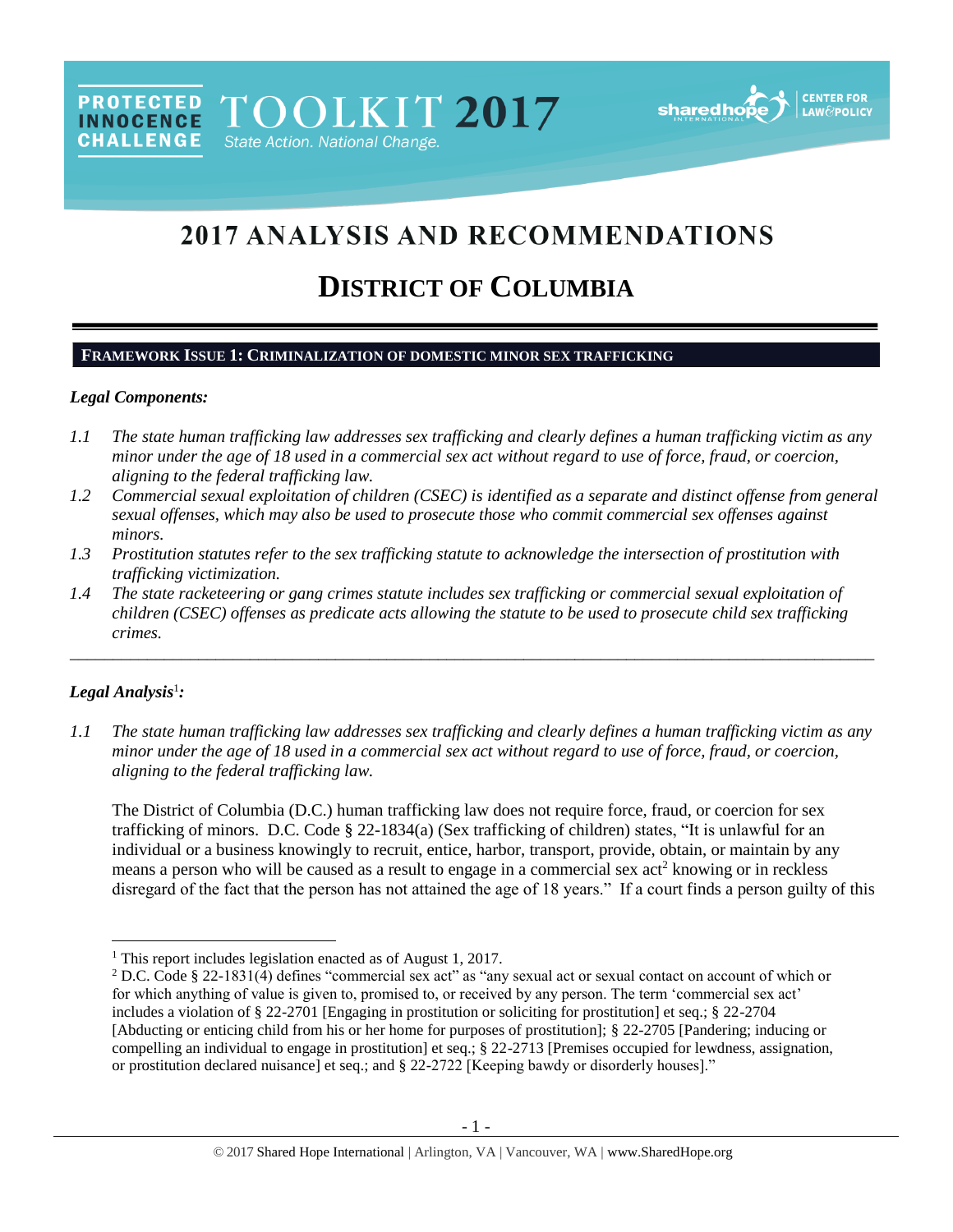crime, the person can be imprisoned up to 20 years, fined up to \$50,000, or both. D.C. Code  $\S$ § 22-1837(a)(1), 22-3571.01(b)(9).

*1.2 Commercial sexual exploitation of children (CSEC) is identified as a separate and distinct offense from general sexual offenses, which may also be used to prosecute those who commit commercial sex offenses against minors.*

The following laws criminalize CSEC in D.C.:

- 1. D.C. Code § 22-2704(a) (Abducting or enticing child from his or her home for purposes of prostitution; harboring such child) makes it a crime "for any person, for purposes of prostitution, to: (1) Persuade, entice, or forcibly abduct a child under 18 years of age from his or her home or usual abode, or from the custody and control of the child's parents or guardian; or (2) Secrete or harbor any child so persuaded, enticed, or abducted from his or her home or usual abode, or from the custody and control of the child's parents or guardian." This is a felony punishable by imprisonment up to 20 years, a fine not to exceed \$50,000, or both. D.C. Code §§ 22-2704(b), 22-3571.01(b)(9).
- 2. D.C. Code § 22-2705(a) (Pandering; inducing or compelling an individual to engage in prostitution) makes it illegal to do the following:

(1) Place or cause, induce, entice, procure, or compel the placing of any individual in the charge or custody of any other person, or in a house of prostitution, with intent that such individual shall engage in prostitution;

(2) Cause, compel, induce, entice, or procure or attempt to cause, compel, induce, entice, or procure any individual:

- (A) To reside with any other person for the purpose of prostitution;
- (B) To reside or continue to reside in a house of prostitution; or
- (C) To engage in prostitution; or

(3) Take or detain an individual against the individual's will, with intent to compel such individual by force, threats, menace, or duress to marry the abductor or to marry any other person.

When the victim of this crime is under 18, the offender is guilty of a felony punishable by imprisonment up to 20 years, a fine not to exceed \$50,000, or both. D.C. Code §§ 22-2705(c)(2), 22-3571.01(b)(9).

3. D.C. Code § 22-2707(a) (Procuring; receiving money or other valuable thing for arranging assignation) makes it illegal for a person "to receive any money or other valuable thing for or on account of arranging for or causing any individual to engage in prostitution or a sexual act or contact." If the victim is under 18, this felony is punishable by imprisonment up to 20 years, a fine not to exceed \$50,000, or both. D.C. Code §§ 22-2707(b)(2), 22-3571.01(b)(9).

Although the following statutes are not specifically for commercial sexual exploitation cases, the following offenses may also be used to prosecute CSEC cases:

1. D.C. Code § 22-811(a)(5) (Contributing to the delinquency of a minor) makes it illegal for "an adult, being 4 or more years older than a minor, to invite, solicit, recruit, assist, support, cause, encourage, enable, induce, advise, incite, facilitate, permit, or allow the minor to: . . . (5) Violate any criminal law of the District of Columbia for which the penalty constitutes a misdemeanor, except for acts of civil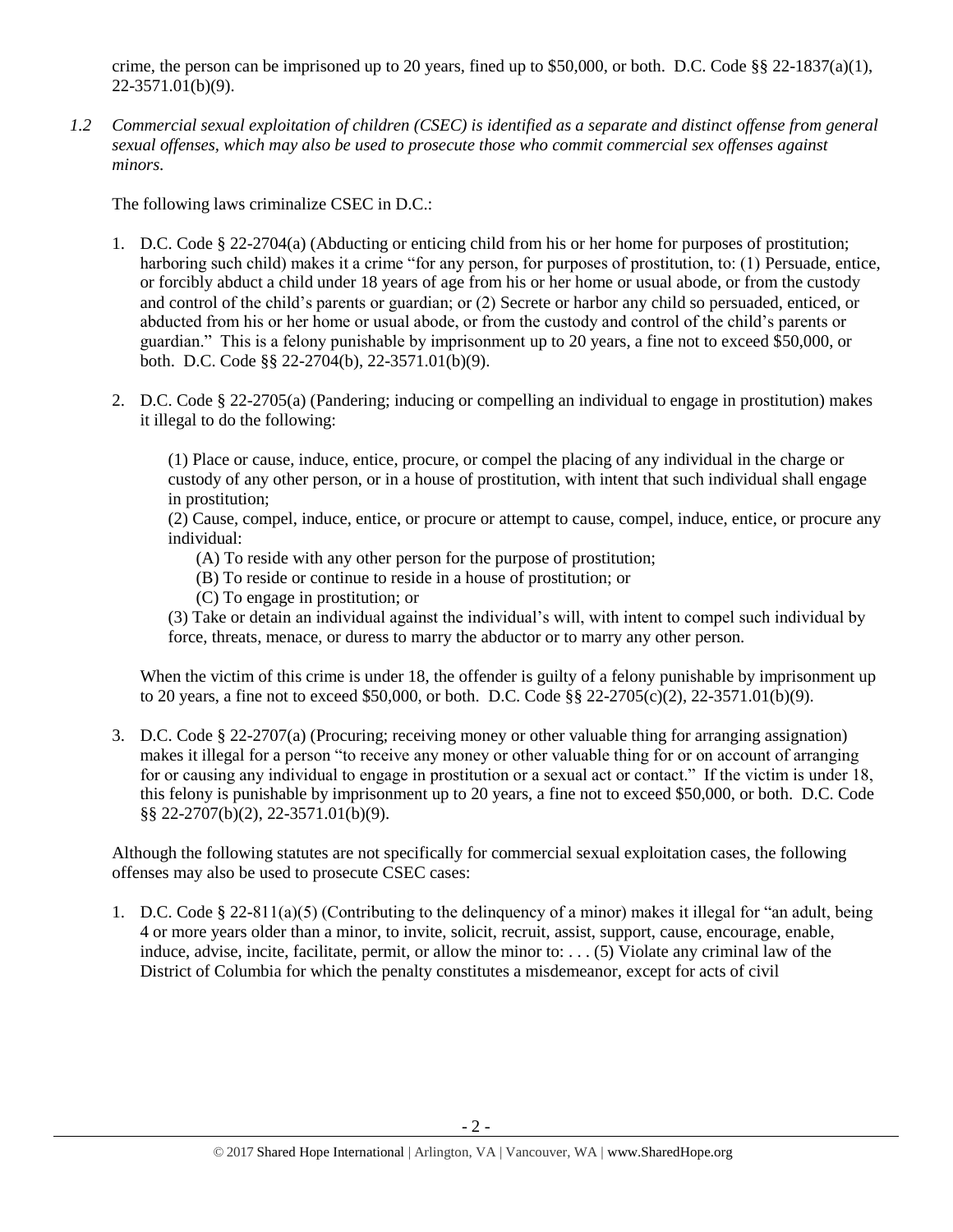disobedience," which would include D.C. Code § 22-2701 (Engaging in prostitution or soliciting for prostitution).<sup>3</sup>

- 2. D.C. Code § 22-3008 (First degree child sexual abuse) makes it a crime when a person "being at least 4 years older than a child, engages in a sexual  $act<sup>4</sup>$  with that child or causes that child to engage in a sexual act." For purposes of the chapter on "sexual abuse," "child" is defined as "a person who has not yet attained the age of 16 years" for those offenses classified as sex offenses and general sexual abuse. D.C. Code § 22-3001(3). This is a Class A felony punishable by up to life imprisonment and a possible fine up to \$250,000. D.C. Code § 22-3008. "However, the court may impose a prison sentence in excess of 30 years only in accordance with § 22-3020 [Aggravating circumstances] or § 24-403.01 (b-2) [Aggravating circumstances, one or more of which must exist for a sentence to exceed 30 years]." D.C. Code § 22-3008.
- 3. D.C. Code § 22-3009 (Second degree child sexual abuse) establishes a crime when a person "being at least 4 years older than a child, engages in sexual contact<sup>5</sup> with that child or causes that child to engage in sexual contact." A convicted offender may be sentenced to imprisonment up to 10 years and a possible fine not to exceed \$25,000. D.C. Code §§ 22-3009, 22-3571.01(b)(7).
- 4. D.C. Code § 22-3009.01 (First degree sexual abuse of a minor) establishes a crime when a person "being 18 years of age or older, is in a significant relationship<sup>6</sup> with a minor,<sup>7</sup> and engages in a sexual act with that minor or causes that minor to engage in a sexual act." If guilty, the individual may be imprisoned up to 15 years, fined up to \$37,500, or both. D.C. Code §§ 22-3009.01, 22-3571.01(b)(8).
- 5. D.C. Code § 22-3009.02 (Second degree sexual abuse of a minor) occurs when a person "being 18 years of age or older, is in a significant relationship with a minor and engages in a sexual contact with that minor or causes that minor to engage in a sexual contact." If guilty, the individual may be sentenced to imprisonment up to 7.5 years, a fine not to exceed \$25,000, or both. D.C. Code § 22-3009.02, 22- 3571.01(b)(7).
- 6. D.C. Code § 22-3010 (Enticing a child or minor) states in part,
	- (a) Whoever, being at least 4 years older than a child or being in a significant relationship with a minor, (1) takes that child or minor to any place for the purpose of committing any offense set forth in §§ 22-3002 to 22-3006 [Sexual abuse in the first through fourth degrees and Misdemeanor sexual abuse] and 22-3008 to 22-3009.02 [First degree child sexual abuse, Second degree child sexual abuse, First degree sexual abuse of a minor, Second degree sexual abuse of a minor], or (2) seduces, entices, allures, convinces, or persuades or attempts to seduce, entice, allure, convince, or persuade a child or minor to engage in a sexual act or contact shall be imprisoned for not more

l <sup>3</sup> D.C. Code § 22-811(a)(7) could also apply in the event that the solicited minor has been convicted of more than two prostitution offenses, as a third prostitution conviction appears to be punished as a felony.

<sup>4</sup> "Sexual act" is defined as "(A) The penetration, however slight, of the anus or vulva of another by a penis; (B) Contact between the mouth and the penis, the mouth and the vulva, or the mouth and the anus; or (C) The penetration, however slight, of the anus or vulva by a hand or finger or by any object, with an intent to abuse, humiliate, harass, degrade, or arouse or gratify the sexual desire of any person. (D) The emission of semen is not required for the purposes of subparagraphs (A)–(C) of this paragraph." D.C. Code  $\S$  22-3001(8).

<sup>&</sup>lt;sup>5</sup> "Sexual contact" is defined as "the touching with any clothed or unclothed body part or any object, either directly or through the clothing, of the genitalia, anus, groin, breast, inner thigh, or buttocks of any person with an intent to abuse, humiliate, harass, degrade, or arouse or gratify the sexual desire of any person." D.C. Code § 22-3001(9).

<sup>&</sup>lt;sup>6</sup> "Significant relationship" is defined as including "[a] legal or de facto guardian or any person, more than 4 years older than the victim, who resides intermittently or permanently in the same dwelling as the victim." D.C. Code  $\S$ 22-3001(10)(B).

<sup>&</sup>lt;sup>7</sup> "Minor" is defined as "a person who has not yet attained the age of 18 years." D.C. Code § 22-3001(5A).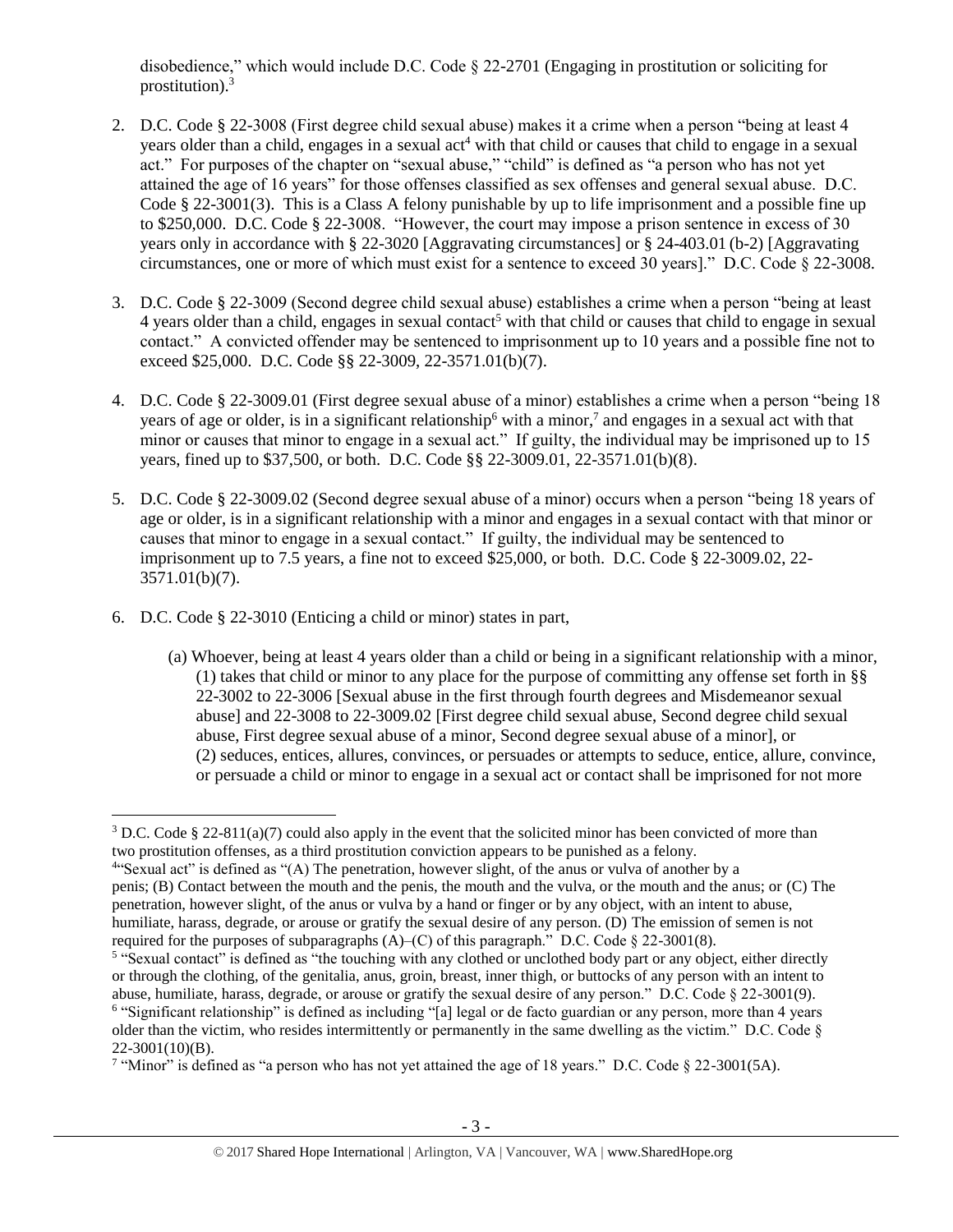than 5 years or may be fined not more than the amount set forth in [section 101 of the Criminal Fine Proportionality Amendment Act of 2012], or both.

(b) Whoever, being at least 4 years older than the purported age of a person who represents himself or herself to be a child, attempts

(1) to seduce, entice, allure, convince, or persuade any person who represents himself or herself to be a child to engage in a sexual act or contact, or

(2) to entice, allure, convince, or persuade any person who represents himself or herself to be a child to go to any place for the purpose of engaging in a sexual act or contact shall be imprisoned for not more than 5 years or may be fined not more than the amount set forth in  $\S 22-3571.01^8$ , or both.

- 7. Using the Internet to purchase commercial sex acts could potentially be charged under D.C. Code § 22- 3010.02 (Arranging for a sexual contact with a real or fictitious child).  $^9$  D.C. Code § 22-3010.02(a) states, "It is unlawful for a person to arrange to engage in a sexual act or sexual contact with an individual (whether real or fictitious) who is or who is represented to be a child at least 4 years younger than the person, or to arrange for another person to engage in a sexual act or sexual contact with an individual (whether real or fictitious) who is or who is represented to be a child of at least 4 years younger than the person. For the purposes of this section, arranging to engage in a sexual act or sexual contact with an individual who is fictitious shall be unlawful only if the arrangement is done by or with a law enforcement officer."
- *1.3 Prostitution statutes refer to the sex trafficking statute to acknowledge the intersection of prostitution with trafficking victimization.*

The District of Columbia's prostitution law, D.C. Code § 22-2701 (Engaging in prostitution or soliciting for prostitution), does not refer to the human trafficking law when the person engaged in prostitution is a minor.

- 1.3.1 Recommendation: Amend D.C. Code § 22-2701 (Engaging in prostitution or soliciting for prostitution) to refer to D.C. Code § 22-1834 (Sex trafficking of children) to acknowledge the intersection of prostitution with trafficking victimization.
- *1.4 The state racketeering or gang crimes statute includes sex trafficking or commercial sexual exploitation of children (CSEC) offenses as predicate acts allowing the statute to be used to prosecute child sex trafficking crimes.*

Although District of Columbia has not enacted a racketeering statute, the criminal street gangs law is broad enough to include any felony as predicate activity. Pursuant to D.C. Code § 22-951 (Criminal street gangs),

(a) (1) It is unlawful for a person to solicit, invite, recruit, encourage, or otherwise cause, or attempt to cause, another individual to become a member of, remain in, or actively participate in what the person knows to be a criminal street gang.

<span id="page-3-0"></span>(2) A person convicted of a violation of this subsection shall be fined not more than the amount set forth in § 22-3571.01,<sup>10</sup> or imprisoned for not more than 6 months, or both.

l

<sup>8</sup> Pursuant to D.C. Code § 22-3571.01, if a crime carries a maximum of 5 years of incarceration the proportional maximum fine is \$12,500.

<sup>&</sup>lt;sup>9</sup> According to the editor's note below this statute on Lexis, "Section 209b of D.C. Law 10-257, as added by D.C. Law 18- (Act 18-722), § 11(a), was codified as this section by LexisNexis. If the act section is codified by the Codification Counsel, it may be placed elsewhere in the D.C. Code."

<sup>10</sup> Pursuant to D.C. Code § 22-3571.01, if a crime carries a maximum of 6 months of incarceration the proportional maximum fine is \$1,000.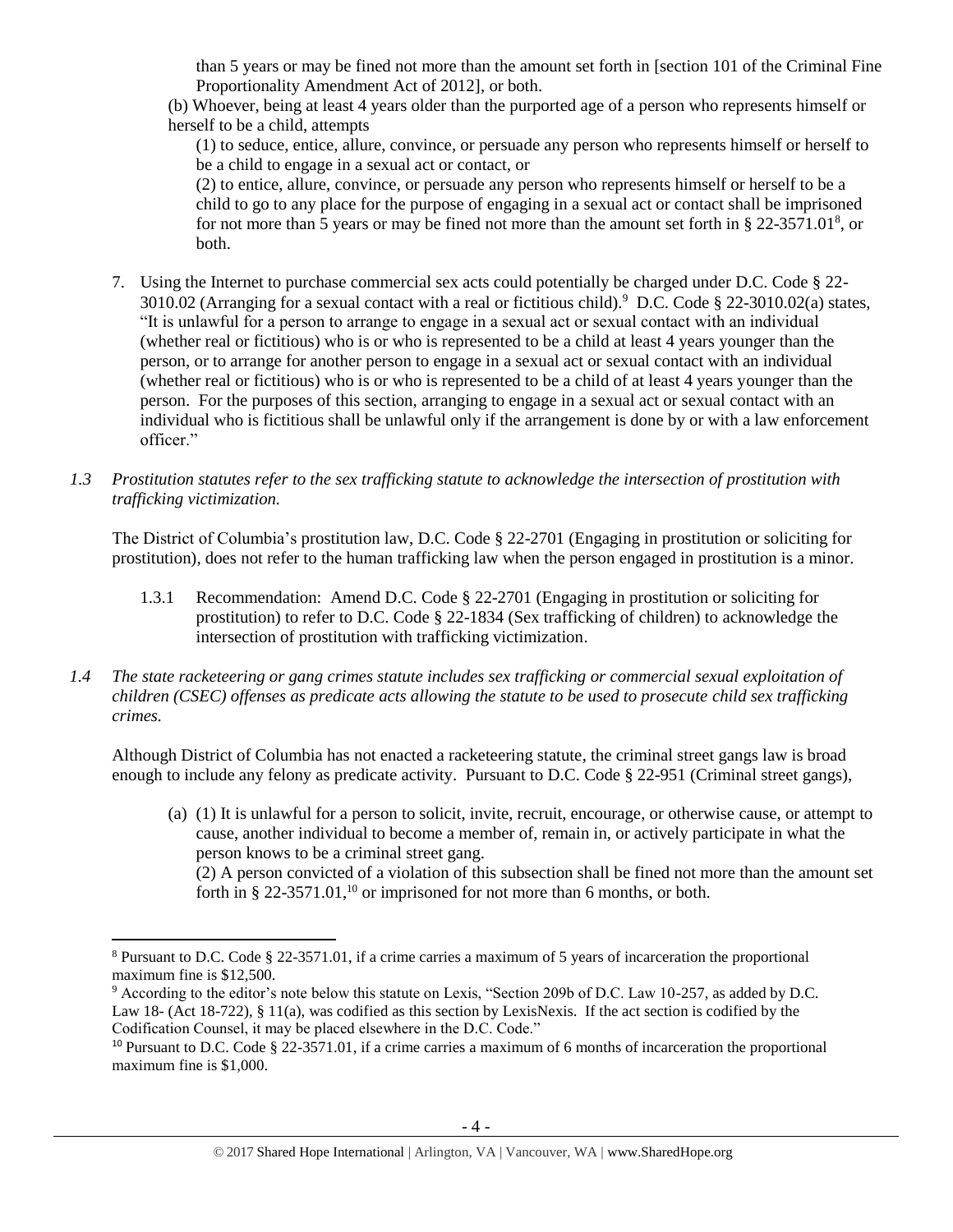(b) (1) It is unlawful for any person who is a member of or actively participates in a criminal street gang to knowingly and willfully participate in any felony or violent misdemeanor committed for the benefit of, at the direction of, or in association with any other member or participant of that criminal street gang.

(2) A person convicted of a violation of this subsection shall be fined not more than the amount set forth in [section 101 of the Criminal Fine Proportionality Amendment Act of 2012] or imprisoned for not more than 5 years, or both.

- (c) (1) It is unlawful for a person to use or threaten to use force, coercion, or intimidation against any person or property, in order to:
	- (A) Cause or attempt to cause an individual to:
		- (i) Join a criminal street gang;
		- (ii) Participate in activities of a criminal street gang;
		- (iii) Remain as a member of a criminal street gang; or
		- (iv) Submit to a demand made by a criminal street gang to commit a felony in violation of the laws of the District of Columbia, the United States, or any other state; or
	- (B) Retaliate against an individual for a refusal to:
		- (i) Join a criminal street gang;
		- (ii) Participate in activities of a criminal street gang;
		- (iii) Remain as a member of a criminal street gang; or
		- (iv) Submit to a demand made by a criminal street gang to commit a felony in violation of the laws of the District of Columbia, the United States, or any other state.

(2) A person convicted of a violation of this subsection shall be fined not more than the amount set forth in [section 101 of the Criminal Fine Proportionality Amendment Act of 2012], or imprisoned for not more than 10 years, or both.

- (d) The penalties under this section are in addition to any other penalties permitted by law.
- (e) For the purposes of this section, the term:
	- (1) "Criminal street gang" means an association or group of 6 or more persons that: (A) Has as a condition of membership or continued membership, the committing of or actively participating in committing a crime of violence, as defined by  $\S$  23-1331(4)<sup>11</sup>; or (B) Has as one of its purposes or frequent activities, the violation of the criminal laws of the District, or the United States, except for acts of civil disobedience.

 $\overline{\phantom{a}}$ 

<sup>. . . .</sup> 

<sup>&</sup>lt;sup>11</sup> Pursuant to D.C. Code  $\S$  23-1331(4) (Definitions),

The term "crime of violence" means aggravated assault; act of terrorism; arson; assault on a police officer (felony); assault with a dangerous weapon; assault with intent to kill, commit first degree sexual abuse, commit second degree sexual abuse, or commit child sexual abuse; assault with intent to commit any other offense; burglary; carjacking; armed carjacking; child sexual abuse; cruelty to children in the first degree; extortion or blackmail accompanied by threats of violence; gang recruitment, participation, or retention by the use or threatened use of force, coercion, or intimidation; kidnapping; malicious disfigurement; manslaughter; manufacture or possession of a weapon of mass destruction; mayhem; murder; robbery; sexual abuse in the first, second, or third degrees; use, dissemination, or detonation of a weapon of mass destruction; or an attempt or conspiracy to commit any of the foregoing offenses.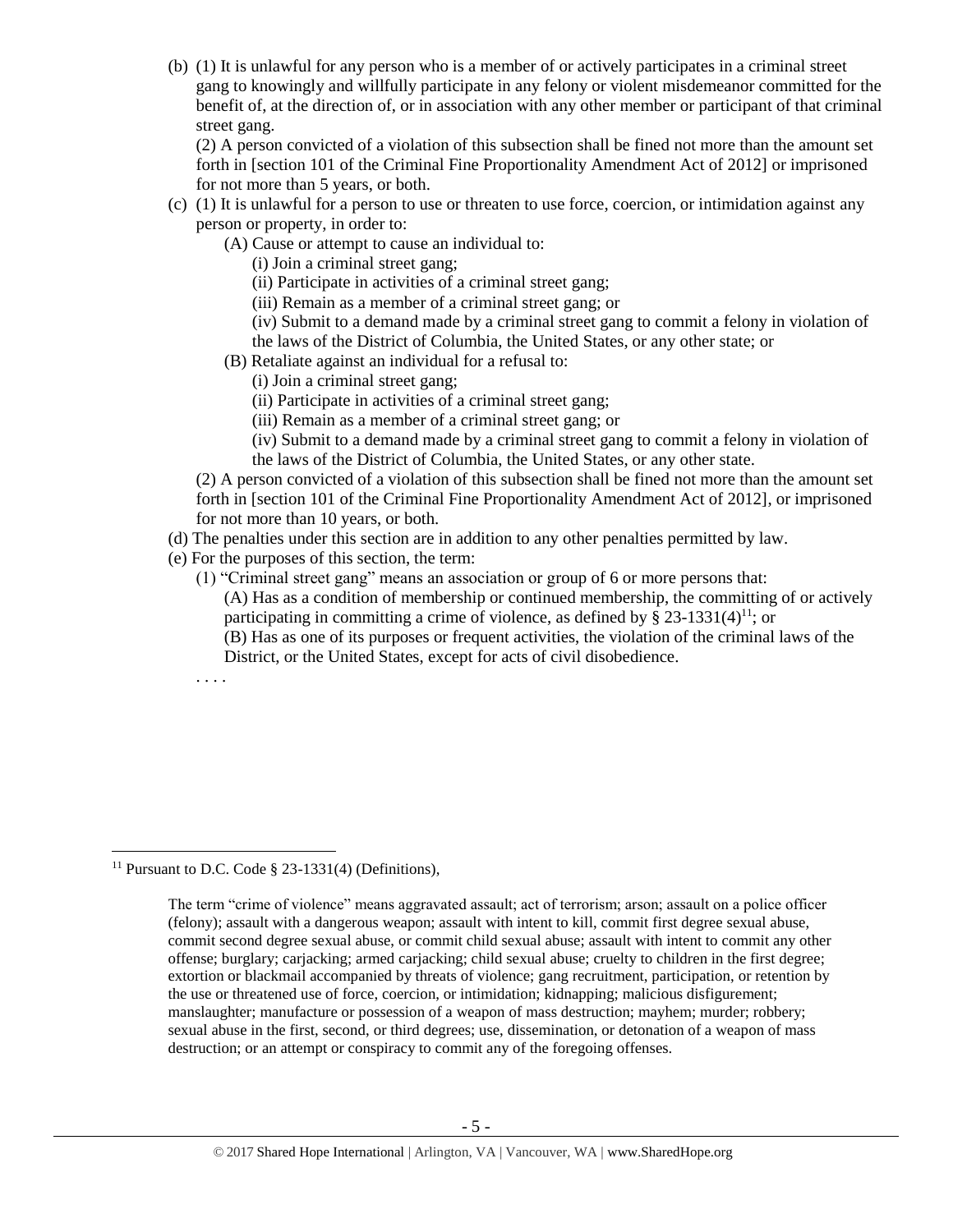#### FRAMEWORK ISSUE 2: CRIMINAL PROVISIONS ADDRESSING DEMAND

## *Legal Components:*

- *2.1 The state sex trafficking law can be applied to buyers of commercial sex acts with a minor.*
- *2.2 Buyers of commercial sex acts with a minor can be prosecuted under commercial sexual exploitation of children (CSEC) laws.*
- *2.3 Solicitation of prostitution laws differentiate between buying sex acts with an adult and buying sex acts with a minor under 18.*
- *2.4 Penalties for buyers of commercial sex acts with minors are as high as federal penalties.*
- *2.5 Using the Internet or electronic communications to lure, entice, or purchase, or attempt to lure, entice, or purchase commercial sex acts with a minor is a separate crime or results in an enhanced penalty for buyers.*
- *2.6 No age mistake defense is permitted for a buyer of commercial sex acts with any minor under 18.*
- *2.7 Base penalties for buying sex acts with a minor under 18 are sufficiently high and not reduced for older minors.*
- *2.8 Financial penalties for buyers of commercial sex acts with minors are sufficiently high to make it difficult for buyers to hide the crime.*
- *2.9 Buying and possessing images of child sexual exploitation carries penalties as high as similar federal offenses.*

\_\_\_\_\_\_\_\_\_\_\_\_\_\_\_\_\_\_\_\_\_\_\_\_\_\_\_\_\_\_\_\_\_\_\_\_\_\_\_\_\_\_\_\_\_\_\_\_\_\_\_\_\_\_\_\_\_\_\_\_\_\_\_\_\_\_\_\_\_\_\_\_\_\_\_\_\_\_\_\_\_\_\_\_\_\_\_\_\_\_\_\_\_\_

*2.10 Convicted buyers of commercial sex acts with minors are required to register as sex offenders.*

## *Legal Analysis:*

 $\overline{\phantom{a}}$ 

*2.1 The state sex trafficking law can be applied to buyers of commercial sex acts with a minor.* 

D.C. Code § 22-1834 (Sex trafficking of children) can apply to buyers of commercial sex acts with minors following federal precedent through the term "obtain."<sup>12</sup> D.C. Code § 22-1834(a) states that "[i]t is unlawful for an individual or a business knowingly to recruit, entice, harbor, transport, provide, obtain, or maintain by any means a person who will be caused as a result to engage in a commercial sex act knowing or in reckless disregard of the fact that the person has not attained the age of 18 years."

2.1.1 Recommendation: Amend D.C. Code § 22-1834 (Sex trafficking of children) to clarify that buyer conduct is included as a violation of D.C. Code § 22-1834.

<sup>12</sup> *See United States v. Jungers*, 702 F.3d 1066 (8th Cir. 2013). In this case, the Eighth Circuit held that the federal sex trafficking law, 18 U.S.C. § 1591 (Sex trafficking of children or by force, fraud, or coercion) applies to buyers of sex with minors. Reversing a District of South Dakota ruling that Congress did not intend the string of verbs constituting criminal conduct under 18 U.S.C. § 1591(a)(1) ("recruits, entices, harbors, transports, provides, obtains, or maintains") to reach the conduct of buyers (United States v. Jungers, 834 F. Supp. 2d 930, 931 (D.S.D. 2011)), the Eighth Circuit concluded that 18 U.S.C. § 1591 does not contain "a latent exemption for purchasers" because buyers can "engage in at least some of the prohibited conduct." Jungers, 702 F. 3d 1066, 1072. Congress codified Jungers clarifying that the federal sex trafficking law is intended to apply to buyers in the Justice for Victims of Trafficking Act (JVTA) of 2015 Pub. L. No. 114-22, 129 Stat 227), enacted on May 29, 2015. The JVTA adds the terms "patronize" and "solicit" to the list of prohibited conduct and expressly states, "section 108 of this title amends section 1591 of title 18, United States Code, to add the words 'solicits or patronizes' to the sex trafficking statute making absolutely clear for judges, juries, prosecutors, and law enforcement officials that criminals who purchase sexual acts from human trafficking victims may be arrested, prosecuted, and convicted as sex trafficking offenders when this is merited by the facts of a particular case." Id. at Sec. 109. The Eighth Circuit decision in *United States v. Jungers* and the federal sex trafficking law as amended by the Justice for Victims of Trafficking Act establish persuasive authority when state courts interpret the string of verbs constituting prohibited conduct in state sex trafficking laws (in particular the term "obtains") to the extent such interpretation does not conflict with state case law.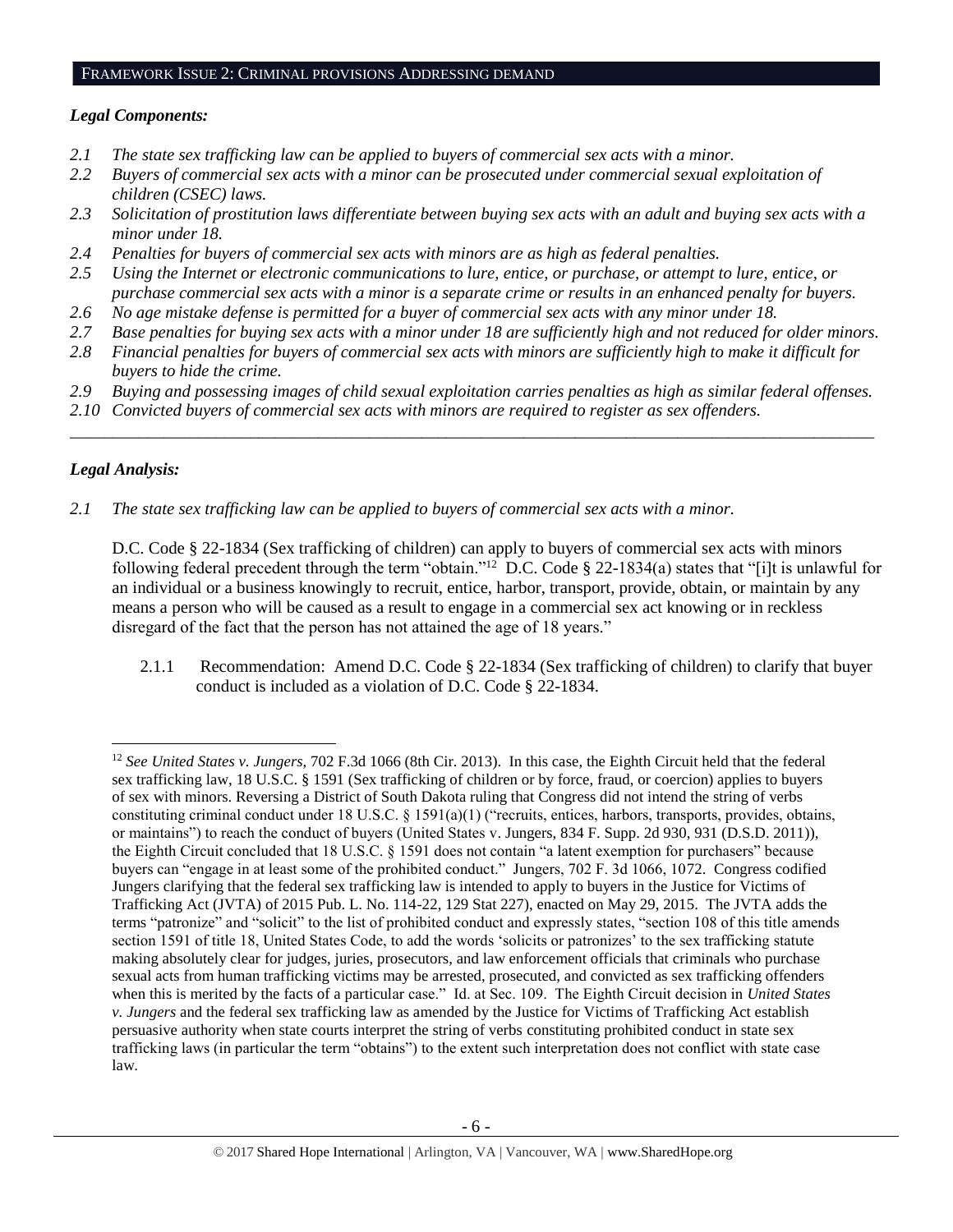*2.2 Buyers of commercial sex acts with a minor can be prosecuted under commercial sexual exploitation of children (CSEC) laws.*

A buyer can be charged under D.C. Code § 22-2705 (Pandering; inducing or compelling an individual to engage in prostitution). This statute includes the crime of "[c]aus[ing], compel[ling], induc[ing], entic[ing], or procurling] or attempt [ing] to cause, compel, induce, entice, or procure any individual: . . . (C) To engage in prostitution." D.C. Code  $\S 22-2705(a)(2)$ . Although it appears that no cases have applied this statute to buyers, the language is potentially broad enough that it could apply.

To the extent that the CSEC offense under D.C. Code § 22-2705 (Pandering; inducing or compelling an individual to engage in prostitution) does not apply to a buyer of sex with a minor, the buyer may also be charged with the age-neutral soliciting offense under D.C. Code § 22-2701 (Engaging in prostitution or soliciting for prostitution), which states in part, "it is unlawful for any person to engage in prostitution or to solicit for prostitution." D.C. Code  $\S 22-2701(a)$ . A first offense under this statute is punishable by imprisonment up to 90 days, a fine not to exceed \$500, or both. D.C. Code  $\S$ § 22-2701(b)(1)(A),  $22-3571.01(b)(3)$ . A second offense is punishable by imprisonment up to 180 days, a fine not to exceed \$1,000, or both. D.C. Code §§ 22-3571.01(b)(4), 22-2701(b)(1)(B). Subsequent offenses are punishable by imprisonment up to 2 years, a fine not to exceed \$12,500, or both. D.C. Code  $\S$ § 22-2701(b)(2), 22-3571.01(b)(6).

*2.3 Solicitation of prostitution laws differentiate between buying sex acts with an adult and buying sex acts with a minor under 18.*

Solicitation laws in D.C. do not differentiate between buying sex with an adult and buying sex with a minor. D.C. Code § 22-2701 (Engaging in prostitution or soliciting for prostitution) is applicable to both those who buy sex with adults and those who buy sex with minors and merely states that "it is unlawful for any person to engage in prostitution or to solicit for prostitution." D.C. Code § 22-2701(a).

- 2.3.1 Recommendation: Amend D.C. Code § 22-2701 (Engaging in prostitution or soliciting for prostitution) to provide heightened penalties when the offense involves buying or attempting to buy sex with a minor under 18.
- *2.4 Penalties for buyers of commercial sex acts with minors are as high as federal penalties.*

A buyer convicted under D.C. Code § 22-1834(a) (Sex trafficking of children) can receive a sentence of imprisonment up to 20 years, a fine up to \$50,000, or both. D.C. Code §§ 22-1837(a)(1), 22-3571.01(b)(9). Additionally, the buyer could face asset forfeiture and lose "(1) Any interest in any property, real or personal, that was used or intended to be used to commit or to facilitate the commission of the violation; and (2) Any property, real or personal, constituting or derived from any proceeds that the individual or business obtained, directly or indirectly, as a result of the violation." D.C. Code  $\S$ § 22-1838(a)(1)–(2).

A buyer convicted under D.C. Code § 22-2705(a)(2)(C) (Pandering; inducing or compelling an individual to engage in prostitution), when the victim is a minor under 18, is a felony punishable by imprisonment up to 20 years, a fine not to exceed \$50,000, or both. D.C. Code §§ 22-2705(c)(2), 22-3571.01(b)(9).

Buyers convicted for prostitution in spite of the victim being a minor, face up to 90 days, a fine up to \$500, or both for a first conviction under D.C. Code § 22-2701 (Engaging in prostitution or soliciting for prostitution). D.C. Code § 22-2701(b)(1)(A). For a second offense, a buyer can be imprisoned up to 180 days, fined up to \$1,000, or both. D.C. Code §§ 22-2701(b)(1)(B), 22-3571.01(b)(3). If a buyer has 2 or more prior convictions, then the buyer can be sentenced to imprisonment for up to 2 years, fined up to \$12,500, or both. D.C. Code §§  $22-2701(b)(2)$ ,  $22-3571.01(b)(4)$ . Additionally, a buyer's vehicle could be impounded under D.C. Code § 22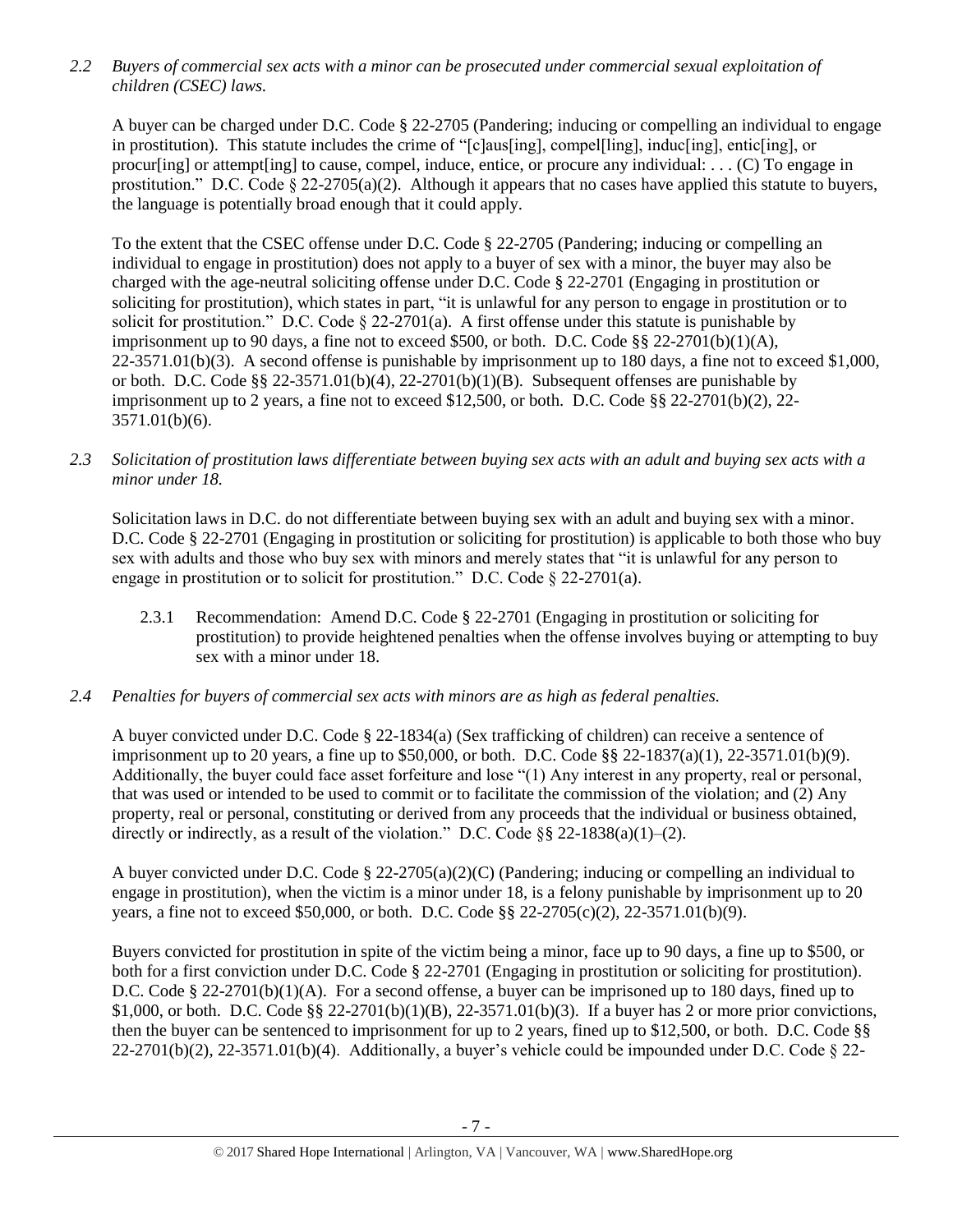2724, which allows for impoundment of "[a]ny vehicle used in furtherance of a violation of a prostitutionrelated offense." D.C. Code § 22-2724(a).

Additionally, for a conviction under D.C. Code § 22-811 (Contributing to the delinquency of a minor), a buyer could be imprisoned up to 6 months, fined up to \$1,000, or both. D.C. Code  $\S$ § 22-811(b)(1), 22-3571.01(b)(4). For subsequent offenses of this statute, the buyer can be imprisoned up to 3 years, fined up to \$12,500, or both. D.C. Code §§ 22-811(b)(2), 22-3571.01(b)(5).

<span id="page-7-1"></span><span id="page-7-0"></span>In comparison, if the victim is under the age of 14, a conviction under the  $TVPA^{13}$  for child sex trafficking is punishable by 15 years to life imprisonment and a fine not to exceed \$250,000. 18 U.S.C. §§ 1591(b)(1),  $3559(a)(1)$ ,  $3571(b)(3)$ . If the victim is between the ages of 14–17, a conviction is punishable by 10 years to life imprisonment and a fine not to exceed \$250,000. 18 U.S.C. §§ 1591(b)(2), 3559(a)(1), 3571(b)(3). A conviction is punishable by mandatory life imprisonment, however, if the buyer has a prior conviction for a federal sex offense<sup>14</sup> against a minor. 18 U.S.C. § 3559(e)(1). To the extent buyers can be prosecuted under other federal CSEC laws,<sup>15</sup> a conviction is punishable by penalties ranging from a fine not to exceed \$250,000 to life imprisonment and a fine not to exceed \$250,000.<sup>16</sup>

*2.5 Using the Internet or electronic communications to lure, entice, or purchase, or attempt to lure, entice, or purchase commercial sex acts with a minor is a separate crime or results in an enhanced penalty for buyers.*

No statute specifically criminalizes using the Internet for purchasing commercial sex acts. However, D.C. Code § 22-3010 (Enticing a child or minor) could potentially apply to these crimes. That section states in part,

(a) Whoever, being at least 4 years older than a child or being in a significant relationship with a minor, (1) takes that child or minor to any place for the purpose of committing any offense set forth in §§ 22-3002 to 22-3006 [Sexual abuse in the first through fourth degrees and Misdemeanor sexual abuse] and 22-3008 to 22-3009.02 [First degree child sexual abuse, Second degree child sexual abuse, First degree sexual abuse of a minor, Second degree sexual abuse of a minor], or (2) seduces, entices, allures, convinces, or persuades or attempts to seduce, entice, allure, convince, or persuade a child or minor to engage in a sexual act or contact shall be imprisoned for not more than 5 years or may be fined not more than the amount set forth in  $\S 22-3571.01^{17}$ , or both.

<sup>15</sup> 18 U.S.C. §§ 2251A(b) (Selling or buying of children), 2251(a) (Sexual exploitation of children), 2423(a) (Transportation of a minor with intent for minor to engage in criminal sexual activity), 2422(a) (Coercion and enticement), 2252(a)(2), (a)(4) (Certain activities relating to material involving the sexual exploitation of minors).

<sup>17</sup> Pursuant to D.C. Code § 22-3571.01, if a crime carries a maximum of 5 years of incarceration the proportional maximum fine is \$12,500.

 $\overline{a}$ <sup>13</sup> Trafficking Victims Protection Act (TVPA) of 2000, Pub. L. No. 106-386, 114 Stat. 1464, 1466 (codified in scattered sections of 18 and 22 U.S.C.).

<sup>&</sup>lt;sup>14</sup> Pursuant to 18 U.S.C. § 3559(e)(2), "federal sex offense" is defined as an offense under section 1591 [18 USCS § 1591] (relating to sex trafficking of children), 2241 [18 USCS § 2241] (relating to aggravated sexual abuse), 2242 [18 USCS § 2242] (relating to sexual abuse),  $2244(a)(1)$  [18 USCS § 2244(a)(1)] (relating to abusive sexual contact), 2245 [18 USCS § 2245] (relating to sexual abuse resulting in death), 2251 [18 USCS § 2251] (relating to sexual exploitation of children), 2251A [18 USCS § 2251A] (relating to selling or buying of children), 2422(b) [18 USCS § 2422(b)] (relating to coercion and enticement of a minor into prostitution), or 2423(a) [18 USCS § 2423(a)] (relating to transportation of minors).

<sup>&</sup>lt;sup>16</sup> 18 U.S.C. §§ 2251A(b) (conviction punishable by imprisonment for 30 years to life and a fine), 2251(e) (conviction punishable by imprisonment for 15–30 years and a fine), 2423(a) (conviction punishable by imprisonment for 10 years to life and a fine), 2422(a) (conviction punishable by a fine, imprisonment up to 20 years, or both),  $2252b$ ) (stating that a conviction under subsection (a)(2) is punishable by imprisonment for  $5-20$  years and a fine, while a conviction under subsection (a)(4) is punishable by imprisonment up to 10 years, a fine, or both.); *see also* 18 U.S.C §§ 3559(a)(1) (classifying all of the above listed offenses as felonies), 3571(b)(3) (providing a fine up to \$250,000 for any felony conviction).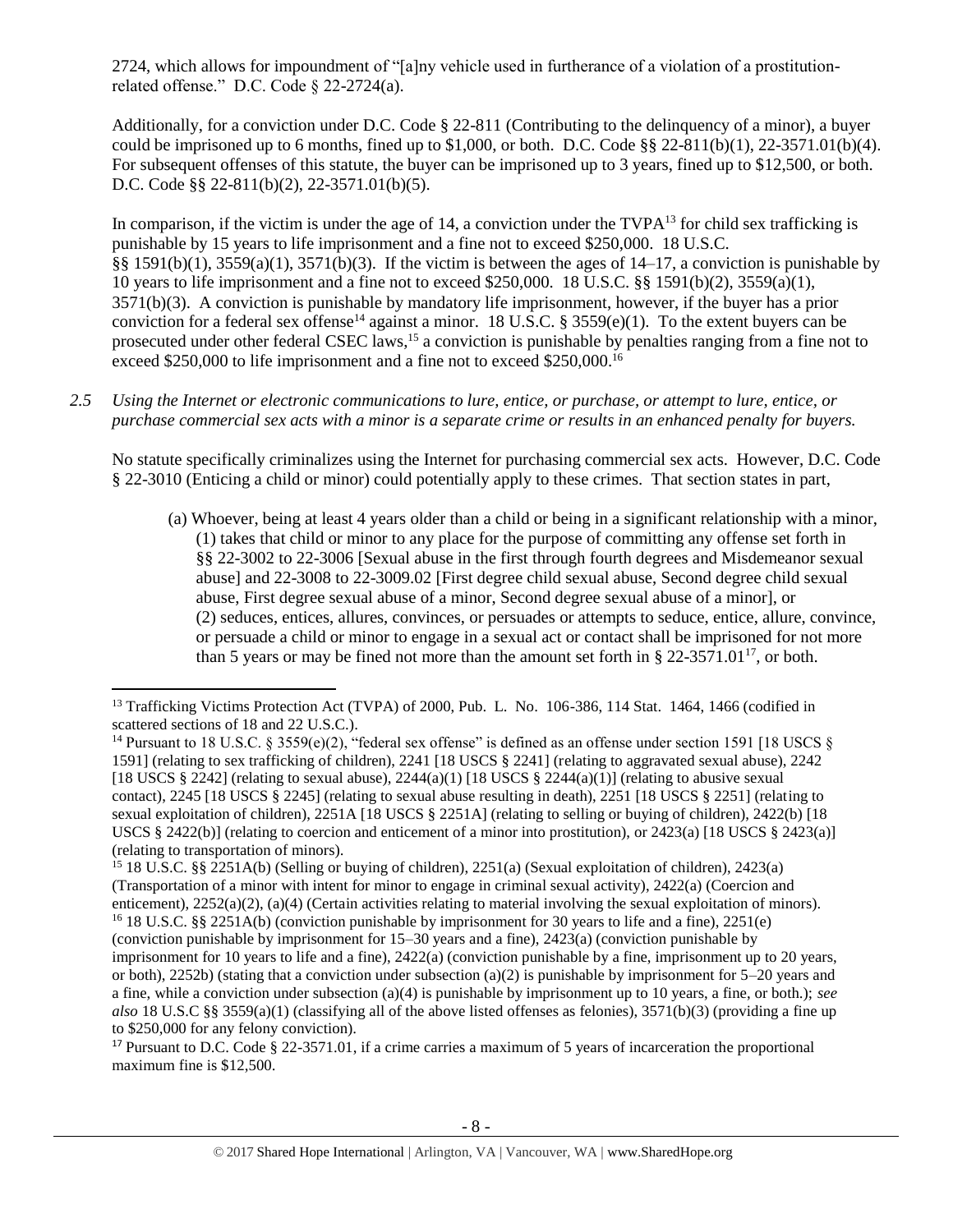(b) Whoever, being at least 4 years older than the purported age of a person who represents himself or herself to be a child, attempts

(1) to seduce, entice, allure, convince, or persuade any person who represents himself or herself to be a child to engage in a sexual act or contact, or

(2) to entice, allure, convince, or persuade any person who represents himself or herself to be a child to go to any place for the purpose of engaging in a sexual act or contact shall be imprisoned for not more than 5 years or may be fined not more than the amount set forth in § 22-3571.01<sup>18</sup>, or both.

. . . .

Additionally, using the Internet to purchase commercial sex acts could potentially be charged under D.C. Code § 22-3010.02 (Arranging for a sexual contact with a real or fictitious child). D.C. Code § 22-3010.02(a) states,

It is unlawful for a person to arrange to engage in a sexual act or sexual contact with an individual (whether real or fictitious) who is or who is represented to be a child at least 4 years younger than the person, or to arrange for another person to engage in a sexual act or sexual contact with an individual (whether real or fictitious) who is or who is represented to be a child of at least 4 years younger than the person. For the purposes of this section, arranging to engage in a sexual act or sexual contact with an individual who is fictitious shall be unlawful only if the arrangement is done by or with a law enforcement officer.

If guilty of violating this statute, a person faces imprisonment up to 5 years, a fine not to exceed \$12,500, or both. D.C. Code §§ 22-3010.02(b), 22-3571.01(b)(6).

2.5.1 Recommendation: Amend D.C. Code § 22-3010 (Enticing a child or minor) and § 22-3010.02 (Arranging for a sexual contact with a real or fictitious child) to specifically criminalize using the Internet to lure, entice, recruit, or purchase commercial sex acts with a minor under 18 and include enhanced penalties for the same.

# *2.6 No age mistake defense is permitted for a buyer of commercial sex acts with any minor under 18.*

D.C. Code § 22-1834 (Sex trafficking of children) requires that the defendant committed the crime "knowing or in reckless disregard of the fact that the person has not attained the age of 18 years," and "[i]n a prosecution under subsection (a) of this section in which the defendant had a reasonable opportunity to observe the person recruited, enticed, harbored, transported, provided, obtained, or maintained, the government need not prove that the defendant knew that the person had not attained the age of 18 years." D.C. Code  $\S$  22-1834(a). This leaves open an argument by the defendant that he was merely negligent regarding the victim's age.

Additionally, § 22-2705(a)(2) (Pandering; inducing or compelling an individual to engage in prostitution) does not mention a mistake of age defense.

- 2.6.1 Recommendation: Amend D.C. Code § 22-1834 (Sex trafficking of children) to expressly prohibit a mistake of age defense, regardless of actual knowledge, in prosecutions of child sex trafficking and CSEC offenses.
- *2.7 Base penalties for buying sex acts with a minor under 18 are sufficiently high and not reduced for older minors.*

District of Columbia's buyer-applicable trafficking and CSEC laws do not stagger penalties based on a minor's age and provide sufficiently high penalties. D.C. Code § 22-1834(a) (Sex trafficking of children) and § 22-

 $\overline{a}$ 

<sup>18</sup> *See supra* note [10.](#page-3-0)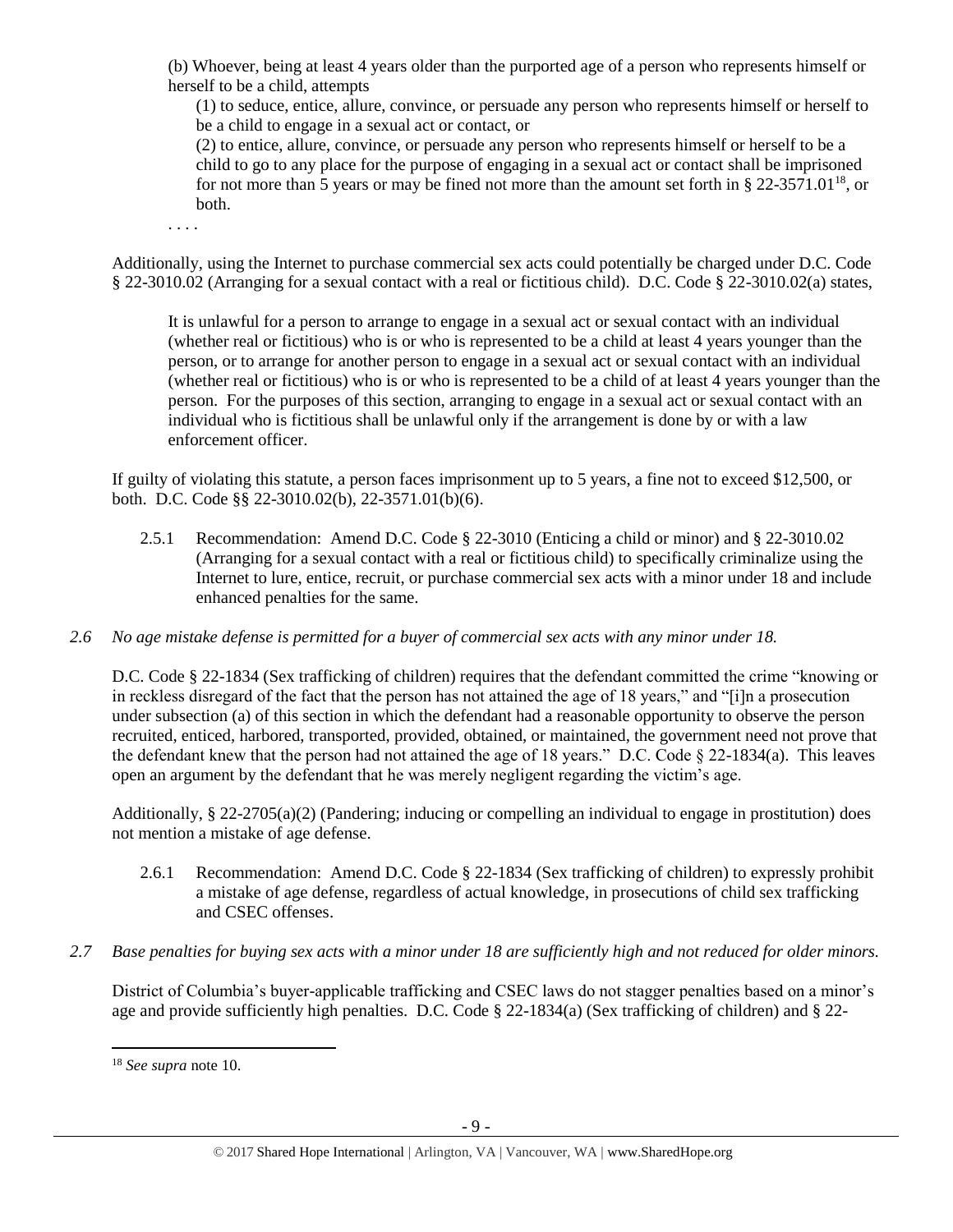$2705(a)(2)$  (Pandering; inducing or compelling an individual to engage in prostitution) are punishable by up to 20 years imprisonment. D.C. Code §§ 22-1837(a)(1), 22-2705(c)(2), 22-3571.01(b)(9).

*2.8 Financial penalties for buyers of commercial sex acts with minors are sufficiently high to make it difficult for buyers to hide the crime.*

A buyer convicted under D.C. Code § 22-1834(a) (Sex trafficking of children) could receive a fine up to \$50,000. D.C. Code §§ 22-1837(a)(1), 22-3571.01(b)(9). A buyer convicted of sex trafficking of children would also face mandatory criminal asset forfeiture and lose "(1) Any interest in any property, real or personal, that was used or intended to be used to commit or to facilitate the commission of the violation; and (2) Any property, real or personal, constituting or derived from any proceeds that the individual or business obtained, directly or indirectly, as a result of the violation." D.C. Code § 22-1838(a). This statute does not provide specific seizure or distribution provisions.

D.C. Code § 22-2705(a)(2) (Pandering; inducing or compelling an individual to engage in prostitution) carries a possible fine not to exceed \$50,000. D.C. Code §§ 22-2705(c)(2), 22-3571.01(b)(9).

For a first conviction for soliciting a prostitute, a buyer could face a fine up to \$500. D.C. Code § 22-  $2701(b)(1)(A)$ . For a second offense, the buyer could receive a fine up to \$1,000. D.C. Code § 22- $2701(b)(1)(B)$ . Subsequent offenses lead to a possible fine up to \$12,500. D.C. Code § 22-2701(b)(2). Additionally, a buyer's vehicle could be impounded under D.C. Code § 22-2724, which allows for impoundment of "[a]ny vehicle used in furtherance of a violation of a prostitution-related offense." D.C. Code  $§$  22-2724(a).

A first conviction for violating D.C. Code § 22-811 (Contributing to the delinquency of a minor) can result in a fine not to exceed \$1,000, while a second conviction could result in a fine not to exceed \$12,500. D.C. Code §§  $22-811(b)(1)-(2), 22-3571.01(b)(4)-(5).$ 

A buyer's vehicle could be impounded under D.C. Code § 22-2724, which allows for impoundment of "[a]ny vehicle used in furtherance of a violation of a prostitution-related offense." D.C. Code § 22-2724(a). Buyers of commercial sex charged with prostitution offenses may also be subject to discretionary, civil asset forfeiture pursuant to D.C. Code § 22-2723 (Property subject to seizure and forfeiture). Subsection (a) makes the following property subject to forfeiture:

(1) All conveyances, including aircraft, vehicles or vessels, which are used, or intended for use, to transport, or in any manner to facilitate a violation of a prostitution-related offense; and, (2) All money, coins, and currency which are used, or intended for use, in violation of a prostitutionrelated offense.

Pursuant to D.C. Code § 22-2723(b), "All seizures and forfeitures of property under this section shall be pursuant to the standards and procedures set forth in D.C. Law 20-278 [Civil Asset Forfeiture Amendment Act of 2014]. Pursuant to D.C. Code  $\S$  41-301(4) (Definitions),<sup>19</sup> "forfeitable offense" is defined to include "an alleged violation of District law that can give rise to forfeiture pursuant to . . . § 22-2723."

Under D.C. Code § 41-303 (Seizure; pre-seizure hearings for real property), property may be seized by "judicial order" or "upon the District's determination that there is probable cause to believe that the property is subject to forfeiture." D.C. Code § 41-303(a)(1), (a)(2).

 $\overline{\phantom{a}}$ 

<sup>&</sup>lt;sup>19</sup> The Civil Asset Forfeiture Amendment Act of 2014, Act 20-619, has been codified as Title 41, Chapter 3 (Civil Asset Forfeiture).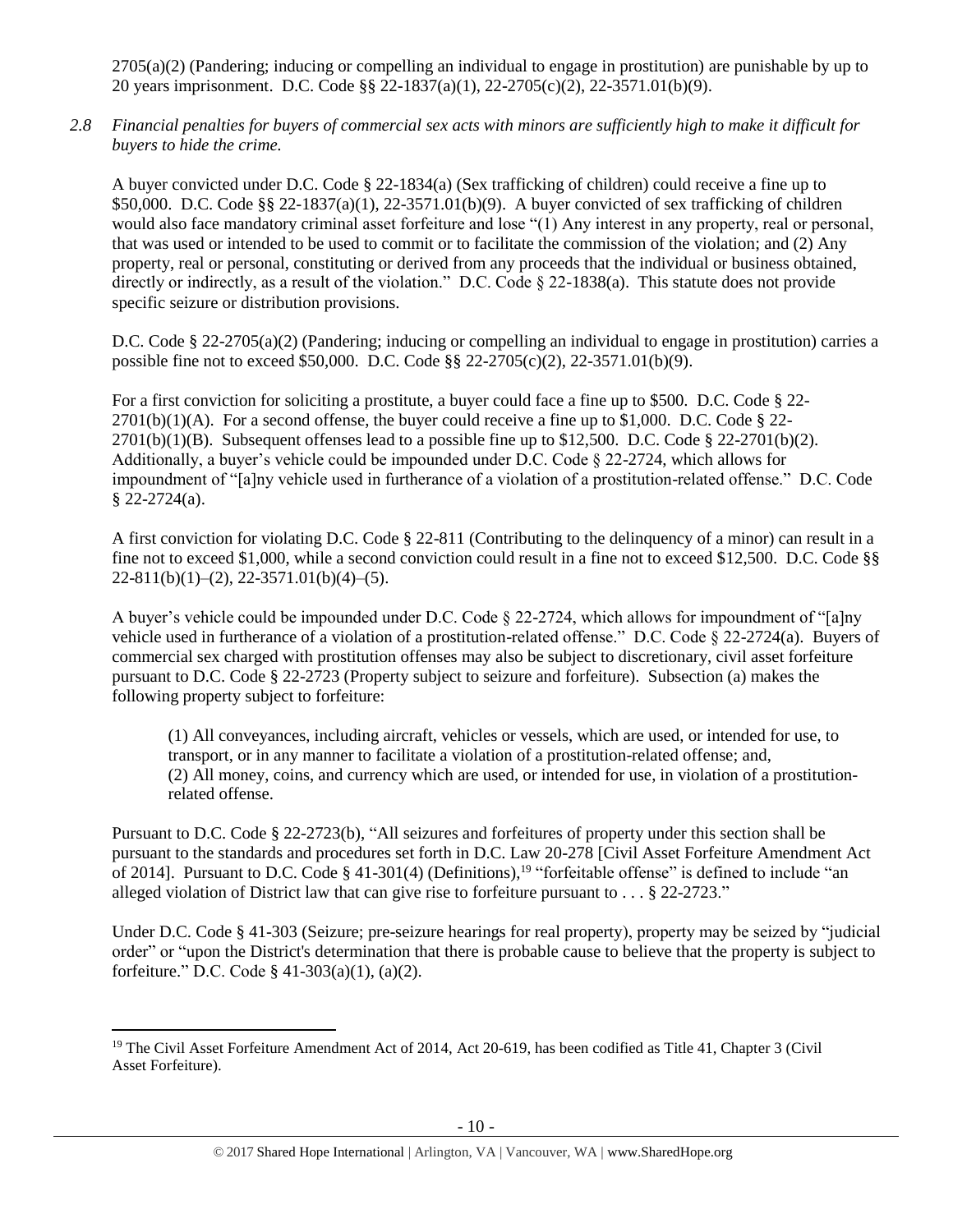Disposition of forfeited property is governed by D.C. Code § 41-310, which states,

(a) When property is declared forfeited pursuant to § 41-305(c) [Contesting forfeiture] or § 41-308 [Forfeiture proceeding], the District shall:

(1) Sell property that is not required by law to be destroyed and that is not harmful to the public or dispose of the property in a manner consistent with District law or, consistent with § 41-313, return the property, or the sale proceeds, to the owner;

(2) Deposit in the General Fund of the District of Columbia any currency and any proceeds from the sale of property pursuant to paragraph (1) of this subsection; and

(3) Beginning October 1, 2018, deposit in the General Fund of the District of Columbia the currency and sale proceeds received by a District agency from any state or federal agency pursuant to a multiple-jurisdiction or shared forfeiture program.

(b) The law enforcement agency that seized property forfeited under this chapter may not retain the property for its own use or sell it directly or indirectly to an employee of the agency, to a relative of an employee, or to another law enforcement agency; provided, that nothing in this section shall prohibit an employee of the law enforcement agency or relative of an employee of the law enforcement agency from purchasing property offered for sale at a public auction.

Finally, a buyer may be required to pay restitution. D.C. Code § 16-711 (Restitution or reparation) allows the court, at its discretion, to award restitution to victims of any offense. D.C. Code § 16-711 states,

(a) In criminal cases in the Superior Court, the court may, in addition to any other sentence imposed as a condition of probation or as a sentence itself, require a person convicted of any offense to make reasonable restitution or reparation.

(b) When restitution or reparation is ordered, the court shall take into consideration the number of victims, the actual damage of each victim, the resources of the defendant, the defendant's ability to earn, any obligation of the defendant to support dependents, and other matters as pertain to the defendant's ability to make restitution or reparation.

(c) The court shall fix the manner of performing restitution or reparation.

. . . .

 $\overline{\phantom{a}}$ 

# *2.9 Buying and possessing images of child sexual exploitation carries penalties as high as similar federal offenses.*

D.C. Code § 22-3102(b) (Prohibited acts) states, "It shall be unlawful in the District of Columbia for a person, knowing the character and content thereof, to attend, transmit, or possess a sexual performance by a minor."

For a first violation, a person can be sentenced to a fine not to exceed \$25,000, imprisonment not more than 10 years, or both. D.C. Code §§ 22-3103(1), 22-3571.01(b)(7). Subsequent offenses result in a fine not to exceed \$50,000, imprisonment up to 20 years, or both. D.C. Code §§ 22-3103(2), 22-3571.01(b)(9).

In contrast, a federal conviction for possession of images of child sexual exploitation  $(ICSE)^{20}$  is generally punishable by imprisonment for 5–20 years and a fine not to exceed \$250,000.<sup>21</sup> Subsequent convictions, however, are punishable by imprisonment up to 40 years and a fine not to exceed \$250,000.<sup>22</sup>

<sup>&</sup>lt;sup>20</sup> 18 U.S.C. §§ 2252(a)(2), (a)(4) (Certain activities relating to material involving the sexual exploitation of minors),  $2252A(a)(2)$ –(3) (Certain activities relating to material constituting or containing child pornography), 1466A(a), (b) (Obscene visual representations of the sexual abuse of children).

<sup>&</sup>lt;sup>21</sup> 18 U.S.C. §§ 2252(b) (stating that a conviction under subsection (a)(2) is punishable by imprisonment for 5–20 years and a fine, while a conviction under subsection (a)(4) is punishable by imprisonment up to 10 years, a fine, or both),  $2252A(b)(1)$  (a conviction is punishable by imprisonment for 5–20 years and a fine),  $1466A(a)$ , (b) (stating that a conviction under subsection (a) is "subject to the penalties provided in section  $2252A(b)(1)$ ," imprisonment for 5–20 years and a fine, while a conviction under subsection (b) is "subject to the penalties provided in section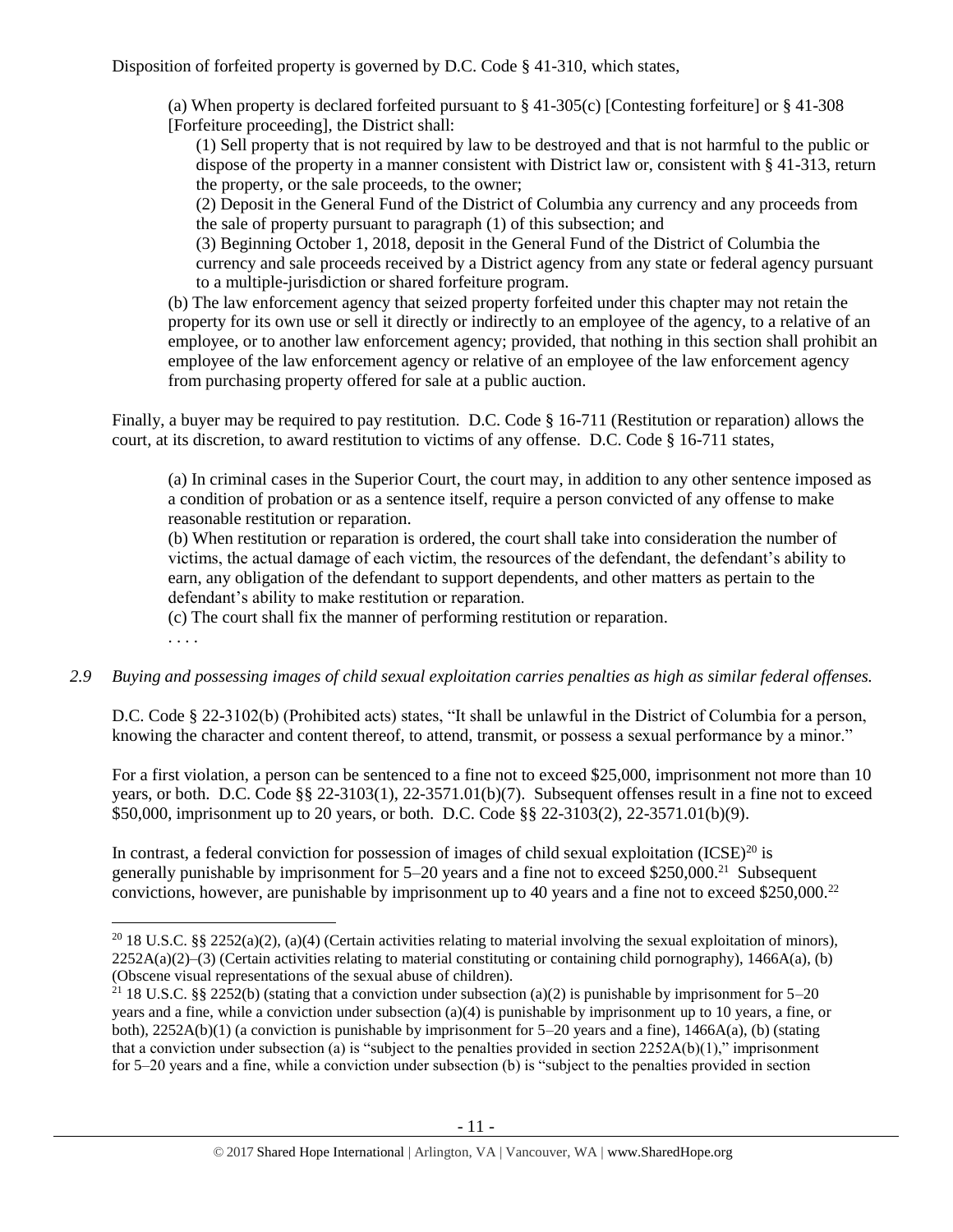## *2.10 Convicted buyers of commercial sex acts with minors are required to register as sex offenders.*

The D.C. sex offender registration law requires registration of those convicted of a range of commercial sexual exploitation laws as buyers of sex with a minor. D.C. Code § 22-4002. Specifically, a "registration offense," as defined in D.C. Code § 22-4001(8)(C), includes "[a]ny of the following offenses where the victim is a minor: acts proscribed by § 22-1312 (lewd, indecent, or obscene acts), acts proscribed by § 22-2201 (obscenity), acts proscribed by § 22-3102 (sexual performances using minors), acts proscribed by § 22-1901 (incest), acts proscribed by § 22-2001 (kidnapping), and acts proscribed by §§ 22-2701 [Engaging in or soliciting for prostitution], 22-2701.01 [Definitions], 22-2703, 22-2704 [Abducting or enticing child from his or her home for purposes of prostitution; harboring such child], 22-2705 [Pandering; inducing or compelling an individual to engage in prostitution] to 22-2712 [Operating house of prostitution], 22-2713 [Premises occupied for lewdness, assignation, or prostitution declared nuisance] to 22-2720, 22-2722 [Keeping bawdy or disorderly houses] and 22-2723 (prostitution; pandering)." The registration law does not include violations of D.C. Code § 22-1834 (Sex trafficking of children) as a crime requiring sex offender registration.

2.10.1 Recommendation: Amend D.C. Code § 22-4001(8)(C) to include a violation of D.C. Code § 22- 1834 (Sex trafficking of children) as an offense requiring registration.

 $\overline{\phantom{a}}$ 2252A(b)(2)," imprisonment up to 10 years, a fine, or both); *see also* 18 U.S.C §§ 3559(a)(1) (classifying all of the above listed offenses as felonies), 3571(b)(3) (providing a fine up to \$250,000 for any felony conviction). <sup>22</sup> 18 U.S.C. §§ 2252(b) (stating if a person has a prior conviction under subsection (a)(2), or a list of other statutes, a conviction is punishable by a fine and imprisonment for 15–40 years, but if a person has a prior conviction under subsection (a)(4), or a list of other statutes, a conviction is punishable by a fine and imprisonment for  $10-20$  years),  $2252A(b)(1)$  (stating if a person has a prior conviction under subsection (a)(2), (a)(3), or a list of other statutes, a conviction is punishable by a fine and imprisonment for  $15-40$  years),  $1466A(a)$ , (b) (stating that the penalty scheme for section 2252A(b) applies); *see also* 18 U.S.C §§ 3559(a)(1) (classifying all of the above listed offenses as felonies), 3571(b)(3) (providing a fine up to \$250,000 for any felony conviction).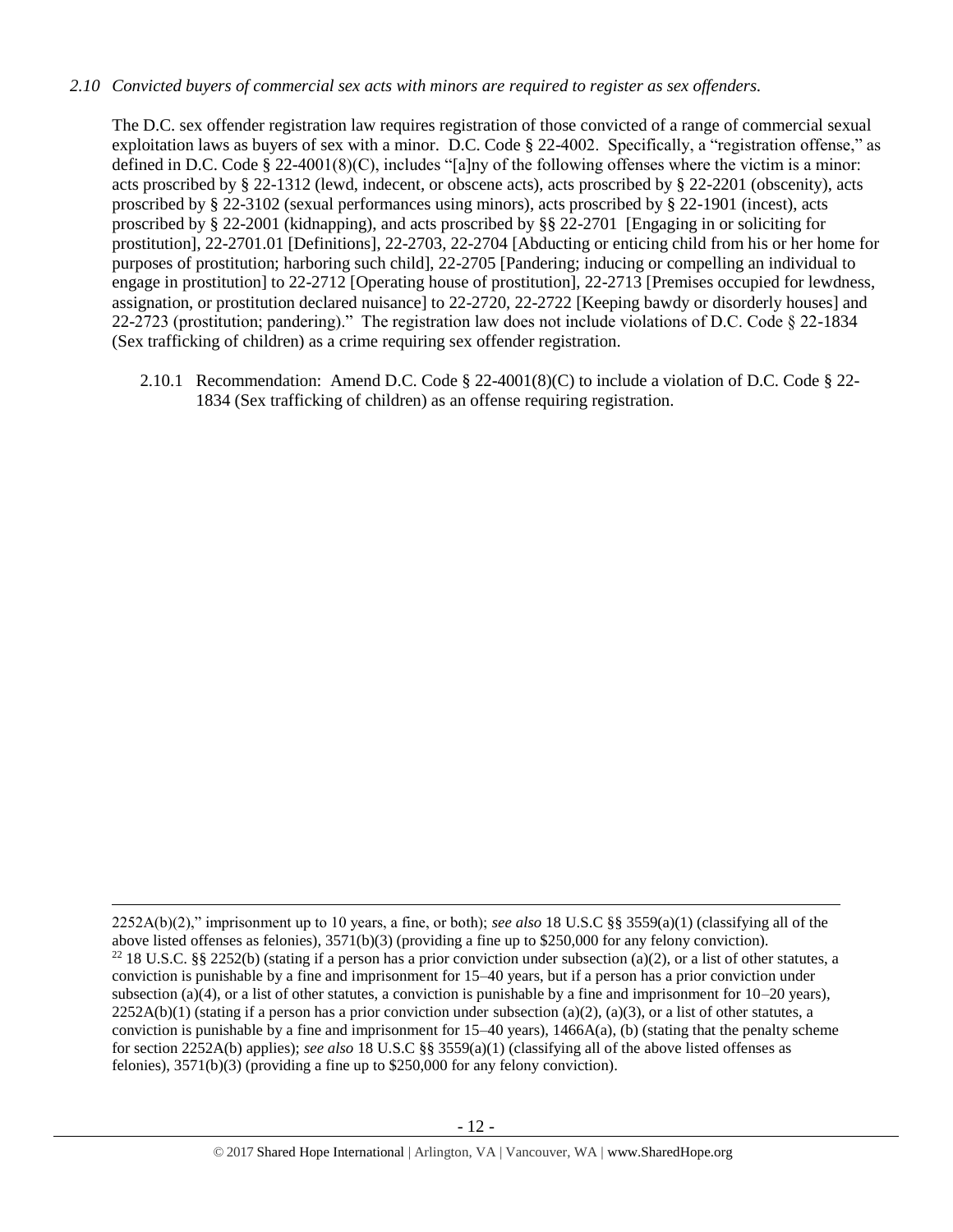#### FRAMEWORK ISSUE 3: CRIMINAL PROVISIONS FOR TRAFFICKERS

#### *Legal Components:*

- *3.1 Penalties for trafficking a child for sexual exploitation are as high as federal penalties.*
- *3.2 Creating and distributing images of child sexual exploitation carries penalties as high as similar federal offenses.*
- *3.3 Using the Internet or electronic communications to lure, entice, recruit, or sell commercial sex acts with a minor is a separate crime or results in an enhanced penalty for traffickers.*
- *3.4 Financial penalties for traffickers, including asset forfeiture, are sufficiently high*.
- *3.5 Convicted traffickers are required to register as sex offenders.*
- *3.6 Laws relating to termination of parental rights include sex trafficking or commercial sexual exploitation of children (CSEC) offenses as grounds for termination in order to prevent traffickers from exploiting their parental rights as a form of control.*

*\_\_\_\_\_\_\_\_\_\_\_\_\_\_\_\_\_\_\_\_\_\_\_\_\_\_\_\_\_\_\_\_\_\_\_\_\_\_\_\_\_\_\_\_\_\_\_\_\_\_\_\_\_\_\_\_\_\_\_\_\_\_\_\_\_\_\_\_\_\_\_\_\_\_\_\_\_\_\_\_\_\_\_\_\_\_\_\_\_\_\_\_\_\_*

### *Legal Analysis:*

*3.1 Penalties for trafficking a child for sexual exploitation are as high as federal penalties.*

When convicted of violating D.C. Code § 22-1834 (Sex trafficking of children), a trafficker can receive a sentence of imprisonment up to 20 years, a fine up to \$50,000, or both. D.C. Code §§ 22-1837(a)(1), 22- 3571.01(b)(9).

A trafficker may also be convicted of D.C. Code § 22-2704 (Abducting or enticing child from his or her home for purposes of prostitution; harboring such child). This statute makes it "unlawful for any person, for purposes of prostitution, to: (1) Persuade, entice, or forcibly abduct a child under 18 years of age from his or her home or usual abode, or from the custody and control of the child's parents or guardian; or (2) Secrete or harbor any child so persuaded, enticed, or abducted from his or her home or usual abode, or from the custody and control of the child's parents or guardian." D.C. Code § 22-2704(a). For violating this statute, a person can receive a prison sentence of not more than 20 years, a fine not to exceed \$50,000, or both. D.C. Code §§ 22-2704(b), 22- 3571.01(b)(9).

Similarly, a trafficker may be charged with violating D.C. Code § 22-2705 (Pandering; inducing or compelling an individual to engage in prostitution). D.C. Code § 22-2705 provides enhanced penalties for this crime when the victim is under 18 years of age, imposing a sentence of imprisonment up to 20 years, a fine not to exceed \$50,000, or both. D.C. Code §§ 22-2705(c)(2), 22-3571.01(b)(9).

A trafficker may also be convicted under D.C. Code § 22-2707 (Procuring; receiving money or other valuable thing for arranging assignation). If the victim is under 18 years of age, then the crime is punishable by imprisonment not to exceed 20 years, a fine up to \$50,000, or both. D.C. Code §§ 22-2707(b)(2), 22- 3571.01(b)(9).

In contrast, if the victim is under the age of 14, a conviction under the Trafficking Victims Protection Act  $(TVPA)^{23}$  for child sex trafficking is punishable by 15 years to life imprisonment and a fine not to exceed \$250,000. 18 U.S.C. §§ 1591(b)(1), 3559(a)(1), 3571(b)(3). If the victim is between the ages of 14–17 a conviction is punishable by 10 years to life imprisonment and a fine not to exceed \$250,000. 18 U.S.C.

 $\overline{a}$ 

<sup>23</sup> *See supra* note [13.](#page-7-0)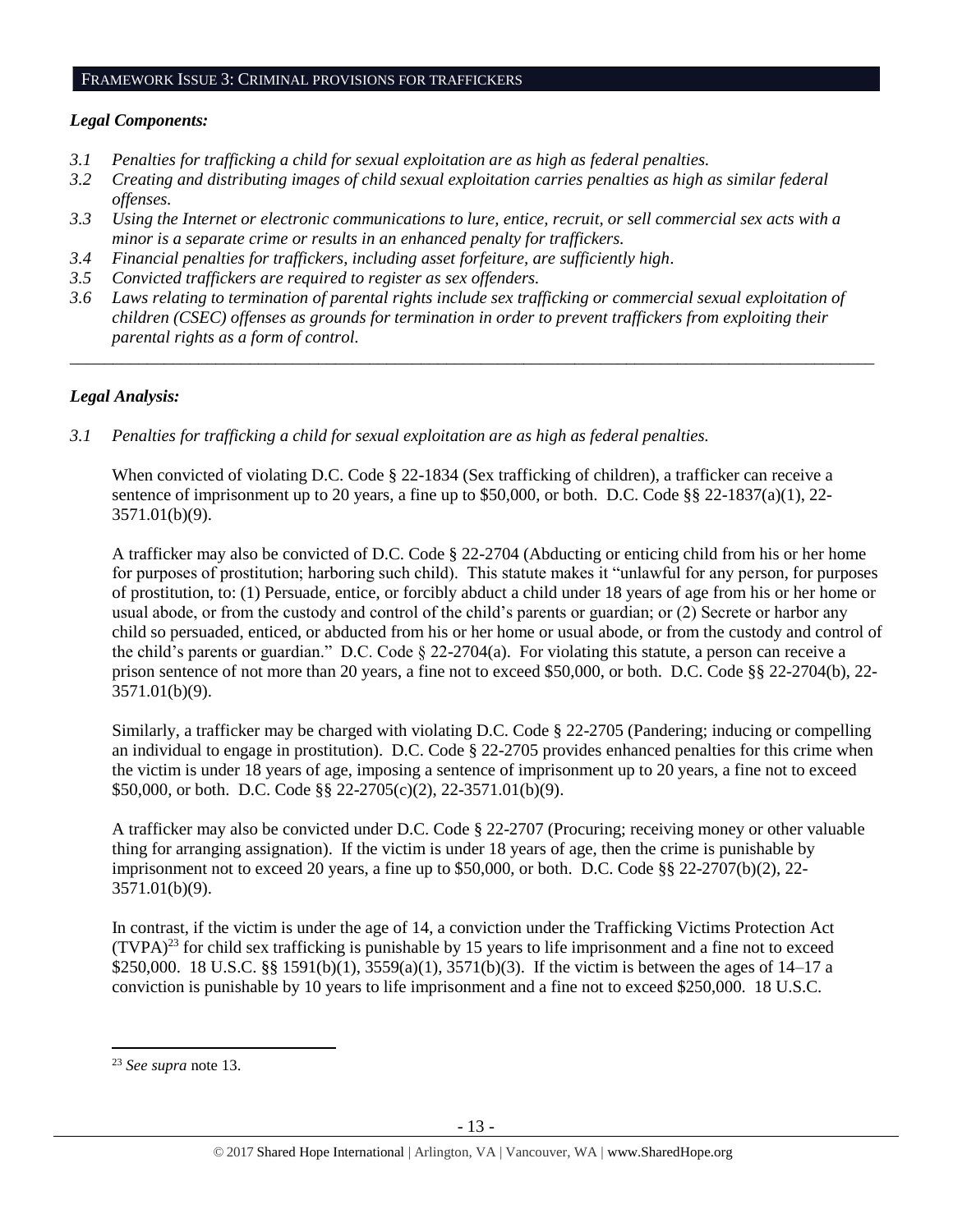§§ 1591(b)(2), 3559(a)(1), 3571(b)(3). A conviction is punishable by mandatory life imprisonment however, if the trafficker has a prior conviction for a federal sex offense<sup>24</sup> against a minor. 18 U.S.C. § 3559(e)(1).

*3.2 Creating and distributing images of child sexual exploitation carries penalties as high as similar federal offenses.*

Under D.C. Code § 22-3102(a) (Prohibited acts), knowingly creating and promoting images of child sexual exploitation (ICSE) is unlawful. D.C. Code § 22-3102(a) states,

It shall be unlawful in the District of Columbia for a person knowingly to use a minor in a sexual performance or to promote a sexual performance by a minor.

(1) A person is guilty of the use of a minor in a sexual performance if knowing the character and content thereof, he or she employs, authorizes, or induces a person under 18 years of age to engage in a sexual performance or being the parent, legal guardian, or custodian of a minor, he or she consents to the participation by a minor in a sexual performance.

(2) A person is guilty of promoting a sexual performance by a minor when, knowing the character and content thereof, he or she produces, directs, or promotes any performance which includes sexual conduct by a person under 18 years of age.

The definition of "promote" includes "to procure, manufacture, issue, sell, give, provide, lend, mail, deliver, transfer, transmute, publish or distribute, circulate, disseminate, present, exhibit, or advertise, or to offer or agree to do the same." D.C. Code  $\S$  22-3101(4).

A first offense of this statute results in imprisonment up to 10 years, a fine not to exceed \$25,000, or both. D.C. Code §§ 22-3103(1), 22-3571.01(b)(7). Second and subsequent offenses result in imprisonment up to 20 years, a fine not to exceed \$50,000, or both. D.C. Code §§ 22-3103(2), 22-3571.01(b)(9).

In contrast, if the victim is under the age of 14, a conviction under the  $TVPA^{25}$  for child sex trafficking is punishable by 15 years to life imprisonment and a fine not to exceed \$250,000. 18 U.S.C. §§ 1591(b)(1),  $3559(a)(1)$ ,  $3571(b)(3)$ . If the victim is between the ages of  $14-17$ , a conviction is punishable by 10 years to life imprisonment and a fine not to exceed \$250,000. 18 U.S.C. §§ 1591(b)(2), 3559(a)(1), 3571(b)(3). A conviction is punishable by mandatory life imprisonment, however, if the trafficker has a prior conviction for a federal sex offense<sup>26</sup> against a minor. 18 U.S.C. § 3559(e)(1). Additionally, a federal conviction for distribution of ICSE<sup>27</sup> is generally punishable by imprisonment for  $5-20$  years and a fine not to exceed \$250,000.<sup>28</sup> Subsequent convictions, however, are punishable by imprisonment up to 40 years and a fine not to exceed \$250,000.<sup>29</sup>

l <sup>24</sup> *See supra* note [14.](#page-7-1) 

<sup>25</sup> *See supra* note [13.](#page-7-0)

<sup>26</sup> *See supra* note [14.](#page-7-1) 

<sup>&</sup>lt;sup>27</sup> 18 U.S.C. §§ 2252(a)(1), (a)(2), (a)(3)(B), (4)(A) (Certain activities relating to material involving the sexual exploitation of minors),  $2252A(a)(2)-(3)$  (Certain activities relating to material constituting or containing child pornography), 1466A(a) (Obscene visual representations of the sexual abuse of children).

<sup>&</sup>lt;sup>28</sup> 18 U.S.C. §§ 2252(b) (stating that a conviction under subsection (a)(2) or (a)(3) is punishable by imprisonment for 5–20 years and a fine, while a conviction under subsection (a)(4) is punishable by imprisonment up to 10 years, a fine, or both),  $2252A(b)(1)$  (a conviction is punishable by imprisonment for 5–20 years and a fine),  $1466A(a)$ , (b) (stating that a conviction under subsection (a) is "subject to the penalties provided in section  $2252A(b)(1)$ ," imprisonment for 5–20 years and a fine, while a conviction under subsection (b) is "subject to the penalties provided in section 2252A(b)(2)," imprisonment up to 10 years, a fine, or both); *see also* 18 U.S.C §§ 3559(a)(1) (classifying all of the above listed offenses as felonies),  $3571(b)(3)$  (providing a fine up to \$250,000 for any felony conviction). <sup>29</sup> 18 U.S.C. §§ 2252(b) (stating if a person has a prior conviction under subsection (b)(1), or a list of other statutes, a conviction is punishable by a fine and imprisonment for 15–40 years, but if a person has a prior conviction under subsection (b)(1), or a list of other statutes, a conviction is punishable by a fine and imprisonment for  $10-20$  years),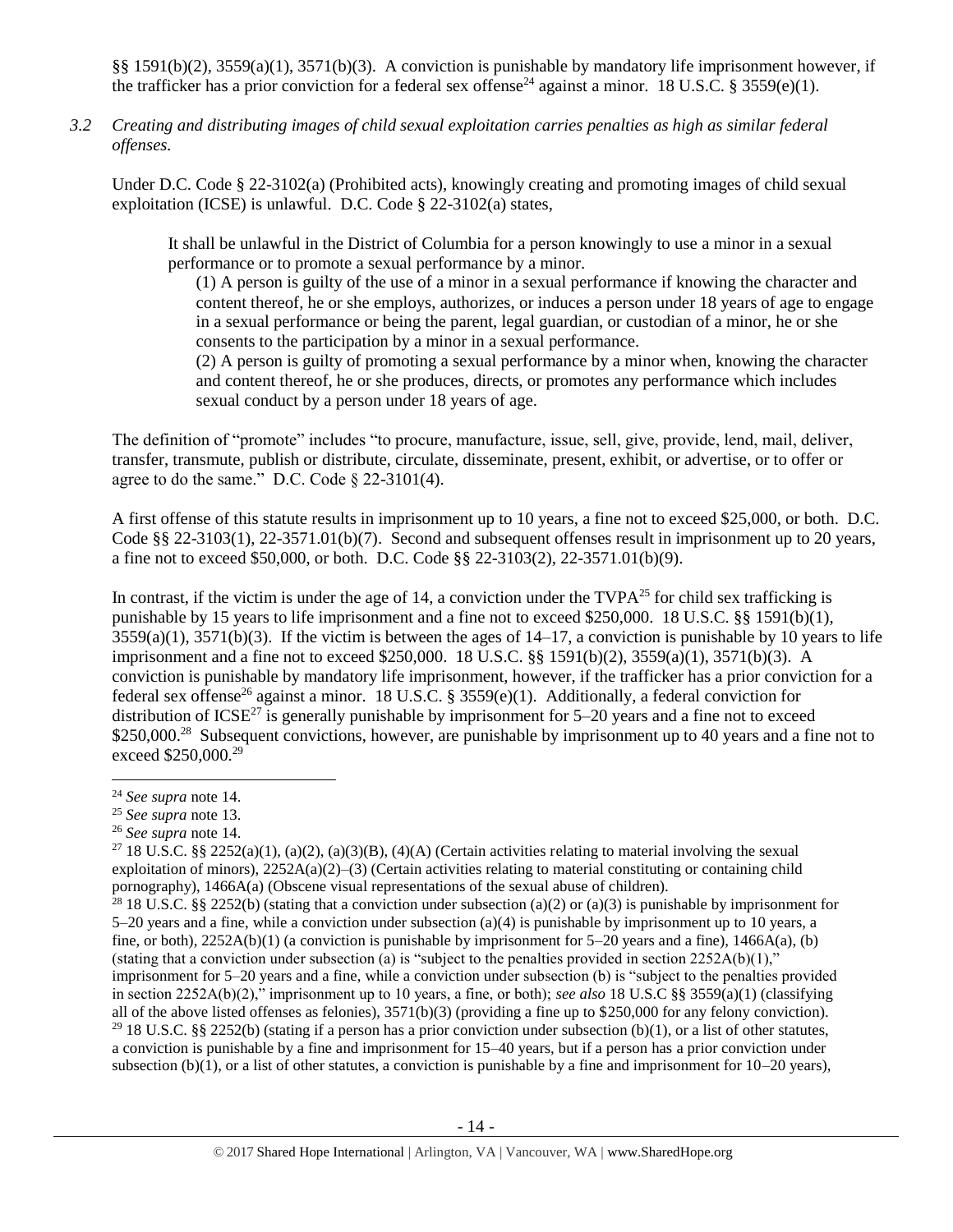*3.3 Using the Internet or electronic communications to lure, entice, recruit, or sell commercial sex acts with a minor is a separate crime or results in an enhanced penalty for traffickers.*

No D.C. statute specifically criminalizes using the Internet or an electronic communication to lure or entice a minor to engage in commercial sex acts. While not specific to use of the Internet, D.C. Code § 22-3010.02(a) (Arranging for a sexual contact with a real or fictitious child) could potentially apply to these crimes. It states,

It is unlawful for a person to arrange to engage in a sexual act or sexual contact with an individual (whether real or fictitious) who is or who is represented to be a child at least 4 years younger than the person, or to arrange for another person to engage in a sexual act or sexual contact with an individual (whether real or fictitious) who is or who is represented to be a child of at least 4 years younger than the person. For the purposes of this section, arranging to engage in a sexual act or sexual contact with an individual who is fictitious shall be unlawful only if the arrangement is done by or with a law enforcement officer.

If guilty of this statute, a person will be sentenced to imprisonment not more than 5 years, a fine not to exceed \$12,500, or both. D.C. Code §§ 22-3010.02(b), 22-3571.01(b)(6).

Additionally, D.C. Code § 22-3010 (Enticing a child or minor) could potentially apply to these crimes and states in part,

(a) Whoever, being at least 4 years older than a child or being in a significant relationship with a minor, (1) takes that child or minor to any place for the purpose of committing any offense set forth in §§ 22-3002 to 22-3006 [Sexual abuse in the first through fourth degrees and Misdemeanor sexual abuse] and 22-3008 to 22-3009.02 [First degree child sexual abuse, Second degree child sexual abuse, First degree sexual abuse of a minor, Second degree sexual abuse of a minor], or (2) seduces, entices, allures, convinces, or persuades or attempts to seduce, entice, allure, convince, or persuade a child or minor to engage in a sexual act or contact shall be imprisoned for not more than 5 years or may be fined not more than the amount set forth in § 22-3571.01, or both.

(b) Whoever, being at least 4 years older than the purported age of a person who represents himself or herself to be a child, attempts

(1) to seduce, entice, allure, convince, or persuade any person who represents himself or herself to be a child to engage in a sexual act or contact, or

(2) to entice, allure, convince, or persuade any person who represents himself or herself to be a child to go to any place for the purpose of engaging in a sexual act or contact shall be imprisoned for not more than 5 years or may be fined not more than the amount set forth in  $\S 22-3571.01$ ,<sup>30</sup> or both.

. . . .

 $\overline{\phantom{a}}$ 

3.3.1 Recommendation: Amend D.C. Code § 22-3010.02(a) (Arranging for a sexual contact with a real or fictitious child) and § 22-3010 (Enticing a child or minor) to expressly apply to the conduct of traffickers who use the Internet or other electronic communications to lure, entice, recruit, or sell commercial sex acts with a minor under 18. to expressly apply to use of the Internet or other electronic communication to lure, entice, recruit, or sell commercial sex acts with a minor under 18.

 $2252A(b)(1)$  (stating if a person has a prior conviction under subsection (a)(2), (a)(3), or a list of other statutes, a conviction is punishable by a fine and imprisonment for  $15-40$  years),  $1466A(a)$ , (b) (stating that the penalty scheme for section 2252A(b) applies); *see also* 18 U.S.C §§ 3559(a)(1) (classifying all of the above listed offenses as felonies), 3571(b)(3) (providing a fine up to \$250,000 for any felony conviction).

 $30$  D.C. Code § 22-3571.01(6) states that offenses "punishable by imprisonment for 5 years or less but more than one year" may be fined up to, but not more than, \$12,500.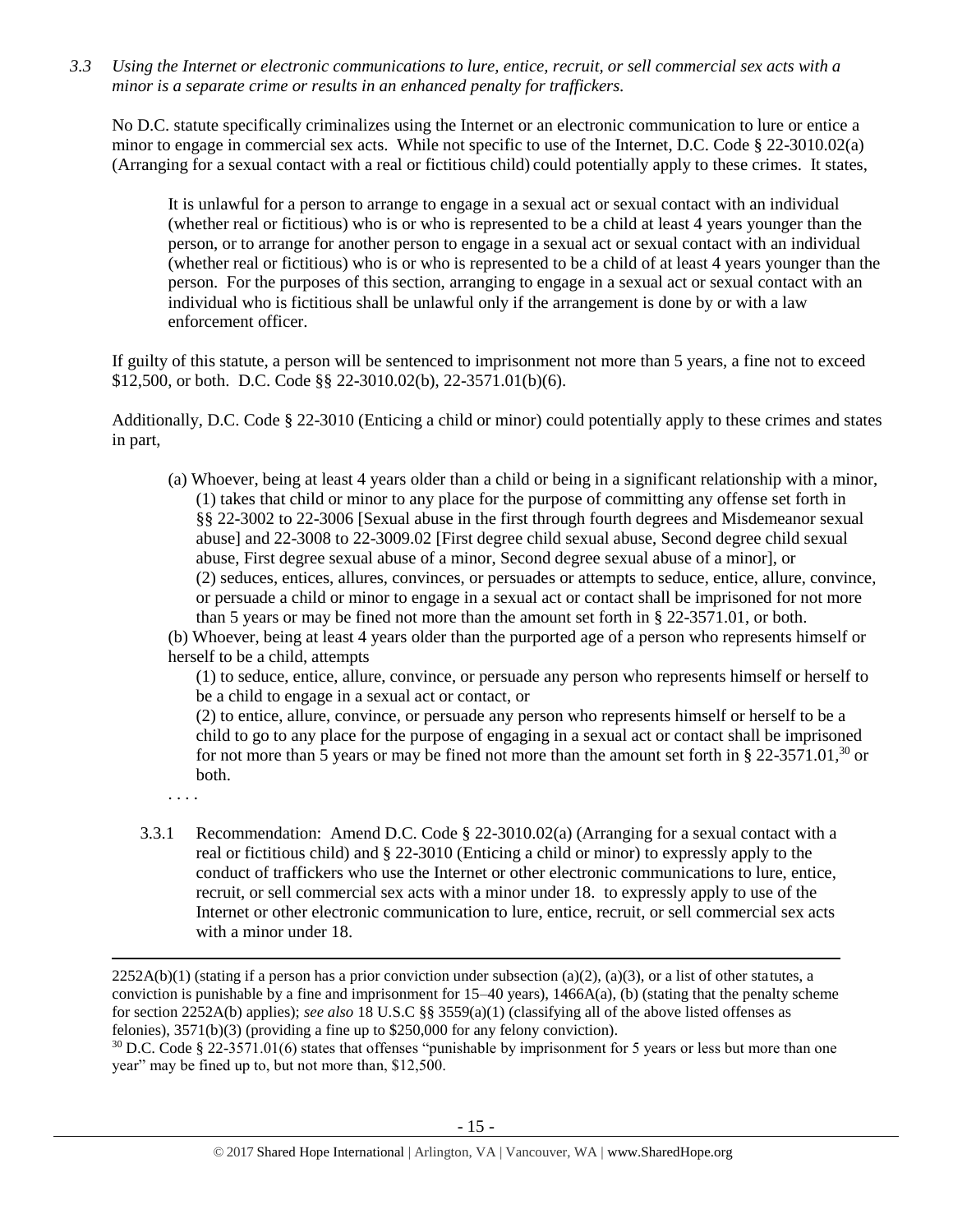# *3.4 Financial penalties for traffickers, including asset forfeiture, are sufficiently high.*

A conviction under D.C. Code § 22-1834 (Sex trafficking of children) can result in a fine up to \$50,000. D.C. Code §§ 22-1837(a)(1), 22-3571.01(b)(9). Additionally, a trafficker will face mandatory criminal asset forfeiture for conviction of violating of the human trafficking statute, including D.C. Code § 22-1834 (Sex trafficking of children). Under D.C. Code § 22-1838,

(a) In imposing sentence on any individual or business convicted of a violation of this chapter, the court shall order, in addition to any sentence imposed, that the individual or business shall forfeit to the District of Columbia:

(1) Any interest in any property, real or personal, that was used or intended to be used to commit or to facilitate the commission of the violation; and

(2) Any property, real or personal, constituting or derived from any proceeds that the individual or business obtained, directly or indirectly, as a result of the violation.

(b) The following shall be subject to forfeiture to the District of Columbia and no property right shall exist in them:

(1) Any property, real or personal, used or intended to be used to commit or to facilitate the commission of any violation of this chapter.

(2) Any property, real or personal, which constitutes or is derived from proceeds traceable to any violation of this chapter.

Other crimes for which traffickers could be charged also carry fines. A court may impose a fine not to exceed \$1,000 for any violation of D.C. Code §§ 22-2710, 22-3571.01(b)(4) (Procuring for house of prostitution), § 22- 2711 (Procuring for third persons), and § 22-2712 (Operating house of prostitution). A trafficker could face a fine not to exceed \$50,000 for violating D.C. Code § 22-2705 (Pandering; inducing or compelling an individual to engage in prostitution) or § 22-2707 (Procuring; receiving money or other valuable thing for arranging assignation). D.C. Code §§ 22-2705(c)(2), 22-2707(2), 22-3571.01(b)(9).

A trafficker's vehicle could be impounded under D.C. Code § 22-2724, which allows for impoundment of "[a]ny vehicle used in furtherance of a violation of a prostitution-related offense." D.C. Code § 22-2724(a).

Also, traffickers charged with prostitution offenses may be subject to discretionary, civil asset forfeiture pursuant to D.C. Code § 22-2723 (Property subject to seizure and forfeiture). Subsection (a) makes the following subject to forfeiture:

(1) All conveyances, including aircraft, vehicles or vessels, which are used, or intended for use, to transport, or in any manner to facilitate a violation of a prostitution-related offense; and, (2) All money, coins, and currency which are used, or intended for use, in violation of a prostitutionrelated offense<sup>31</sup>

Finally, a trafficker may be required to pay restitution. D.C. Code § 16-711 (Restitution or reparation) allows the court, at its discretion, to award restitution to victims of any offense. D.C. Code § 16-711 states,

(a) In criminal cases in the Superior Court, the court may, in addition to any other sentence imposed as a condition of probation or as a sentence itself, require a person convicted of any offense to make reasonable restitution or reparation.

(b) When restitution or reparation is ordered, the court shall take into consideration the number of

 $\overline{\phantom{a}}$ 

<sup>31</sup> *See supra* Component 2.8 for detailed discussion of asset forfeiture process under D.C. Code Title 41, Chapter 3 (Civil Asset Forfeiture).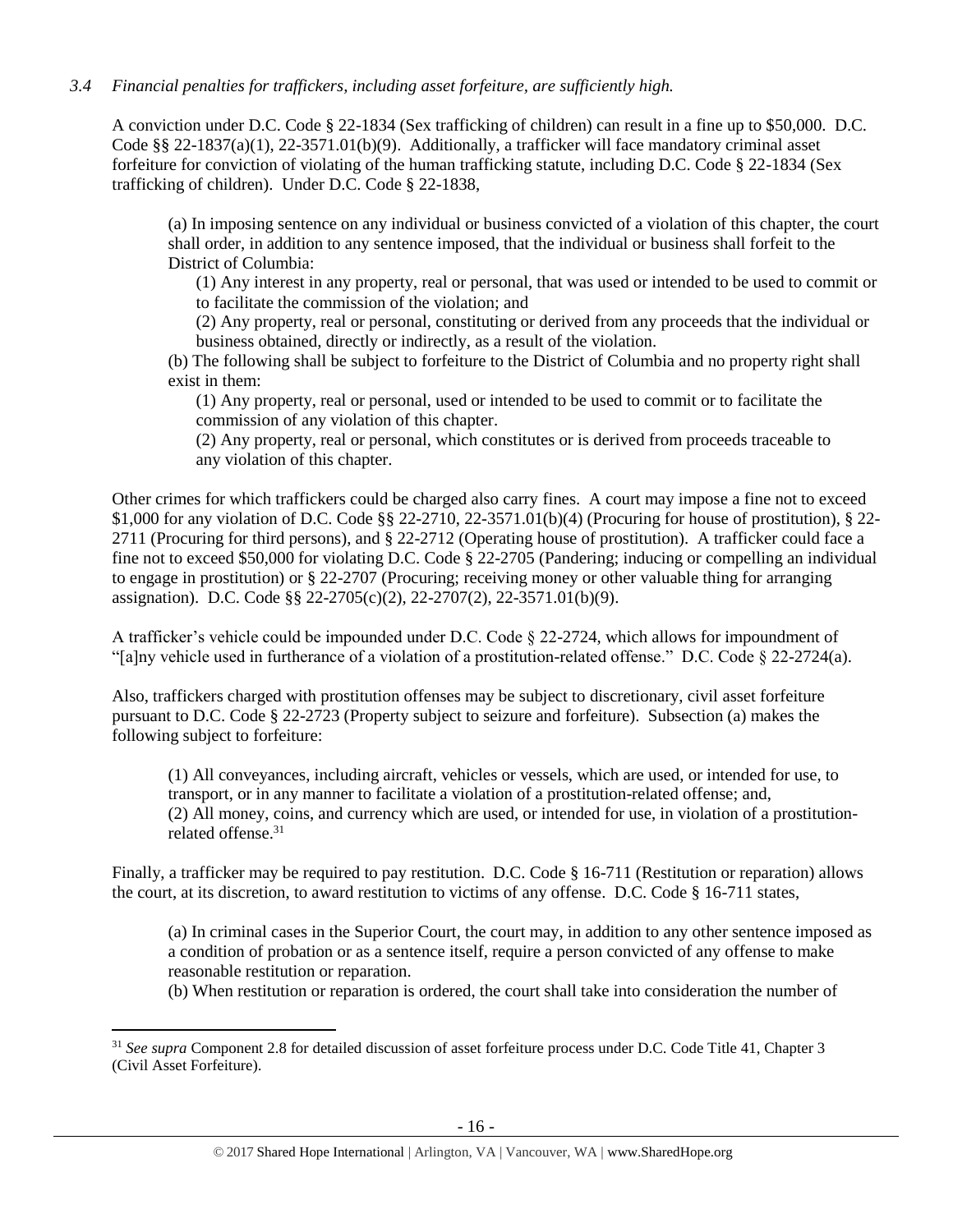victims, the actual damage of each victim, the resources of the defendant, the defendant's ability to earn, any obligation of the defendant to support dependents, and other matters as pertain to the defendant's ability to make restitution or reparation.

(c) The court shall fix the manner of performing restitution or reparation.

. . . .

# *3.5 Convicted traffickers are required to register as sex offenders.*

The D.C. sex offender registration law requires registration of those convicted of a range of commercial sexual exploitation laws as traffickers of sex with a minor. D.C. Code § 22-4002. Specifically, a "registration offense," as defined in D.C. Code  $\S 22-4001(8)(C)$ , includes "[a]ny of the following offenses where the victim is a minor: acts proscribed by § 22-1312 (lewd, indecent, or obscene acts), acts proscribed by § 22-2201 (obscenity), acts proscribed by § 22-3102 (sexual performances using minors), acts proscribed by § 22-1901 (incest), acts proscribed by § 22-2001 (kidnapping), and acts proscribed by §§ 22-2701 [Engaging in or soliciting for prostitution], 22-2701.01 [Definitions], 22-2703, 22-2704 [Abducting or enticing child from his or her home for purposes of prostitution; harboring such child], 22-2705 [Pandering; inducing or compelling an individual to engage in prostitution] to 22-2712 [Operating house of prostitution], 22-2713 [Premises occupied for lewdness, assignation, or prostitution declared nuisance] to 22-2720, 22-2722 [Keeping bawdy or disorderly houses] and 22-2723 (prostitution; pandering)." The registration law does not include violations of D.C. Code  $\S$ 22-1834 (Sex trafficking of children) as a crime requiring sex offender registration.

3.5.1 Recommendation: Amend D.C. Code § 22-4001(8)(C) to include a violation of D.C. Code § 22- 1834 (Sex trafficking of children) as an offense requiring registration.

*3.6 Laws relating to termination of parental rights include sex trafficking or commercial sexual exploitation of children (CSEC) offenses as grounds for termination in order to prevent traffickers from exploiting their parental rights as a form of control.* 

Under D.C. Code § 16-2353(a) (Grounds for termination of parent and child relationship), "A judge may enter an order for the termination of the parent and child relationship when the judge finds from the evidence presented, after giving due consideration to the interests of all parties, that the termination is in the best interests of the child." Under subsection (b), in making his decision, the judge is instructed to consider these factors:

(1) the child's need for continuity of care and caretakers and for timely integration into a stable and permanent home, taking into account the differences in the development and the concept of time of children of different ages;

(2) the physical, mental and emotional health of all individuals involved to the degree that such affects the welfare of the child, the decisive consideration being the physical, mental and emotional needs of the child;

(3) the quality of the interaction and interrelationship of the child with his or her parent, siblings, relative, and/or caretakers, including the foster parent;

(4) to the extent feasible, the child's opinion of his or her own best interests in the matter; and (5) evidence that drug-related activity continues to exist in a child's home environment after intervention and services have been provided pursuant to section 106(a) of the Prevention of Child Abuse and Neglect Act of 1977, effective September 23, 1977 (D.C. Law 2-22; § 4-1301.06(a)). Evidence of continued drug-activity shall be given great weight.

D.C. Code § 16-2354(b)(3)(C) outlines the grounds for filing a motion to terminate the parental relationship. Grounds exist if "[a] court of competent jurisdiction has determined that the parent has: (i) Committed murder of a child sibling or another child; (ii) Committed voluntary manslaughter of a child sibling or another child; (iii) Aided or abetted, attempted, conspired, or solicited to commit such a murder or such a voluntary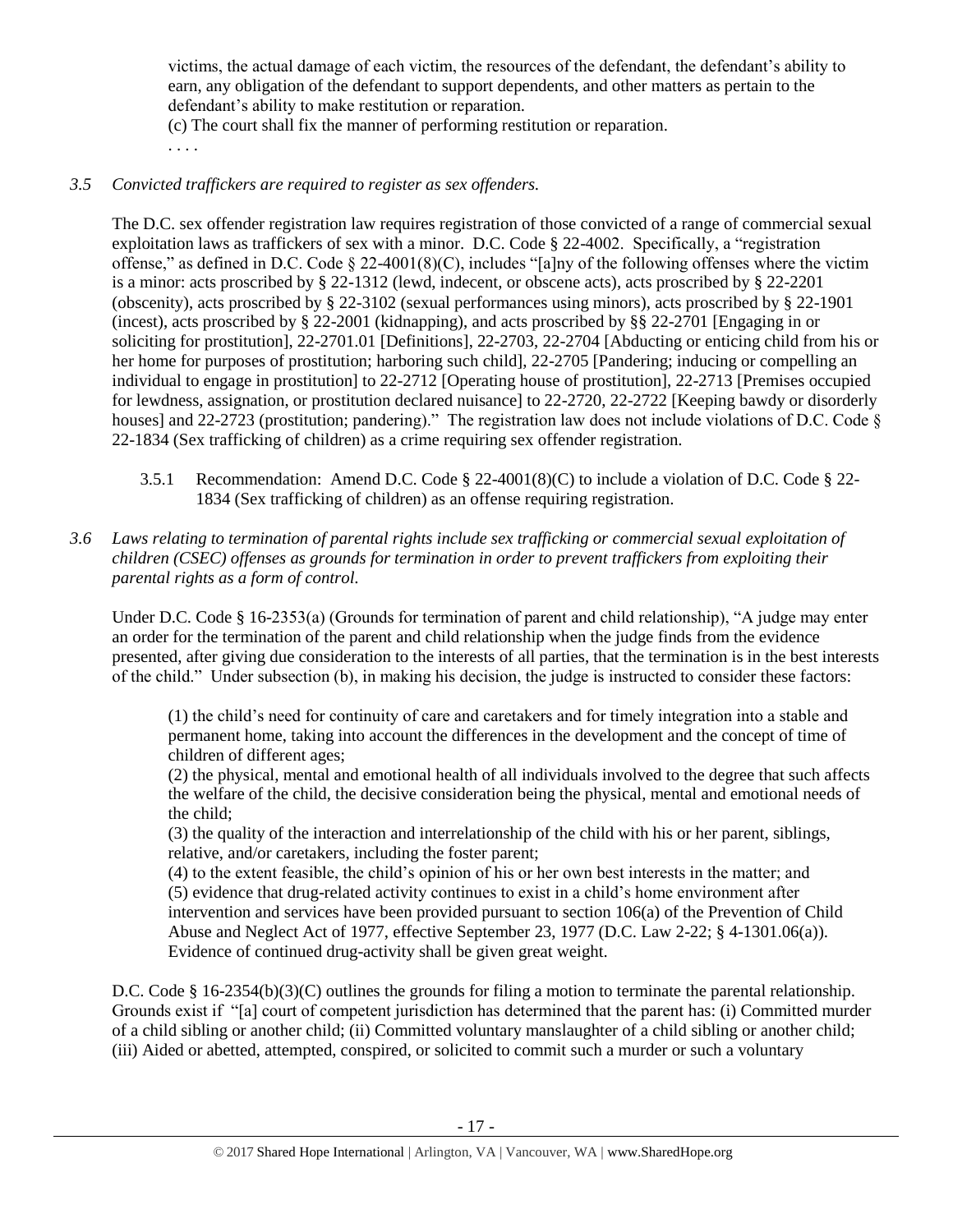manslaughter; or (iv) Committed a felony assault that has resulted in serious bodily injury to the child who is the subject of the petition, a child sibling, or another child."

3.6.1 Recommendation: Add D.C. Code § 22-1834 (Sex trafficking of children) to the list of crimes constituting grounds enumerated in D.C. Code § 16-2354(b)(3)(C) for petitioning to terminate parental rights.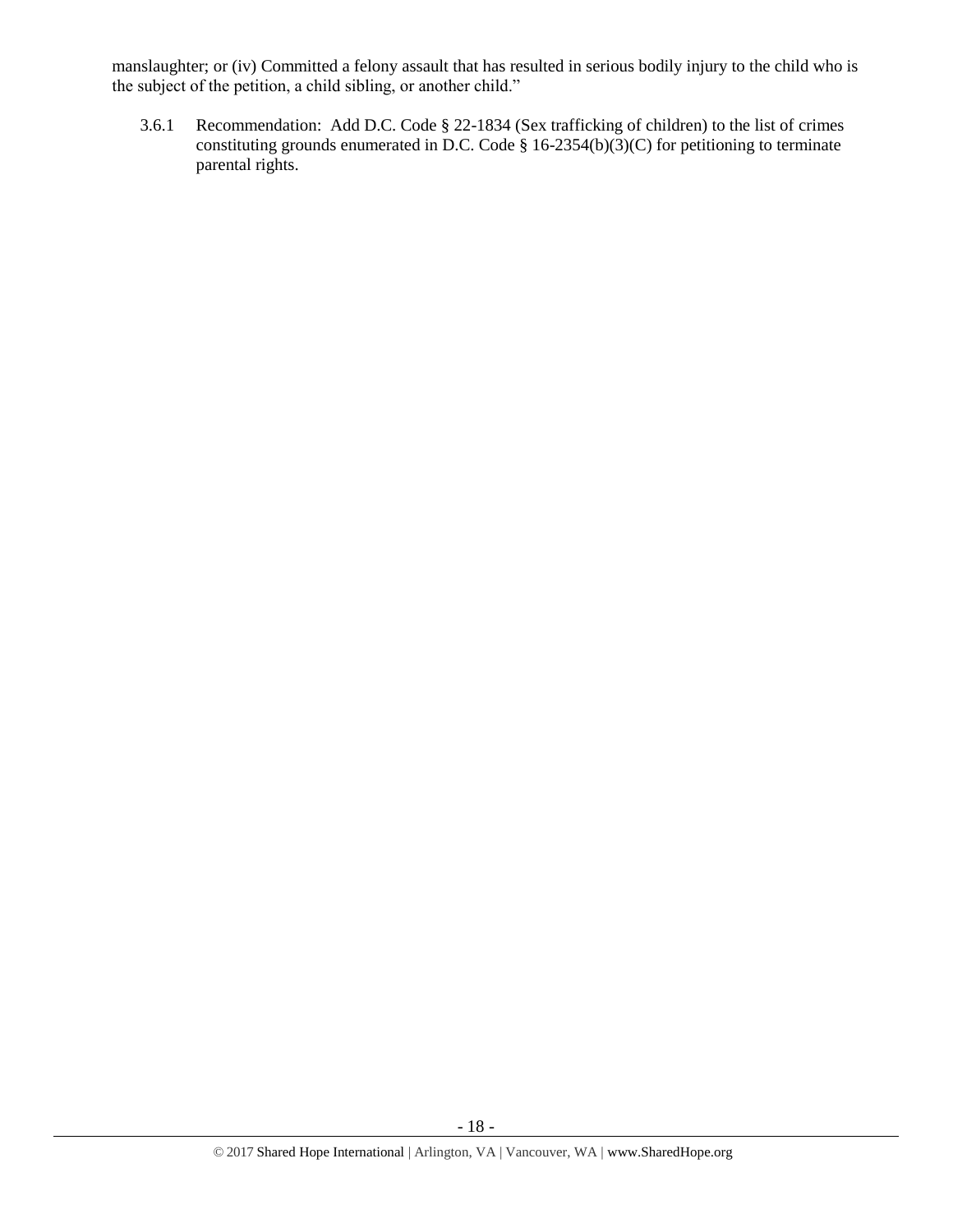## *Legal Components:*

- *4.1 The acts of assisting, enabling, or financially benefitting from child sex trafficking are included as criminal offenses in the state sex trafficking statute.*
- *4.2 Financial penalties, including asset forfeiture laws, are in place for those who benefit financially from or aid and assist in committing domestic minor sex trafficking.*
- *4.3 Promoting and selling child sex tourism is illegal.*
- *4.4 Promoting and selling images of child sexual exploitation carries penalties as high as similar federal offenses. \_\_\_\_\_\_\_\_\_\_\_\_\_\_\_\_\_\_\_\_\_\_\_\_\_\_\_\_\_\_\_\_\_\_\_\_\_\_\_\_\_\_\_\_\_\_\_\_\_\_\_\_\_\_\_\_\_\_\_\_\_\_\_\_\_\_\_\_\_\_\_\_\_\_\_\_\_\_\_\_\_\_\_\_\_\_\_\_\_\_\_\_\_\_*

# *Legal Analysis:*

*4.1 The acts of assisting, enabling, or financially benefitting from child sex trafficking are included as criminal offenses in the state sex trafficking statute.*

Facilitators of human trafficking can be charged under D.C. Code § 22-1836 (Benefitting financially from human trafficking), which states, "It is unlawful for an individual or business knowingly to benefit, financially or by receiving anything of value, from voluntarily participating in a venture which has engaged in any act in violation of § 22-1832 [Forced labor], § 22-1833 [Trafficking in labor or commercial sex acts], § 22-1834 [Sex trafficking of children], or § 22-1835 [Unlawful conduct with respect to documents in furtherance of human trafficking], knowing or in reckless disregard of the fact that the venture has engaged in the violation." Under D.C. Code § 22-1837(c) (Penalties), "Whoever violates § 22-1836 shall be fined or imprisoned up to the maximum fine or term of imprisonment for a violation of each referenced section." Additional facilitators could fall under D.C. Code § 22-1834(a), which includes those who "harbor" or "transport . . . by any means a person who will be caused as a result to engage in a commercial sex act . . . ."

A facilitator may also be charged under D.C. Code § 22-2711 (Procuring for third persons), which states, "Any person who, within the District of Columbia, shall receive any money or other valuable thing for or on account of procuring and placing in the charge or custody of another person for sexual intercourse, prostitution, debauchery, or other immoral purposes any individual shall be guilty of a felony and, upon conviction, shall be punished by imprisonment for not more than 5 years . . . ." Additionally, a fine not exceeding \$12,500 may be imposed in addition to the imprisonment. D.C. Code §§ 22-2711, 22-3571.01(b)(7).

Similarly, a facilitator could also be charged with D.C. Code § 22-2712 (Operating house of prostitution), which criminalizes when an individual knowingly "accept[s], receive[s], lev[ies], or appropriate[s] any money or other valuable thing, without consideration other than the furnishing of a place for prostitution or the servicing of a place for prostitution, from the proceeds or earnings of any individual engaged in prostitution." If guilty of this crime, a facilitator faces possible imprisonment up to 5 years and a fine not to exceed \$12,500. D.C. Code §§ 22-2712, 22-3571.01(b)(6).

*4.2 Financial penalties, including asset forfeiture laws, are in place for those who benefit financially from or aid and assist in committing domestic minor sex trafficking.*

Convicted facilitators are subject to mandatory, criminal asset forfeiture for violating D.C. Code § 22-1836 (Benefitting financially from human trafficking). Under D.C. Code § 22-1838,

(a) In imposing sentence on any individual or business convicted of a violation of this chapter, the court shall order, in addition to any sentence imposed, that the individual or business shall forfeit to the District of Columbia: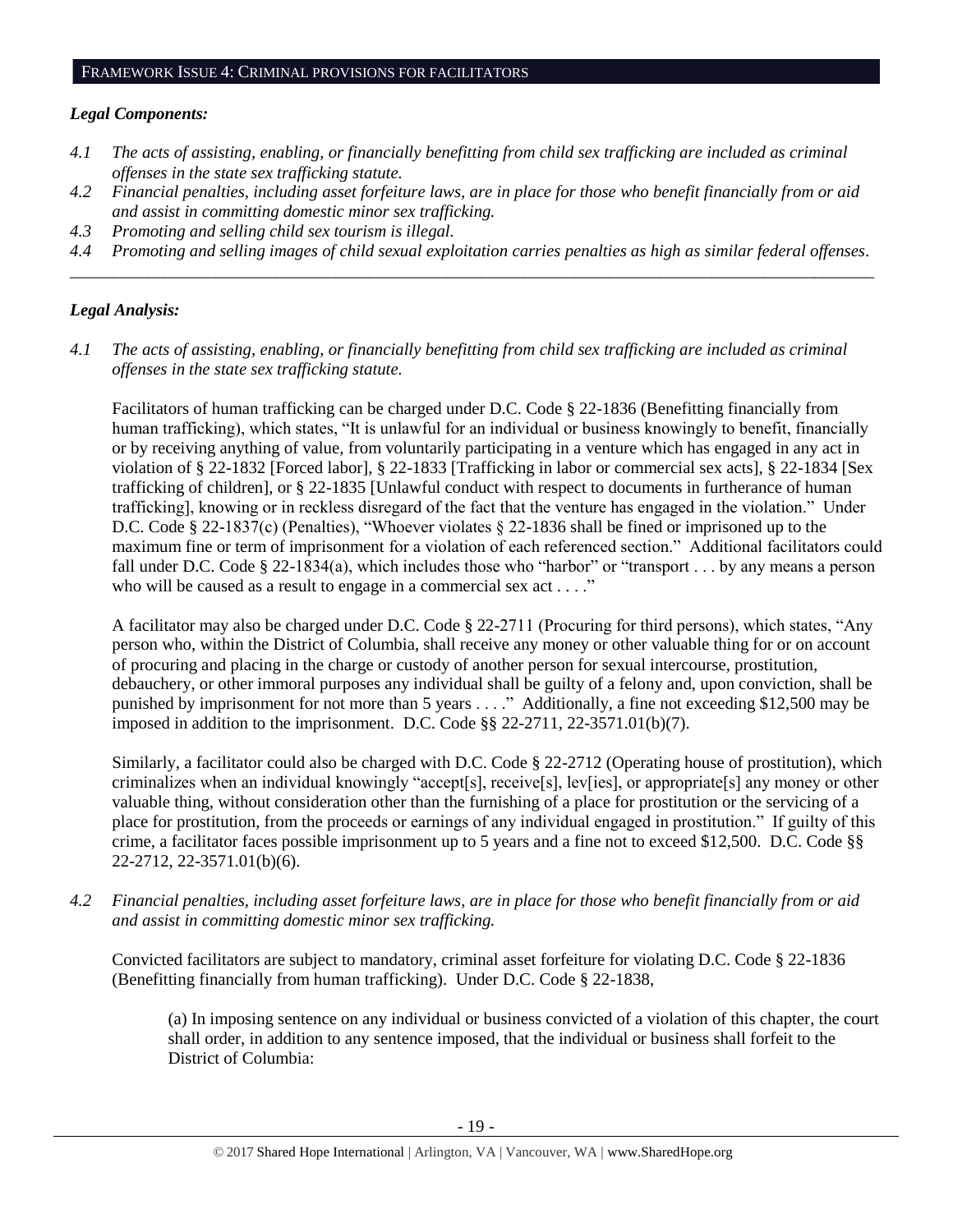(1) Any interest in any property, real or personal, that was used or intended to be used to commit or to facilitate the commission of the violation; and

(2) Any property, real or personal, constituting or derived from any proceeds that the individual or business obtained, directly or indirectly, as a result of the violation.

(b) The following shall be subject to forfeiture to the District of Columbia and no property right shall exist in them:

(1) Any property, real or personal, used or intended to be used to commit or to facilitate the commission of any violation of this chapter.

(2) Any property, real or personal, which constitutes or is derived from proceeds traceable to any violation of this chapter.

A facilitator's vehicle could be impounded under D.C. Code § 22-2724, which allows for impoundment of "[a]ny vehicle used in furtherance of a violation of a prostitution-related offense." D.C. Code § 22-2724(a). In addition, facilitators of child sex trafficking charged with prostitution offenses may be subject to discretionary, civil asset forfeiture pursuant to D.C. Code § 22-2723 (Property subject to seizure and forfeiture). Subsection (a) makes the following subject to forfeiture:

(1) All conveyances, including aircraft, vehicles or vessels, which are used, or intended for use, to transport, or in any manner to facilitate a violation of a prostitution-related offense; and, (2) All money, coins, and currency which are used, or intended for use, in violation of a prostitutionrelated offense. 32

Finally, a facilitator may be required to pay restitution. D.C. Code § 16-711 (Restitution or reparation) allows the court, at its discretion, to award restitution to victims of any offense. D.C. Code § 16-711 states,

(a) In criminal cases in the Superior Court, the court may, in addition to any other sentence imposed as a condition of probation or as a sentence itself, require a person convicted of any offense to make reasonable restitution or reparation.

(b) When restitution or reparation is ordered, the court shall take into consideration the number of victims, the actual damage of each victim, the resources of the defendant, the defendant's ability to earn, any obligation of the defendant to support dependents, and other matters as pertain to the defendant's ability to make restitution or reparation.

(c) The court shall fix the manner of performing restitution or reparation.

. . . .

 $\overline{\phantom{a}}$ 

# *4.3 Promoting and selling child sex tourism is illegal*.

D.C. does not have a specific sex tourism statute.

- 4.3.1 Recommendation: Enact a law prohibiting selling or offering to sell travel services that include or facilitate travel for the purpose of engaging in commercial sexual exploitation of a minor or prostitution of a minor, if occurring in the District of Columbia.
- *4.4 Promoting and selling images of child sexual exploitation carries penalties as high as similar federal offenses.*

D.C. Code § 22-3102(a)(2) (Prohibited acts) criminalizes knowingly promoting images of child sexual exploitation (ICSE), stating, "A person is guilty of promoting a sexual performance by a minor when, knowing the character and content thereof, he or she produces, directs, or promotes any performance which includes

<sup>32</sup> *See supra* Component 2.8 for detailed discussion of asset forfeiture process under D.C. Code Title 41, Chapter 3 (Civil Asset Forfeiture).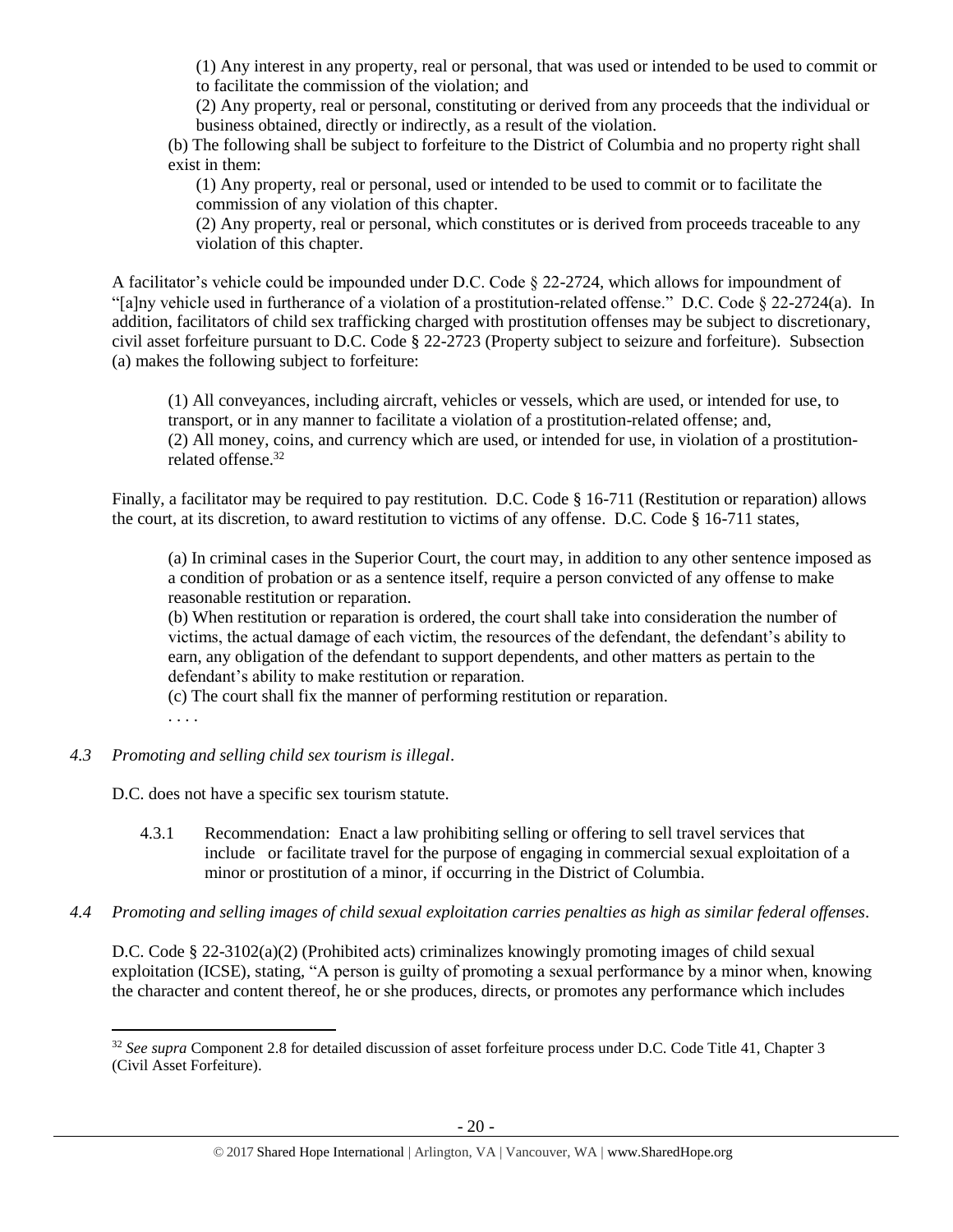sexual conduct by a person under 18 years of age." The definition of "promote" includes "to procure, manufacture, issue, sell, give, provide, lend, mail, deliver, transfer, transmute, publish or distribute, circulate, disseminate, present, exhibit, or advertise, or to offer or agree to do the same." D.C. Code § 22-3101(4). A first conviction results in a fine up to \$25,000, imprisonment not to exceed 10 years, or both. D.C. Code §§ 22- 3103(1), 22-3571.01(b)(9). Second and subsequent offenses result in a fine up to \$50,000, imprisonment up to 20 years, or both. D.C. Code §§ 22-3103(2), 22-3571.01(b)(9).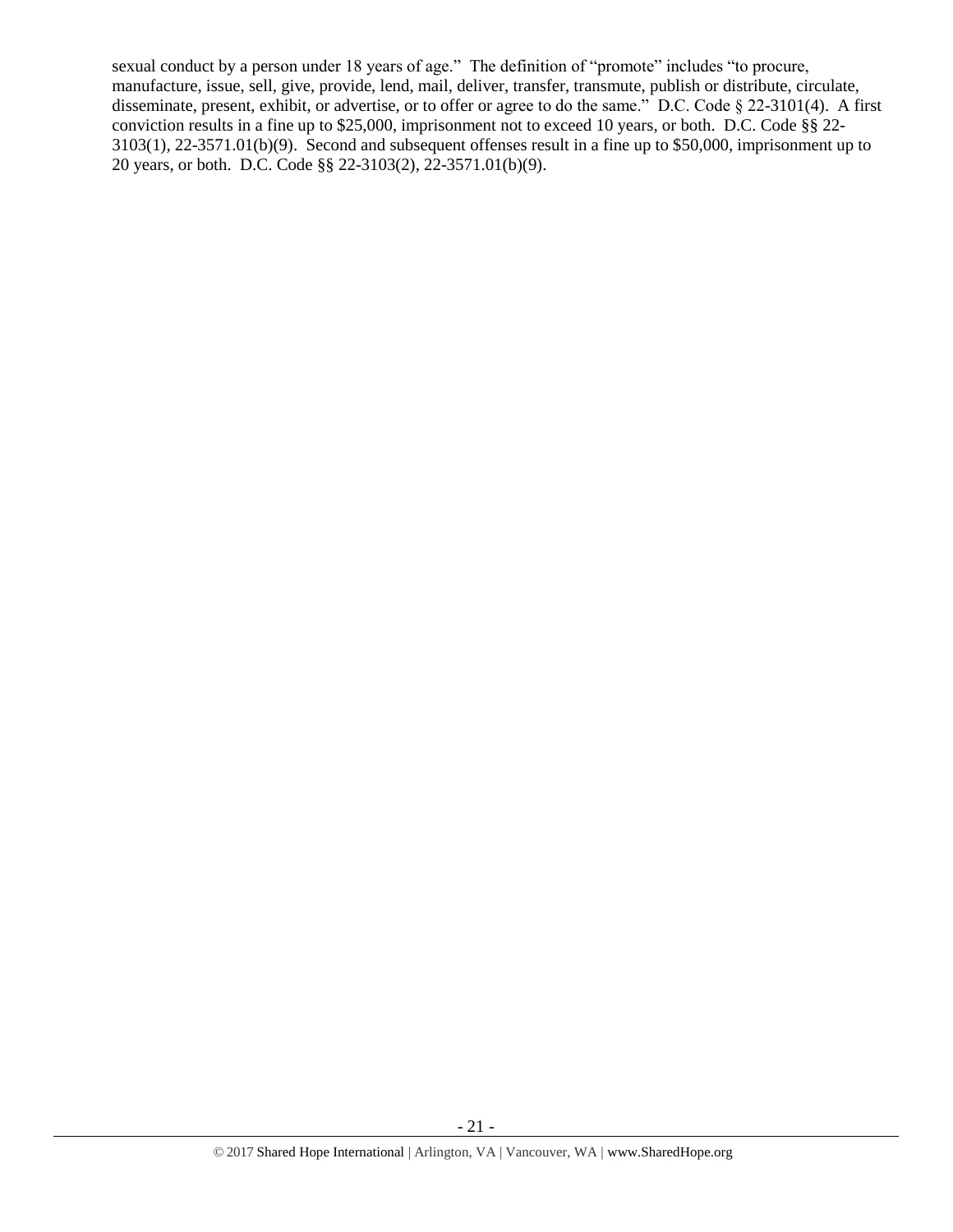#### FRAMEWORK ISSUE 5: PROTECTIVE PROVISIONS FOR THE CHILD VICTIMS

### *Legal Components:*

- *5.1 Victims under the core child sex trafficking offense include all commercially sexually exploited children.*
- *5.2 The state sex trafficking statute expressly prohibits a defendant from asserting a defense based on the willingness of a minor under 18 to engage in the commercial sex act.*
- *5.3 State law prohibits the criminalization of minors under 18 for prostitution offenses.*
- *5.4 State law provides a non-punitive avenue to specialized services through one or more points of entry.*
- *5.5 Child sex trafficking is identified as a type of abuse and neglect within child protection statutes.*
- *5.6 The definition of "caregiver" or another related term in the child welfare statutes is not a barrier to a sex trafficked child accessing the protection of child welfare.*
- *5.7 Crime victims' compensation is specifically available to a child victim of sex trafficking or commercial sexual exploitation of children (CSEC).*
- *5.8 Victim-friendly procedures and protections are provided in the trial process for minors under 18.*
- *5.9 Child sex trafficking victims may vacate delinquency adjudications and expunge related records for prostitution and other offenses arising from trafficking victimization, without a waiting period.*
- *5.10 Victim restitution and civil remedies for victims of domestic minor sex trafficking or commercial sexual exploitation of children (CSEC) are authorized by law.*
- *5.11 Statutes of limitations for civil and criminal actions for child sex trafficking or commercial sexual exploitation of children (CSEC) offenses are eliminated or lengthened to allow prosecutors and victims a realistic opportunity to pursue criminal action and legal remedies.*

*\_\_\_\_\_\_\_\_\_\_\_\_\_\_\_\_\_\_\_\_\_\_\_\_\_\_\_\_\_\_\_\_\_\_\_\_\_\_\_\_\_\_\_\_\_\_\_\_\_\_\_\_\_\_\_\_\_\_\_\_\_\_\_\_\_\_\_\_\_\_\_\_\_\_\_\_\_\_\_\_\_\_\_\_\_\_\_\_\_\_\_\_\_*

# *Legal Analysis:*

 $\overline{\phantom{a}}$ 

*5.1 Victims under the core child sex trafficking offense include all commercially sexually exploited children<sup>33</sup> .* 

D.C. Code § 22-1834 (Sex trafficking of children) includes all commercially exploited children. Under D.C. Code § 22-1834(a), when the victim is a minor, the means of force, fraud, or coercion are not required. In addition, the human trafficking law prohibits the "obtain[ing] . . . by any means a person who will be caused as a result to engage in a commercial sex act . . . ." Thus, buying the commercial sex with a minor who is under the age of eighteen constitutes human trafficking. D.C. Code § 22-1834(a). Finally, the offense of human trafficking pursuant D.C. Code § 22-1834(a) does not require that a trafficker or controlling third party be identified. Resultantly, the District of Columbia's human trafficking offense includes any child who is bought for sex, regardless of whether force, fraud, or coercion is used, regardless of whether a buyer exploited the minor without a trafficker's involvement, and regardless of whether the victim identifies a trafficker. D.C. Code § 22-1834.

*5.2 The state sex trafficking statute expressly prohibits a defendant from asserting a defense based on the willingness of a minor under 18 to engage in the commercial sex act.* 

D.C. Code § 22-1834 (Sex trafficking of children), § 22-1833 (Trafficking in labor or commercial sex acts), § 22-2704 (Abducting or enticing child from his or her home for purposes of prostitution), and § 22-2705 (Pandering; inducing or compelling an individual to engage in prostitution) are silent regarding a defense based on the willingness of a minor to engage in the commercial sex act.

<sup>33</sup> *See generally* SHARED HOPE INTERNATIONAL, "Eliminating the Third Party Control Barrier to Identifying Juvenile Sex Trafficking Victims," JuST Response Policy Paper (2015), [http://sharedhope/org/wp](http://sharedhope/org/wp-content/uploads/2015/08/Policy-Paper_Eliminating-Third-Party-Control_Final1.pdf)[content/uploads/2015/08/Policy-Paper\\_Eliminating-Third-Party-Control\\_Final1.pdf](http://sharedhope/org/wp-content/uploads/2015/08/Policy-Paper_Eliminating-Third-Party-Control_Final1.pdf) (discussing need to include all commercially sexually exploited children within sex trafficking definitions and corresponding need to include buyer conduct in core sex trafficking offenses regardless of whether victim is under control of a third party).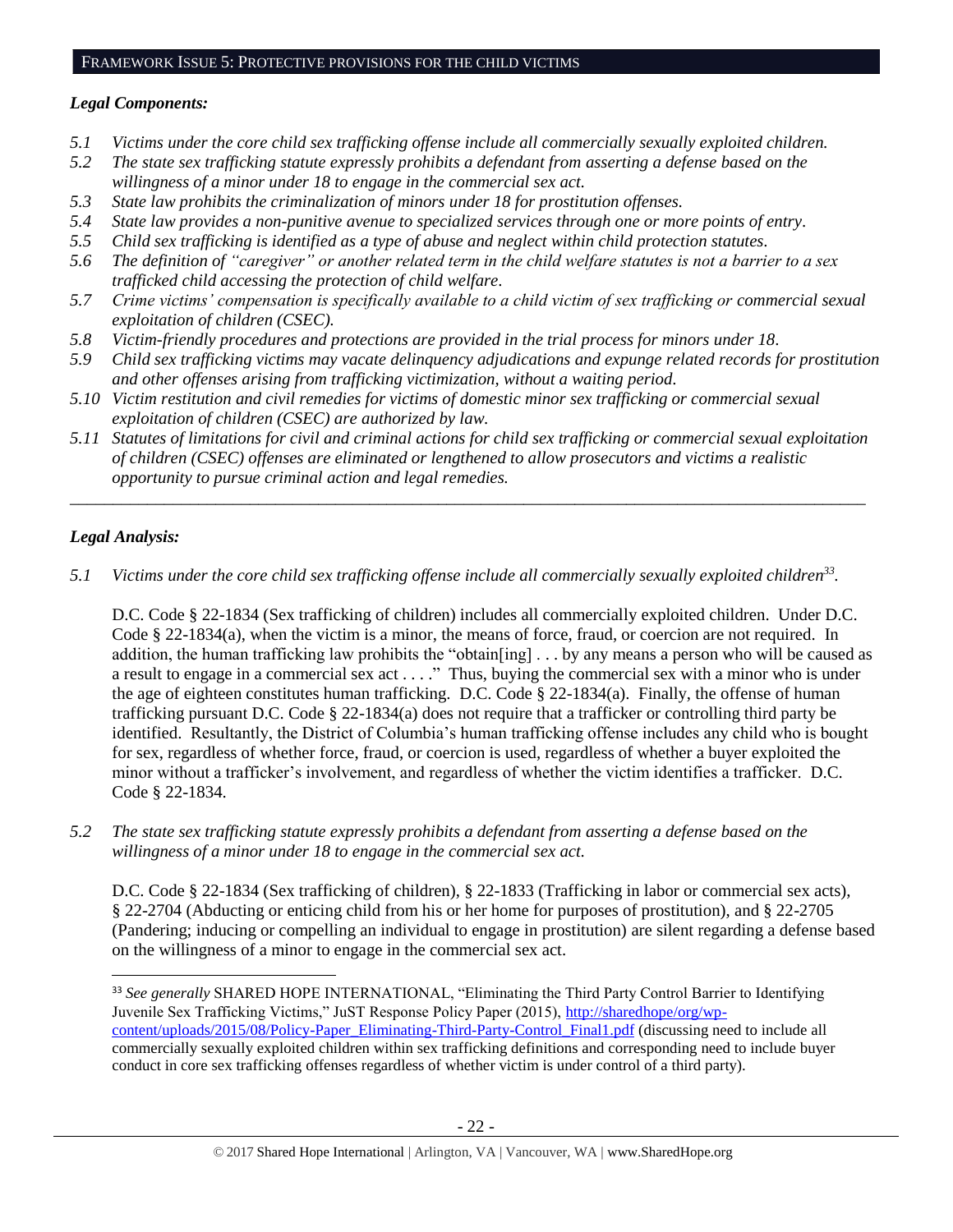In contrast, D.C. Code § 22-3011 (Defenses to child sexual abuse and sexual abuse of a minor) specifically prohibits such a defense to prosecutions "under §§ 22-3008 to 22-3010.01 [First and second degree child sexual abuse, first and second degree sexual abuse of a minor, first and second degree sexual abuse of a secondary education student, enticing a child or minor, and misdemeanor sexual abuse of a child or minor], prosecuted alone or in conjunction with charges under § 22-3018 [Attempts to commit sexual offenses] or § 22-403 [Assault with intent to commit any other offense]." D.C. Code § 22-3011(a).

- 5.2.1 Recommendation: Enact a provision specifically prohibiting a defense to any commercial sexual crime against a minor under 18 based on the minor's willingness to engage in the sex act.
- *5.3 State law prohibits the criminalization of minors under 18 for prostitution offenses.<sup>34</sup>*

D.C. law. D.C. Code § 22-2701 (Engaging in prostitution or soliciting for prostitution) prohibits the criminalization of minors for prostitution offenses, stating,

(a) Except as provided in subsection (d) of this section, it is unlawful for any person to engage in prostitution or to solicit for prostitution.

(d) (1) A child who engages in or offers to engage in a sexual act or sexual contact in return for receiving anything of value shall be immune from prosecution for a violation of subsection (a) of this section.

. . . .

. . . .

 $\overline{\phantom{a}}$ 

(3) For the purposes of this subsection, the term "child" means a person who has not attained the age of 18 years.

Additionally, the Metropolitan Police Department must refer such children to appropriate services pursuant to D.C. Code § 22-2701(d), which states,

(1) A child who engages in or offers to engage in a sexual act or sexual contact in return for receiving anything of value shall be immune from prosecution for a violation of subsection (a) of this section. (2) The Metropolitan Police Department shall refer any child suspected of engaging in or offering to engage in a sexual act or sexual contact in return for receiving anything of value to an organization that provides treatment, housing, or services appropriate for victims of sex trafficking of children under § 22-1834.

*5.4 State law provides a non-punitive avenue to specialized services through one or more points of entry.*

# **System response to child engaged in commercial sex act**

District of Columbia provides a specific protective response for juvenile sex trafficking victims that directs these victims to service providers while requiring law enforcement to file a report of abuse to child welfare. However, juvenile sex trafficking victims may become system-involved through various access points and encounter different responses. In District of Columbia, a juvenile sex trafficking victim could fall within multiple categories allowing for intervention, including "delinquent child," "child in need of supervision," or "neglected child."

<sup>&</sup>lt;sup>34</sup> For more information regarding recent federal legislation impacting this component see: http://go.sharedhope.org/stateimpactmemo.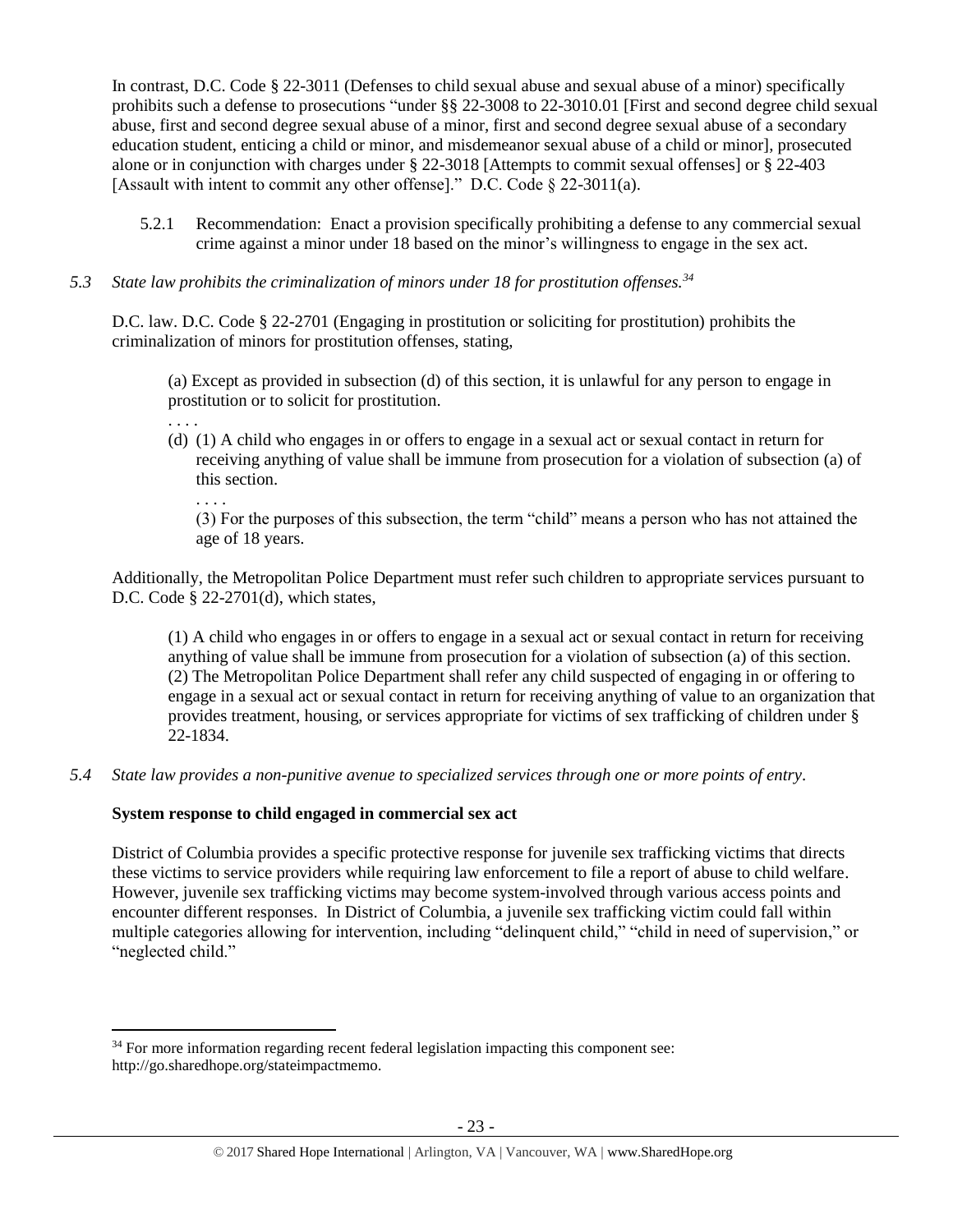## *I. Services through child welfare*

Juvenile sex trafficking victims may come to the attention of child welfare through several avenues, including reports of abuse or neglect, law enforcement notifications, and internal screenings. 35 Pursuant to D.C. Code § 4- 1321.02(h) (Persons required to make reports; procedure), law enforcement must report to the Child Family Services Agency if an officer has "any knowledge, information, or suspicion of a child engaging in or offering to engage in a sexual act . . . or sexual contact . . . in return for receiving anything of value." The Child and Family Services Agency may also identify child victims through internal screenings required under D.C. Code § 4-1303.03e (Behavioral health screening and assessment requirements), which states,

(a) (1) All children in the custody of the Agency shall, to the extent that it is not inconsistent with a court order, receive a behavioral health screening and, if necessary, a behavioral health assessment within 30 days of initial contact with the Agency or a placement disruption . . . . (2) As part of the behavioral health screening required by paragraph (1) of this subsection, the Agency shall identify children who are victims of, or who may be at risk for becoming victims of, sex trafficking of children under § 22-1834.

(b) The Agency shall connect all children who are assessed as being in need of behavioral health care to an appropriate behavioral health service.

A child also may come to the attention of child welfare based on reports from medical personnel, teachers, human trafficking counselors, and related individuals. D.C. 4-1321.02(a), (b).<sup>36</sup> Under D.C. 4-1321.02(e),

Notwithstanding § 14-307, any person specified in subsection (b) of this section who knows or has reasonable cause to suspect that a child known to him or her in his or her professional or official capacity has been, or is in immediate danger of being, the victim of 'sexual abuse' or 'attempted sexual abuse' prohibited by Chapter 30 of Title 22; or that the child was assisted, supported, caused, encouraged, commanded, enabled, induced, facilitated, or permitted to become a prostitute, as that term is defined in § 22-2701.01(3) [Definitions]; ... shall immediately report or have a report made of such knowledge, information, or suspicion to the Metropolitan Police Department or the Child and Family Services Agency.

Based on these reports or other information, D.C. Code § 16-2309(a)(3) (Taking into custody) authorizes these children to be taken into custody "by any employee of the Agency authorized to do so, or a law enforcement officer, when he or she has reasonable grounds to believe that the child is in immediate danger from his or her surroundings and that the removal of the child from his or her surroundings is necessary, including when he or she has reasonable grounds to believe that the child is engaging in or offering to engage in a sexual act . . . or sexual contact . . . in return for receiving anything of value."

Pursuant to D.C. Code § 16-2311(a) (Release or delivery to Family Division), with all reasonable speed, whoever took the child into custody must:

(1) release the child to his parent, guardian, or custodian upon a promise to bring the child before the Division when requested by the Division . . . ;

(2) bring a child alleged in need of supervision or delinquent before the Director of Social Services; or (3) bring the child to a medical facility if the child appears to require prompt treatment or to require prompt diagnosis for medical or evidentiary purposes and may order the child retained at the hospital

 $\overline{\phantom{a}}$ <sup>35</sup> *See infra* Components 5.5 and 5.6 for additional discussions of juvenile sex trafficking victims' access to services through child welfare.

<sup>&</sup>lt;sup>36</sup> The text of D.C. Code § 4-1321.02 cited here and elsewhere in this report includes amendments made by the enactment of B22 254 (Act A22-0068) during the 2017 Regular Session of the Council of the District of Columbia (effective July 28, 2017).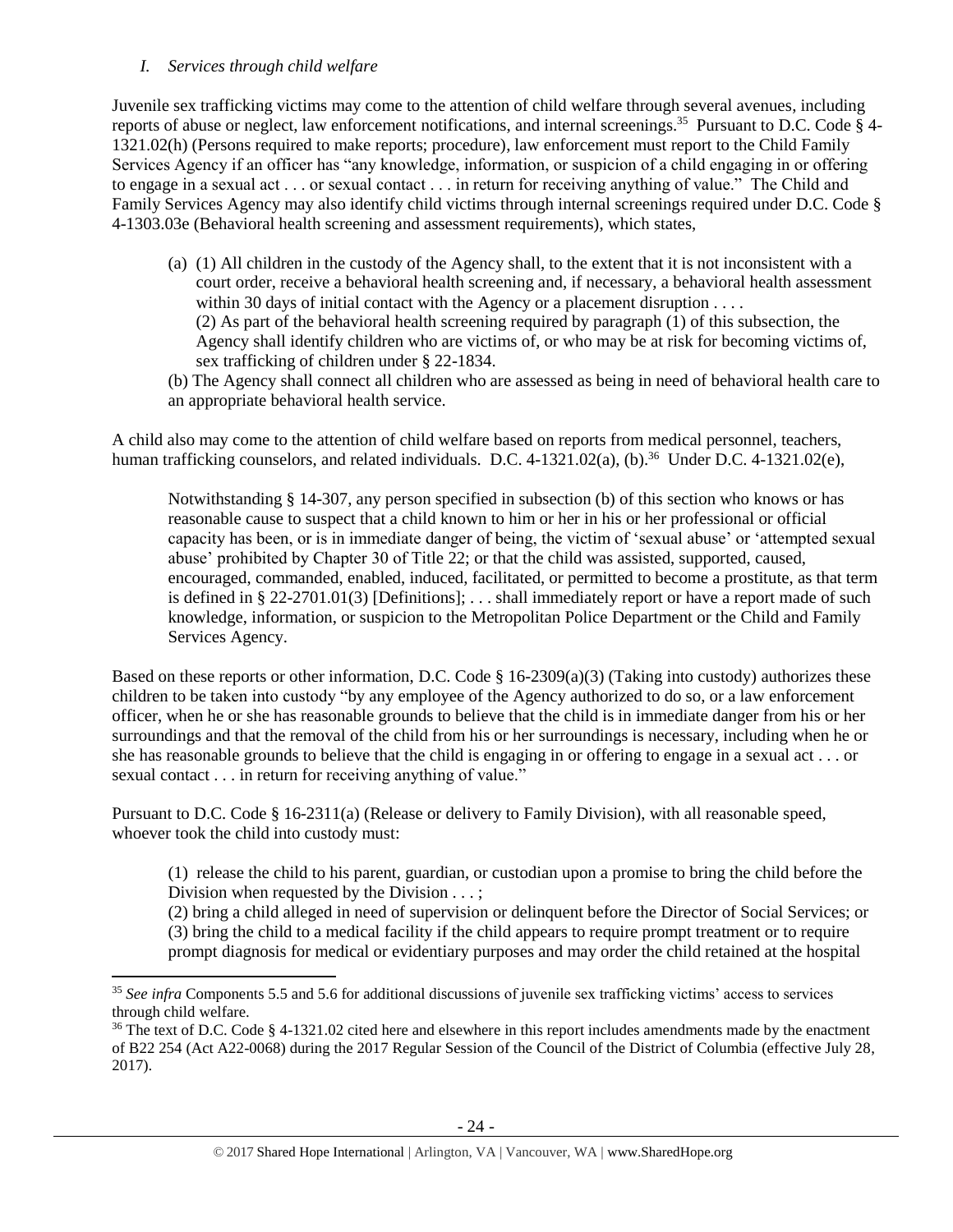subject to a further order of the Metropolitan Police Department of the District of Columbia, the Director of the Agency, or the Superior Court of the District of Columbia; or (4) bring a child alleged to be a neglected child, or a child alleged to be engaging in or offering to engage in a sexual act . . . or sexual contact . . . in return for receiving anything of value, to the Director of the Agency.

. . . .

Pursuant to D.C. Code § 16-2316 (Conduct of hearings; evidence), "[t]he Division shall, without a jury, hear and adjudicate cases involving delinquency, need of supervision, or neglect."

When a dispositional hearing is held, and after a child is found to be neglected, delinquent, or in need of supervision, the court will determine the actions taken in relation to the child pursuant to D.C. Code § 16-2320 (Disposition of child who is neglected, delinquent, or in need of supervision) and considering the "best interest of the child." If the court finds that the child is neglected or in need of supervision, the court may decide whether it is in the best interest of the child to, among other things, remain in the custody of the child's parents or other relatives, enter protective supervision, or transfer custody to an agency responsible for the care of neglected children or a child placement agency. D.C. Code § 16-2320(a).

# *II. Services through juvenile justice*

D.C. Code § 22-2701(d)(1) (Engaging in prostitution or soliciting for prostitution) specifically provides that "[a] child who engages in or offers to engage in a sexual act or sexual contact in return for receiving anything of value shall be immune from prosecution for a violation of [Engaging in prostitution or soliciting for prostitution]." Further, 1aw enforcement must refer juvenile sex trafficking victims to "an organization that provides treatment, housing, or services appropriate for victims of sex trafficking of children" pursuant to D.C. Code § 22-2701(d)(2).

To the extent that juvenile sex trafficking victims are charged with offenses other than prostitution, they could face possible arrest, detention, and adjudication as a delinquent child. However, the Department of Youth Rehabilitation Services may identify child victims in the juvenile justice system on other charges through an assessment required under D.C, Code § 2-1515.04a(a) (Behavioral health screening and assessment requirements), which states,

(1) All youth in contact with the Department shall, to the extent that it is not inconsistent with a court order, receive a behavioral health screening and, if necessary, a behavioral health assessment within 30 days of initial contact; provided, that the Mayor may, through rulemaking, require that the behavioral health screening and assessment be conducted within fewer than 30 days of the initial contact. (2) As part of the behavioral health screening required by paragraph (1) of this subsection, the Department shall identify youth who are victims of, or who may be at risk for becoming victims of, sex trafficking of children under § 22-1834.

Further, diversion may be possible if certain criteria are met. Pursuant to D.C. Code § 16-2305.02 (Preliminary probation conferences; adjustment process), if the Department of Social Services determines a finding of delinquency for a child is not in the best of interest of the child or the public, ". . . the Director of Social Services shall so recommend to the Office of the Corporation Counsel, and the Corporation Counsel shall make a determination of the suitability of the case for adjustment, which may include diversion." D.C. Code § 16- 2305.02(b). To make the determination, the court is to consider:

- (1) The age of the child;
- (2) Whether the conduct allegedly involved:

. . . . (C) The use or threatened use of violence to compel a person to engage in sexual intercourse,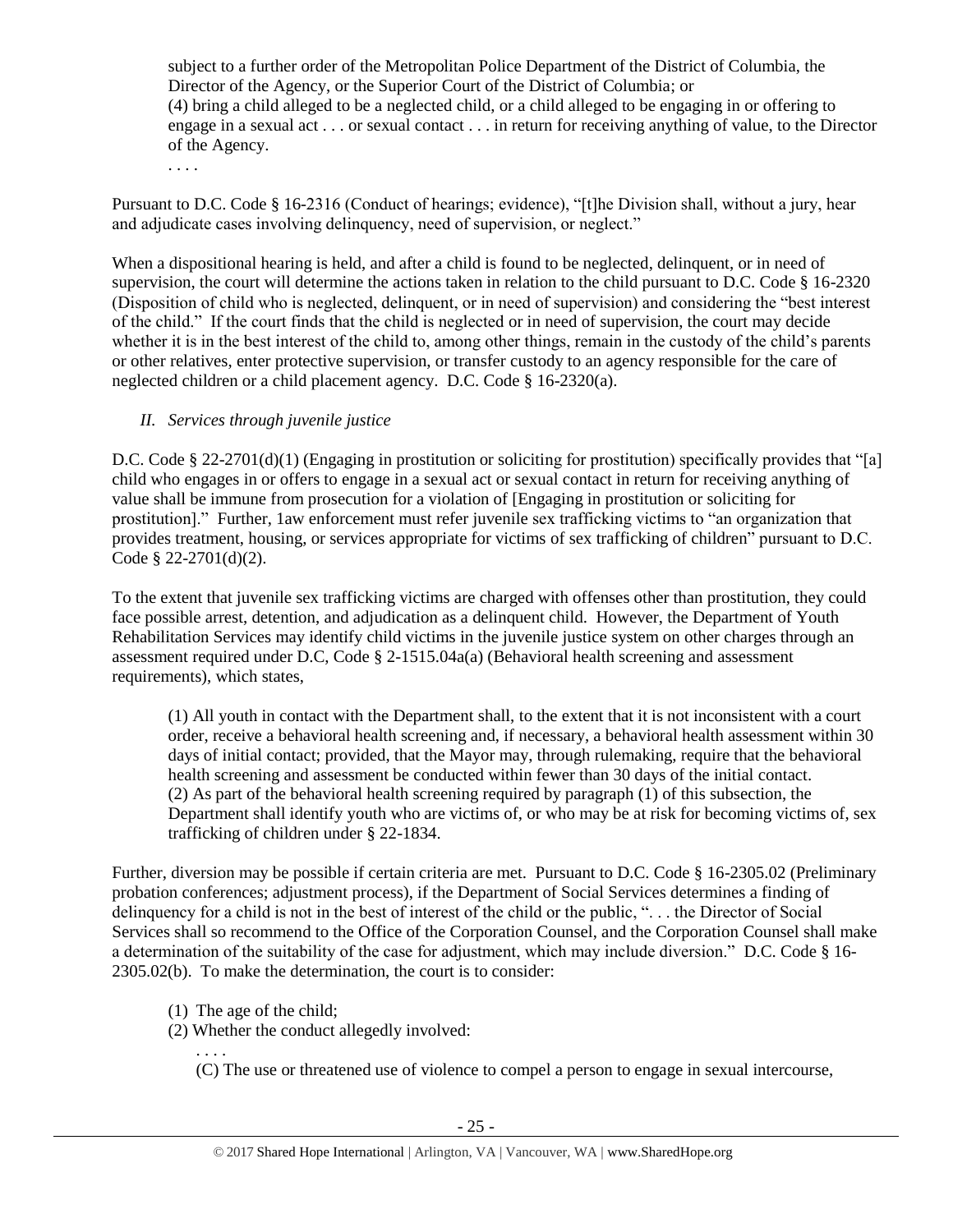deviant sexual intercourse, or sexual contact;

. . . .

(H) An act which seriously endangered the safety of the child or another person;

. . . .

(4) Whether there is a substantial likelihood that the child will not participate in the diversion programs or services developed and recommended by the Social Services Division or cooperate during the adjustment process;

(5) Whether there is a substantial likelihood that in order to adjust the case successfully, the child would require services that could not be administered effectively in less than 6 months; . . . .

(7) Whether there is pending another proceeding to determine whether the child is a child in need of supervision or a delinquent;

(8) Whether there have been prior adjustments or adjournments in contemplation of dismissal in other delinquency proceedings;

(9) Whether there has been a prior adjudication of the child as a delinquent child or child in need of supervision;

(10) Whether there is a substantial likelihood that the adjustment process would not be successful unless the child is temporarily removed from his or her home and that such removal could not be accomplished without invoking the court process;

(11) Whether a proceeding has been or will be instituted against another person for acting jointly with the child; and

. . . .

The adjustment process may include drug testing, parenting classes, and counseling and has an initial period of up to 6 months, and may be extended for an additional 6 months. D.C. Code §§ 16-2305.02(d)(1), (4).

# **Summary**

 $\overline{a}$ 

In District of Columbia, juvenile sex trafficking victims are immune from prosecution for prostitution offenses and may be diverted from the delinquency process for other offenses committed as a result of their trafficking victimization. When encountering a juvenile sex trafficking victim, law enforcement and others must refer the child to child welfare.

*5.5 Child sex trafficking is identified as a type of abuse and neglect within child protection statutes.<sup>37</sup>*

For reporting purposes, child sex trafficking is identified as a form of abuse and neglect. D.C. Code § 4-  $1301.02^{38}$  (Definitions)<sup>39</sup> states,

<span id="page-25-0"></span>(1) (A) "Abused", when used in reference to a child means:

(i) Abused as that term is defined in D.C. Official Code § 16-2301(23); or (ii) Sexual abuse, which shall include sex trafficking or severe forms of trafficking in persons as those terms are defined in section 103(10) and (9)(A) of the Trafficking Victims Protection Act of 2000, approved October 28, 2000 (114 Stat. 1469; 22 U.S.C. § 7102(10) and (9)(A)).

 $37$  For more information regarding recent federal legislation impacting this component see:

http://go.sharedhope.org/stateimpactmemo.

 $38$  The text of D.C. Code § 4-1301.02 cited here and elsewhere in this report includes amendments made by the enactment of B22 254 (Act A22-0068) during the 2017 Regular Session of the Council of the District of Columbia (effective July 28, 2017).

<sup>39</sup> Pursuant to Enacted B22 254, § 5, amendments to D.C. Code § 4-1301.02, which add child sex trafficking to the definition of abuse, are set to expire March 10, 2018.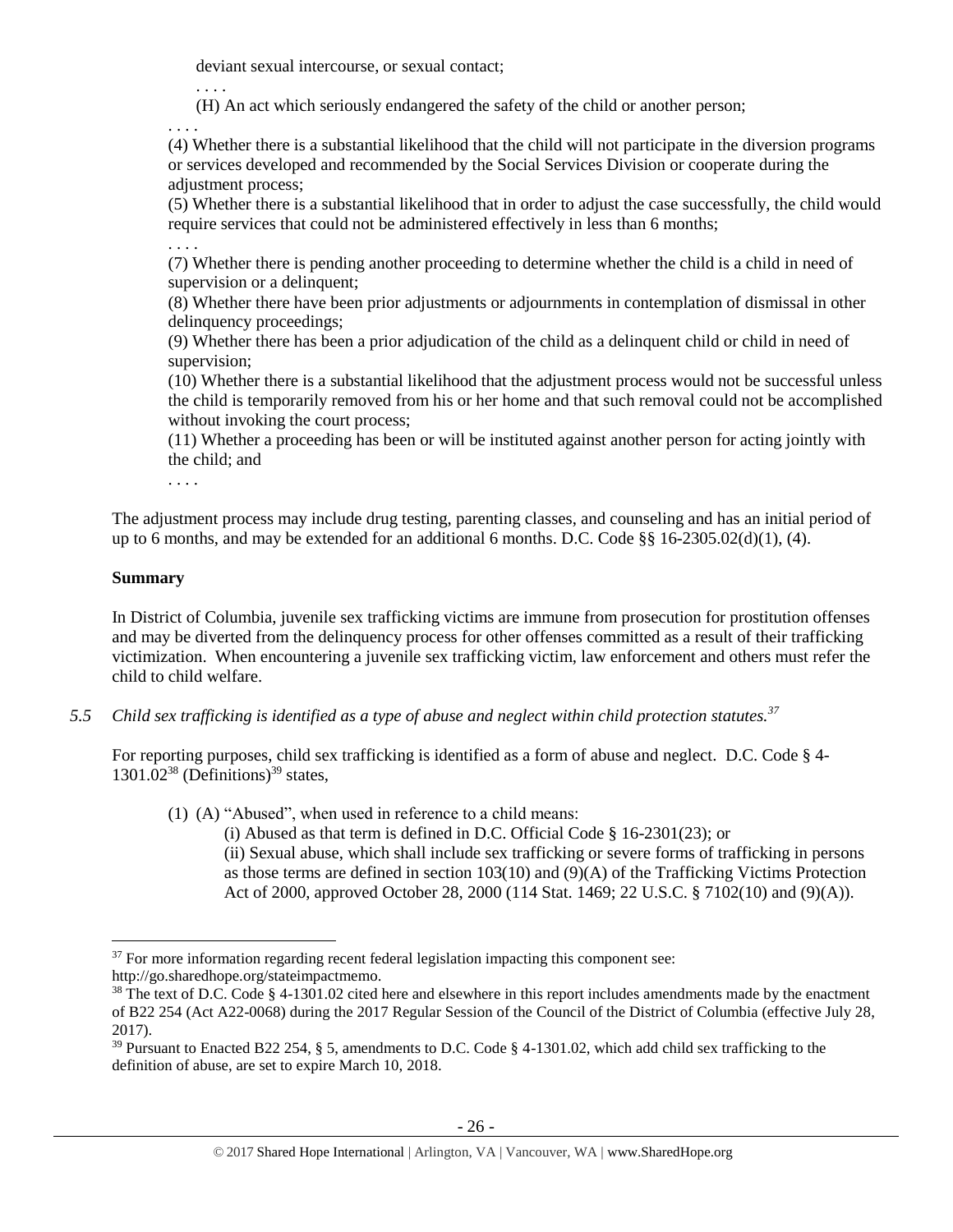(B) Nothing in this paragraph shall be construed as preventing or intending to prevent sex trafficking or severe forms of trafficking in persons from being considered a form of sexual abuse for purposes of D.C. Official Code § 16-2301(32).

. . . .

(15A) "Neglected child" means a child who is a:

(A) Neglected child as that term is defined in D.C. Official Code § 16-2301(9); or (B) Victim of sex trafficking or severe forms of trafficking in persons as those terms are defined in section 103(10) and (9)(A) of the Trafficking Victims Protection Act of 2000, approved October 28, 2000 (114 Stat. 1469; 22 U.S.C. § 7102(10) and (9)(A)).

For purposes of family court proceedings, D.C. Code § 16-2301(23)(A) (Definitions) defines child abuse to include commercial sexual exploitation, stating,

The term "abused", when used with reference to a child, means:

(i) infliction of physical or mental injury upon a child;

(ii) sexual abuse or exploitation of a child; or

(iii) negligent treatment or maltreatment of a child.

Pursuant to D.C. Code § 16-2301(25), "sexual exploitation" occurs when:

a parent, guardian, or other custodian allows a child to engage in prostitution as defined in . . . [D.C. Code § 22-2701.01(3) (Definitions)], or means a parent, guardian, or other custodian engages a child or allows a child to engage in obscene or pornographic photography, filming, or other forms of illustrating or promoting sexual conduct as defined in  $\dots$  ( $\dots$  D.C. Code § 22-3101(5) [Definitions--Sexual performances using minors]).

Because the definition of "sexual exploitation" includes both D.C. Code § 22-2701.01(3) (Definitions) [Prostitution; pandering] and § 22-3101(5) (Definitions) [Sexual performances using minors], a child sex trafficking victim may be identified as an abused child, albeit not expressly.

Further, D.C. Code § 16-2301(32) defines "sexual abuse" as

- (A) engaging in, or attempting to engage in, a sexual act or sexual contact with a child;
- (B) causing or attempting to cause a child to engage in sexually explicit conduct; or
- (C) exposing a child to sexually explicit conduct.

Although D.C. Code § 16-2301(32) is not expressly commercial in nature and does not specifically include child sex trafficking, D.C. Code § 4-1301.02(B) states that nothing found within that statute's definition of abuse should be "construed as preventing or intending to prevent sex trafficking or severe forms of trafficking in persons from being considered a form of sexual abuse for purposes of D.C. Official Code § 16-2301(32)." Accordingly, child sex trafficking victims may also be identified as abused based on the definition of "sexual abuse."

Finally, D.C. Code § 16-2301(9)(A) defines "neglected child" as a child

(i) who has been abandoned or abused by his or her parent, guardian, or custodian, or whose parent, guardian, or custodian has failed to make reasonable efforts to prevent the infliction of abuse upon the child. For the purposes of this sub-subparagraph, the term "reasonable efforts" includes filing a petition for civil protection from intrafamily violence pursuant to § 16-1003;

(ii) who is without proper parental care or control, subsistence, education as required by law, or other care or control necessary for his or her physical, mental, or emotional health, and the deprivation is not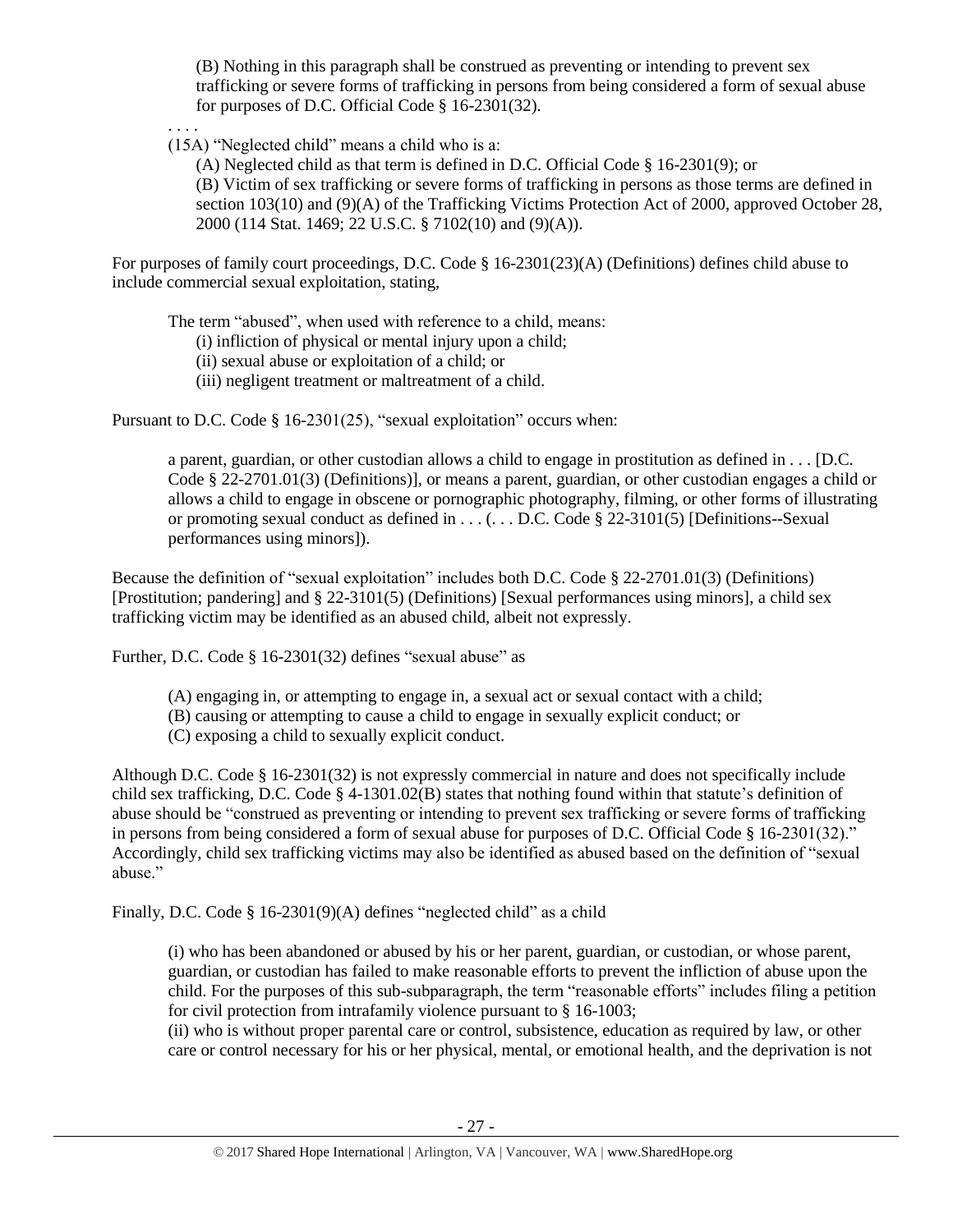due to the lack of financial means of his or her parent, guardian, or custodian;

. . . .

(v) who is in imminent danger of being abused and another child living in the same household or under the care of the same parent, guardian, or custodian has been abused;

(vi) who has received negligent treatment or maltreatment from his or her parent, guardian, or custodian;

. . . .

*5.6 The definition of "caregiver" or another related term in the child welfare statutes is not a barrier to a sex trafficked child accessing the protection of child welfare.*

For reporting purposes, the definition of "custodian" or another related term is not a barrier to a sex trafficked child accessing the protection of child welfare because D.C. Code § 4-1301.02<sup>40</sup> (Definitions) defines abuse to include child sex trafficking without specifying a relationship between the child and the perpetrator of the abuse. $41$ 

Similarly, the definition of sexual abuse for purposes of family court proceedings under D.C. Code § 16-  $2301(32)$  (Definitions) does not require fault by a parent, guardian, or custodian.<sup>42</sup> In contrast, the definition of "sexual exploitation" under D.C. Code  $\S$  16-2301(23)(A)(ii) requires fault by a parent, guardian, or custodian. "Custodian," as defined under D.C. Code § 16-2301(12)(A), means

a person or agency, other than a parent or legal guardian: (A) to whom the legal custody of a child has been granted by the order of a court; (B) who is acting in loco parentis;<sup>43</sup>or (C) who is a day care provider or an employee of a residential facility, in the case of the placement of an abused or neglected child.

Based on this definition, the term "custodian" is unlikely to include conduct by non-familial offenders, creating a barrier to child welfare protection and services in cases of sexual exploitation.

*5.7 Crime victims' compensation is specifically available to a child victim of sex trafficking or commercial sexual exploitation of children (CSEC).*

D.C. Code § 4-501 (Definitions), provides the definitions for the chapter on "compensation of victims of violent crime." That section defines "victim" for the purposes of crime victims' compensation to include "a person who suffers personal injury or death in the District of Columbia . . . as a direct result of: (A) A crime; (B) Assisting lawfully to apprehend a person reasonably suspected of committing or attempting to commit a crime; (C) Assisting a person against whom a crime has been committed or attempted, if the assistance was rendered in a reasonable manner; (D) Attempting to prevent the commission of a crime . . . ." D.C. Code § 4-501(14). D.C. Code § 4-501(6) defines both "crime of violence" and "crime" in part as "the offense of, or the attempt to commit the offense of . . . sexual abuse, kidnapping, . . . cruelty to children, . . . benefitting financially from human trafficking, using a minor in a sexual performance, promoting a sexual performance by a minor, attending or possessing a sexual performance by a minor, trafficking in labor or commercial sex acts, sex

 $\overline{\phantom{a}}$ 

<sup>40</sup> *See supra* note [38.](#page-25-0)

<sup>41</sup> *See supra* Component 5.5 for substantive provisions of D.C. Code § 4-1301.02.

<sup>42</sup> *See supra* Component 5.5 for substantive provisions of D.C. Code § 16-2301.

<sup>&</sup>lt;sup>43</sup> The term "in loco parentis" is not statutorily defined. However, various cases provide definitions for in loco parentis. The District of Columbia Court of Appeals has stated, "'The term "*in loco parentis*," according to its generally accepted common law meaning, refers to a person who has put himself in the situation of a lawful parent by assuming the obligations incident to the parental relation without going through the formalities necessary to legal adoption. It embodies the two ideas of assuming the parental status and discharging the parental duties." Fuller v. Fuller, 247 A.2d 767, 770 (D.C. 1968) (quoting Niewiadomski v. United States, 159 F.2d 683, 686 (6th Cir. 1947)).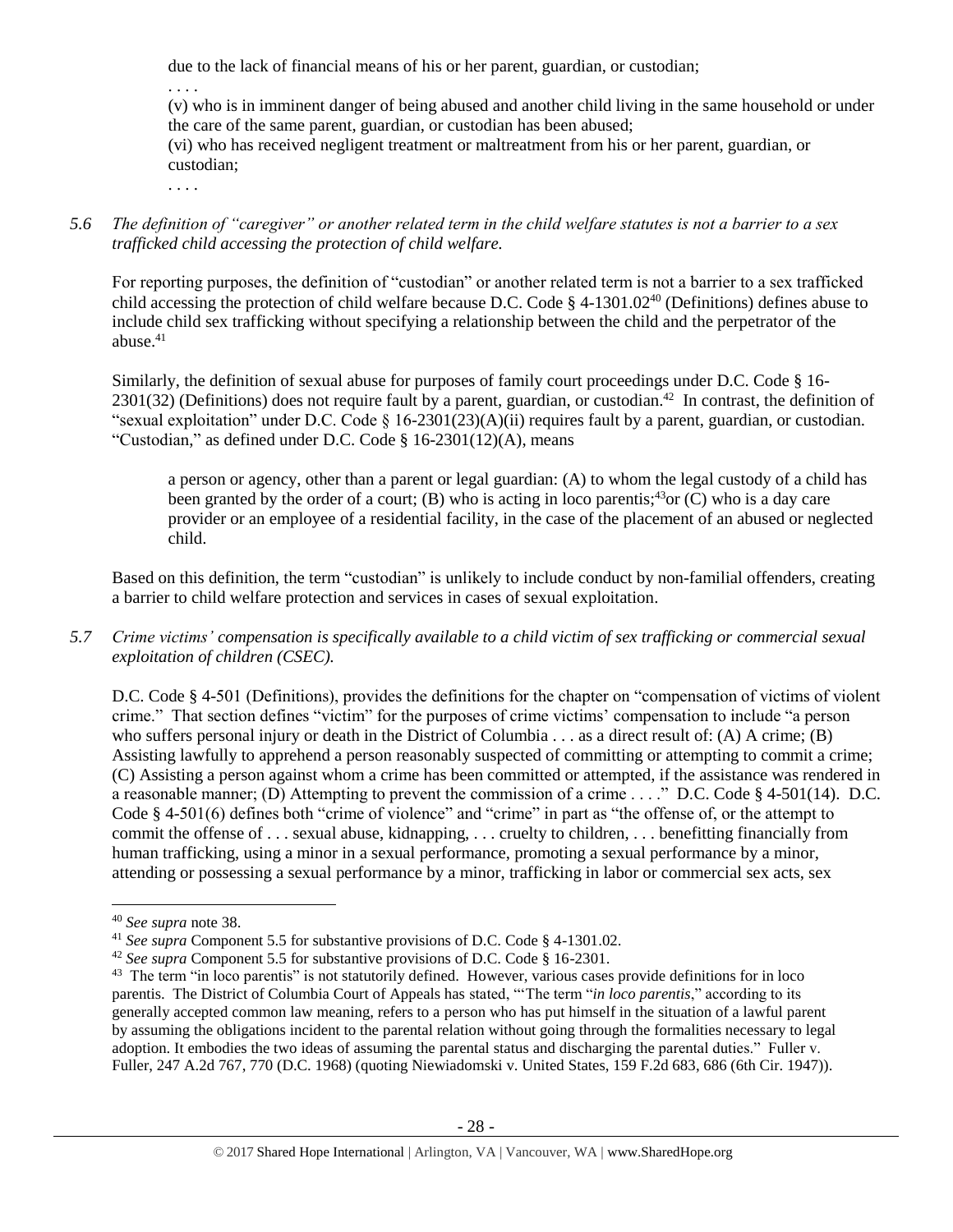trafficking of children, a felony violation of an act codified in Chapter 27 of Title 22 of the District of Columbia Code, where a person was compelled to engage in prostitution or was a minor . . . . These terms include an offense where the perpetrator and victim are members of the same family or household, an offense whether prosecuted under the District of Columbia Code or the United States Code . . . . A crime occurs whether or not any person is identified, arrested, prosecuted, or convicted. Unless an application for rehearing, appeal, or petition for certiorari is pending or a new trial or hearing has been ordered, the conviction of a person whose acts gave rise to the claim is conclusive evidence that a crime was committed."

However, several eligibility requirements might inhibit a domestic minor sex trafficking victim's ability to receive funds through this program. First, a claim must be filed "within 1 year after the crime occurred or 1 year after learning of the Program with an adequate showing that the delay in learning of the Program was reasonable." D.C. Code  $\S 4-506(a)(2)$ . Additionally, the crime must be reported to law enforcement "within 7 days of its occurrence," and "[i]f the crime cannot be reasonably reported within that time period, the crime must be reported within 7 days from the time a report can reasonably be made." D.C. Code  $\S$  4-506(a)(3). Many victims of domestic minor sex trafficking are slow to come forward and thus may become ineligible for crime victims' compensation due to this requirement. It is possible that "[t]he time limit requirements of this section may be waived for good cause shown, including compelling health or safety concerns." D.C. Code § 4-506(d). Through this subsection, it may be determined that a domestic minor sex trafficking victim did have good cause for delay, but no clarification exists to guarantee this protection for victims.

Domestic minor sex trafficking victims are specifically protected from disqualification and reductions in awards under D.C. Code § 4-508(a)(1) (Disqualification and reductions), which states "The Court shall not award compensation if the: (1) Claimant knowingly or willingly participated in the commission of the crime which forms the basis for the claim; provided, that a claimant who was a minor and a victim of sex trafficking of children, may be awarded compensation." Therefore, if the victims meet the other eligibility requirements, their participation in activities such as prostitution will not inhibit their ability to recover funds.

# *5.8 Victim-friendly procedures and protections are provided in the trial process for minors under 18.*

Domestic minor sex trafficking victims are protected from the introduction of certain evidence at trial. Pursuant to D.C. Code § 22-1839 (Reputation or opinion evidence),

In a criminal case in which a person is accused of trafficking in commercial sex, as prohibited by § 22-1833, sex trafficking of children, as prohibited by § 22-1834, or benefitting financially from human trafficking, as prohibited by § 22-1836, reputation or opinion evidence of the past sexual behavior of the alleged victim is not admissible. Evidence of an alleged victim's past sexual behavior other than reputation or opinion evidence also is not admissible, unless such evidence other than reputation or opinion evidence is admitted in accordance with § 22-3022(b), and is constitutionally required to be admitted.

The D.C. Code does not codify additional protections for domestic minor sex trafficking victims or child victims in general, such as the ability to testify via closed circuit television. However, under D.C. Code § 23-1903(d) (Crime victim privacy and security),

In a proceeding in which a child is called to give testimony, on motion by the attorney for the government or the victim's legal or court-appointed representative, or on its own motion, the court may designate the case as being of special public importance. In cases so designated, the court shall expedite the proceeding and ensure that it takes precedence over any other. The court shall ensure a speedy trial in order to minimize the length of time the child must be involved with the criminal justice system. When deciding whether to grant a continuance, the court shall take into consideration the age of the child and the potential adverse impact the delay may have on the child's well-being. The court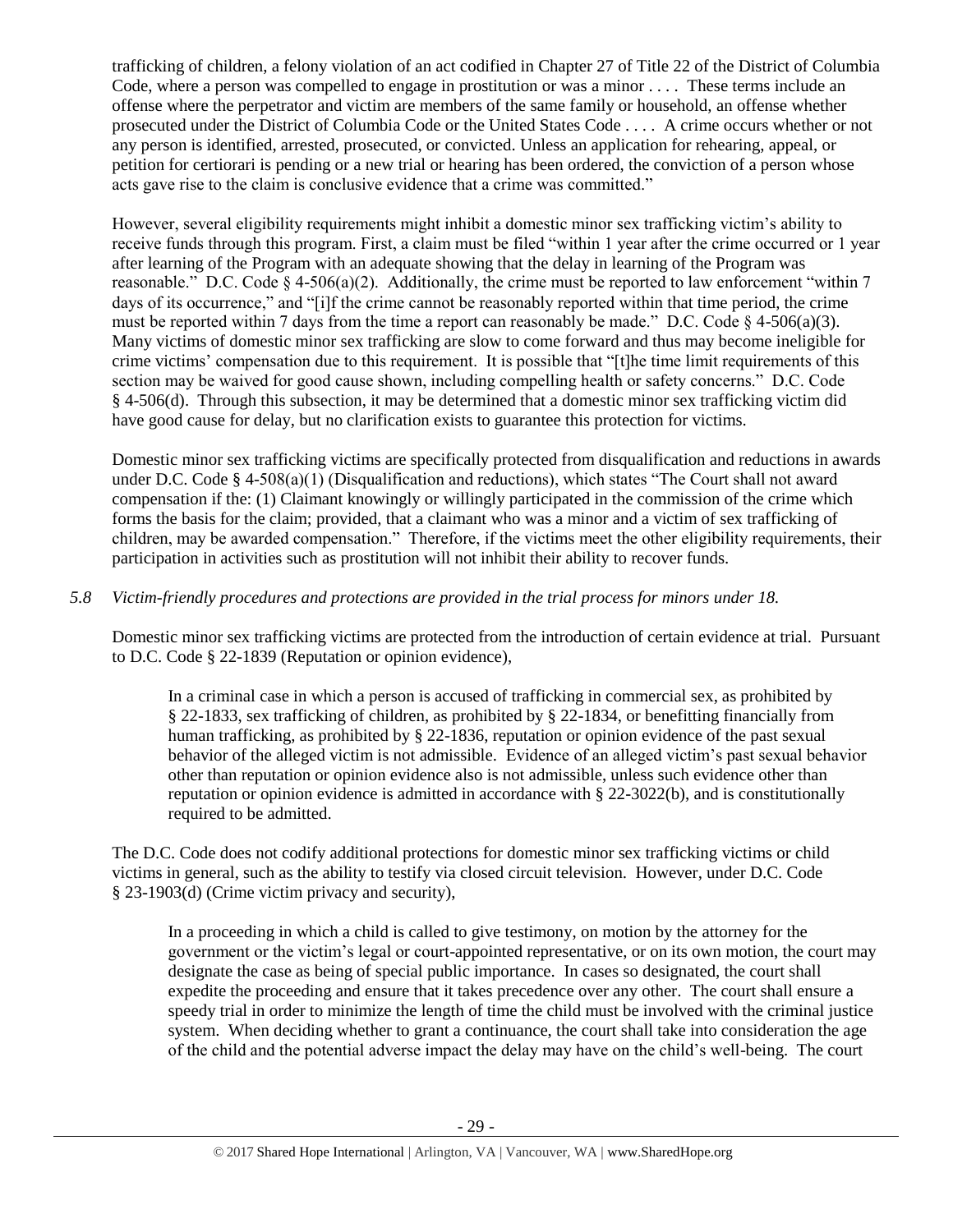shall make written findings of fact and conclusions of law when granting a continuance in cases involving a child witness.

*5.9 Child sex trafficking victims may vacate delinquency adjudications and expunge related records for prostitution and other offenses arising from trafficking victimization, without a waiting period.*

D.C. law does not provide a mechanism for minors to vacate delinquency adjudications related to trafficking victimization, <sup>44</sup> but juvenile records may be sealed after a waiting period. Specifically, juvenile criminal records may be sealed in D.C. after "two years have elapsed since the final discharge of the person from legal custody or supervision, or since the entry of any other Division order not involving custody or supervision; and (2) [the juvenile] has not been subsequently convicted of a crime, or adjudicated delinquent or in need of supervision prior to the filing of the motion, and no proceeding is pending seeking such conviction or adjudication." D.C. Code  $\S$  16-2335(a)(1)(B), (2).

However, D.C. Code § 16-2335(e) states that "any adjudication of delinquency or need of supervision or conviction of a felony subsequent to sealing shall have the effect of nullifying the . . . sealing order."

- 5.9.1 Recommendation: Enact a law that allows child sex trafficking victims to vacate delinquency adjudications and expunge related records for prostitution and other offenses arising from trafficking victimization, without a waiting period.
- *5.10 Victim restitution and civil remedies for victims of domestic minor sex trafficking or commercial sexual exploitation of children (CSEC) are authorized by law.*

Under D.C. Code § 22-1840, civil remedies are expressly allowed. D.C. Code § 22-1840(a) states,

An individual who is a victim of an offense prohibited by [§ 22-1832](http://www.lexis.com/research/buttonTFLink?_m=07a112f99e7b8fc566d4fcb4c9fa62a8&_xfercite=%3ccite%20cc%3d%22USA%22%3e%3c%21%5bCDATA%5bD.C.%20Code%20%a7%2022-1840%5d%5d%3e%3c%2fcite%3e&_butType=4&_butStat=0&_butNum=2&_butInline=1&_butinfo=DCCODE%2022-1832&_fmtstr=FULL&docnum=1&_startdoc=1&wchp=dGLzVzz-zSkAA&_md5=d09117c980fc6ae3a7b6bc3a56660f67) [Forced labor], [§ 22-1833](http://www.lexis.com/research/buttonTFLink?_m=07a112f99e7b8fc566d4fcb4c9fa62a8&_xfercite=%3ccite%20cc%3d%22USA%22%3e%3c%21%5bCDATA%5bD.C.%20Code%20%a7%2022-1840%5d%5d%3e%3c%2fcite%3e&_butType=4&_butStat=0&_butNum=3&_butInline=1&_butinfo=DCCODE%2022-1833&_fmtstr=FULL&docnum=1&_startdoc=1&wchp=dGLzVzz-zSkAA&_md5=b996211e6beb44df20c43519df6654e6) [Trafficking in labor or commercial sex acts], [§ 22-1834](http://www.lexis.com/research/buttonTFLink?_m=07a112f99e7b8fc566d4fcb4c9fa62a8&_xfercite=%3ccite%20cc%3d%22USA%22%3e%3c%21%5bCDATA%5bD.C.%20Code%20%a7%2022-1840%5d%5d%3e%3c%2fcite%3e&_butType=4&_butStat=0&_butNum=4&_butInline=1&_butinfo=DCCODE%2022-1834&_fmtstr=FULL&docnum=1&_startdoc=1&wchp=dGLzVzz-zSkAA&_md5=a5557eeba140e1bcab6b6dc9c7f4621d) [Sex trafficking of children], [§ 22-1835](http://www.lexis.com/research/buttonTFLink?_m=07a112f99e7b8fc566d4fcb4c9fa62a8&_xfercite=%3ccite%20cc%3d%22USA%22%3e%3c%21%5bCDATA%5bD.C.%20Code%20%a7%2022-1840%5d%5d%3e%3c%2fcite%3e&_butType=4&_butStat=0&_butNum=5&_butInline=1&_butinfo=DCCODE%2022-1835&_fmtstr=FULL&docnum=1&_startdoc=1&wchp=dGLzVzz-zSkAA&_md5=90f235c81fba6d5127da38fd762ebe2a) [Unlawful conduct with respect to documents in furtherance of human trafficking], or [§ 22-1836](http://www.lexis.com/research/buttonTFLink?_m=07a112f99e7b8fc566d4fcb4c9fa62a8&_xfercite=%3ccite%20cc%3d%22USA%22%3e%3c%21%5bCDATA%5bD.C.%20Code%20%a7%2022-1840%5d%5d%3e%3c%2fcite%3e&_butType=4&_butStat=0&_butNum=6&_butInline=1&_butinfo=DCCODE%2022-1836&_fmtstr=FULL&docnum=1&_startdoc=1&wchp=dGLzVzz-zSkAA&_md5=e9ef8b950cc329647e4a5bc7da987e65) [Benefitting financially from human trafficking] may bring a civil action in the Superior Court of the District of Columbia. The court may award actual damages, compensatory damages, punitive damages, injunctive relief, and any other appropriate relief. A prevailing plaintiff shall also be awarded attorney's fees and costs. Treble damages shall be awarded on proof of actual damages where a defendant's acts were willful and malicious.

(1) (A) a neglected child has reached his majority; or

 $\overline{\phantom{a}}$ 

- (B) two years have elapsed since the final discharge of the person from legal custody or supervision, or since the entry of any other Division order not involving custody or supervisions; and
- (2) he has not been subsequently convicted of a crime, or adjudicated delinquent or in need of supervision prior to filing the motion, and no proceeding is pending seeking such conviction or adjudication.

However, "[a]ny adjudication of delinquency or need of supervision or conviction of a felony subsequent to sealing shall have the effect of nullifying the vacating and sealing order." D.C. Code § 16-2335(e). Accordingly, a delinquency adjudication may still have a negative impact even after being vacated.

In any event, neither D.C. Code § 16-2335.01 nor D.C. Code Ann. § 16-2335 specifically allow child sex trafficking victims to vacate delinquency adjudications related to their victimization.

<sup>44</sup> D.C. Code § 16-2335.01(a) (Motion to vacate adjudication or grant a new factfinding hearing on the ground of actual innocence) allows for vacatur but only "on grounds of actual innocence based on new evidence."

D.C. Code § 16-2335(a) (Sealing of records) allows for vacatur if the court finds: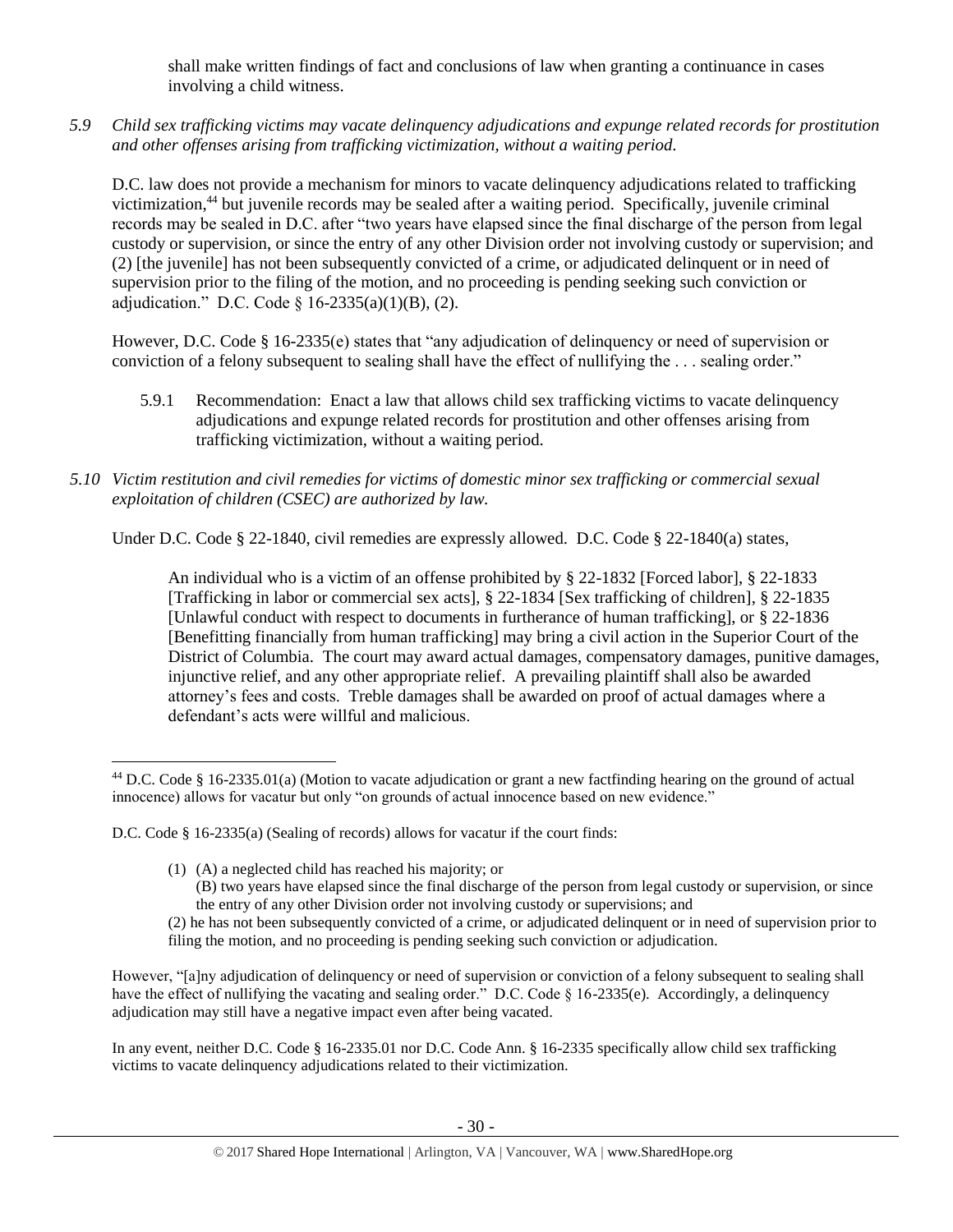A domestic minor sex trafficking victim could receive restitution under D.C. Code § 16-711 (Restitution or reparation), which allows the court to award restitution to victims of any offense. D.C. Code § 16-711 states,

(a) In criminal cases in the Superior Court, the court may, in addition to any other sentence imposed as a condition of probation or as a sentence itself, require a person convicted of any offense to make reasonable restitution or reparation.

(b) When restitution or reparation is ordered, the court shall take into consideration the number of victims, the actual damage of each victim, the resources of the defendant, the defendant's ability to earn, any obligation of the defendant to support dependents, and other matters as pertain to the defendant's ability to make restitution or reparation.

(c) The court shall fix the manner of performing restitution or reparation.

. . . .

- 5.10.1 Recommendation: Amend D.C. Code § 16-711 (Restitution or reparation) to require that courts mandate restitution in all cases of minor sex trafficking.
- *5.11 Statutes of limitations for civil and criminal actions for child sex trafficking or commercial sexual exploitation of children (CSEC) offenses are eliminated or lengthened to allow prosecutors and victims a realistic opportunity to pursue criminal action and legal remedies.*

For the purposes of civil actions, "[a]ny statute of limitation imposed for the filing of a civil suit under this section shall not begin to run until the plaintiff knew, or reasonably should have known, of any act constituting a violation of § 22-1832 [Forced labor], § 22-1833 [Trafficking in labor or commercial sex acts], § 22-1834 [Sex trafficking of children], § 22-1835 [Unlawful conduct with respect to documents in furtherance of human trafficking], or § 22-1836 [Benefitting financially from human trafficking], or until a minor plaintiff has reached the age of majority, whichever is later." D.C. Code § 22-1840(b). Additionally, D.C. Code § 22-1840 (Civil action) provides protection and states that "[a] defendant is estopped to assert a defense of the statute of limitations when the expiration of the statute is due to conduct by the defendant inducing the plaintiff to delay the filing of the action." D.C. Code  $\S$  22-1840(d).

Criminal actions related to domestic minor sex trafficking have a 10-year statute of limitations. D.C. Code § 23-113(a)(3)(H), (J), (K), (L), (M). Furthermore, this statute of limitations does not begin to run until the minor has reached 21. D.C. Code § 23-113(d)(2)(D), (H), (I), (J). D.C. Code § 23-113(a)(3) states, in part,

A prosecution for the following crimes and any offense that is properly joinable with any of the following crimes is barred if not commenced within ten (10) years after it is committed:

(H) using a minor in a sexual performance or promoting a sexual performance by a minor (D.C. Official Code § 22-3102);

. . . .

. . . .

(J) Trafficking in labor or commercial sex and sex trafficking of children as prohibited by [D.C. Official Code §§ 22-1833 and 22-1834], respectively,

(K) Section [D.C. Official Code § 22-2704] [Abducting or enticing child from his or her home for purposes of prostitution; harboring such child]);

(L) Section [D.C. Official Code 22-2705] [Pandering; inducing or compelling an individual to engage in prostitution]); and

(M) Sections [D.C. Official Code 22-2706 [Compelling an individual to live life of prostitution against his or her will] and 22-2708] [Causing spouse to live in prostitution].

Additionally, under D.C. Code § 23-113(d)(2),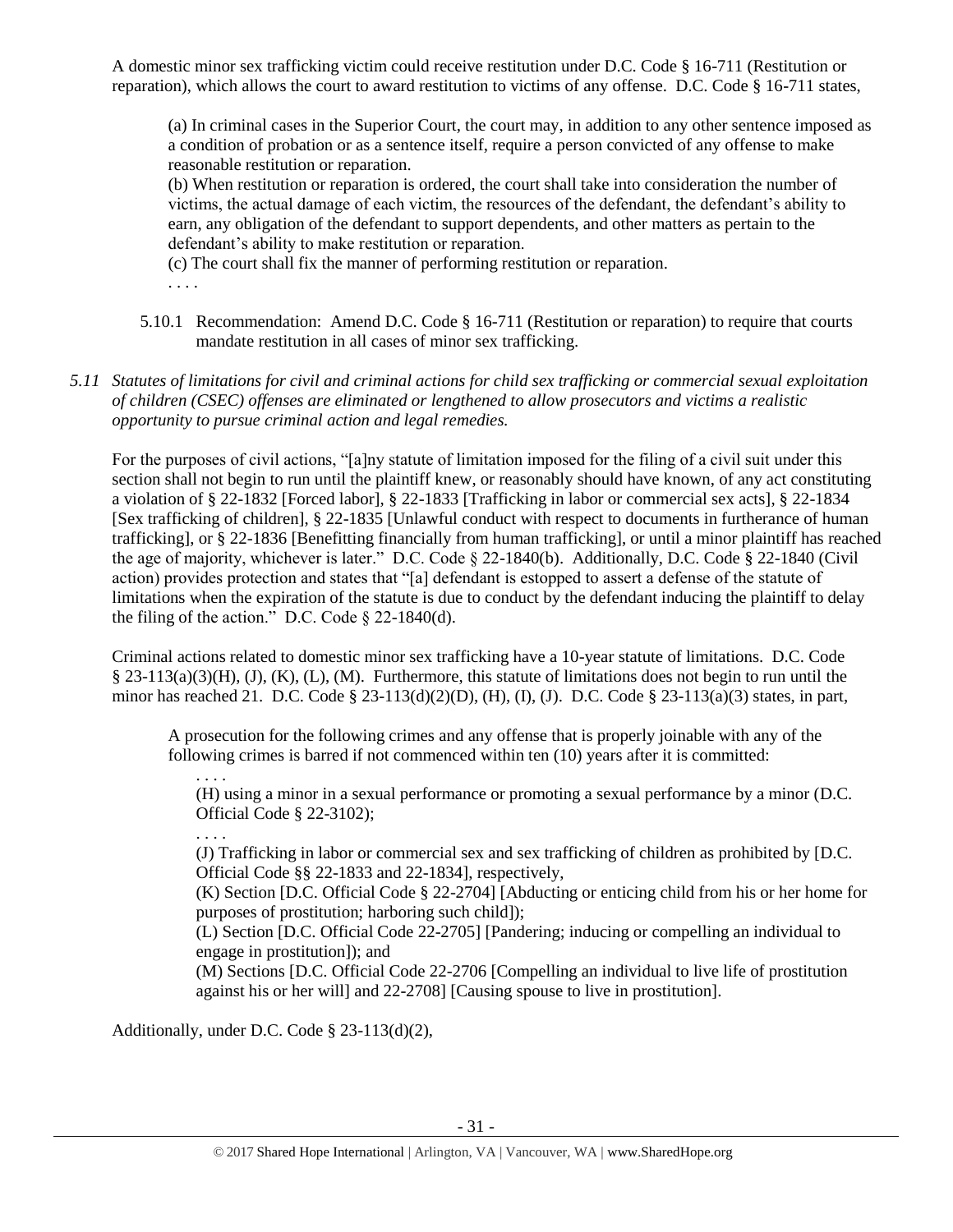The period of limitation shall not begin to run until the victim reaches 21 years of age for the following offenses:

(A) first degree child sexual abuse (§ 22-3008);

(B) second degree child sexual abuse (§ 22-3009);

(C) enticing a child for the purpose of committing felony sexual abuse (§ 22-3010);

(D) using a minor in a sexual performance or promoting a sexual performance by a minor (§ 22- 3102);

(E) incest (§ 22-1901);

(F) Sections [D.C. Official Code 22-3009.01 and 22-3009.02];

(G) Section [D.C. Official Code 22-2704];

(H) Section [D.C. Official Code 22-2705];

(I) S Section [D.C. Official Code 22-2706], where the victim is a minor; and

(J) Forced labor, trafficking in labor or commercial sex, sex trafficking of children, and benefitting financially from human trafficking as prohibited by the Human Trafficking Act [D.C. Law 18-239] where the victim is a minor.

Similarly, under D.C. Code  $\S 23-113(d)(5)$  the statute of limitations is tolled until the victim is no longer in the trafficking situation. D.C. Code  $\S 23-113(d)(5)$  states, "The period of limitation shall not begin to run for forced labor, trafficking in labor or commercial sex, sex trafficking of children, and benefitting financially from human trafficking until the victim is no longer subject to the means used to obtain or maintain his or her labor or services or commercial sex acts."

5.11.1 Recommendation: Eliminate the statute of limitation applicable to both D.C. Code § 22-1840(b) (Civil action) and D.C. Code § 23-113 (Limitations on actions for criminal violations) for child victims of sex trafficking and commercial sexual exploitation.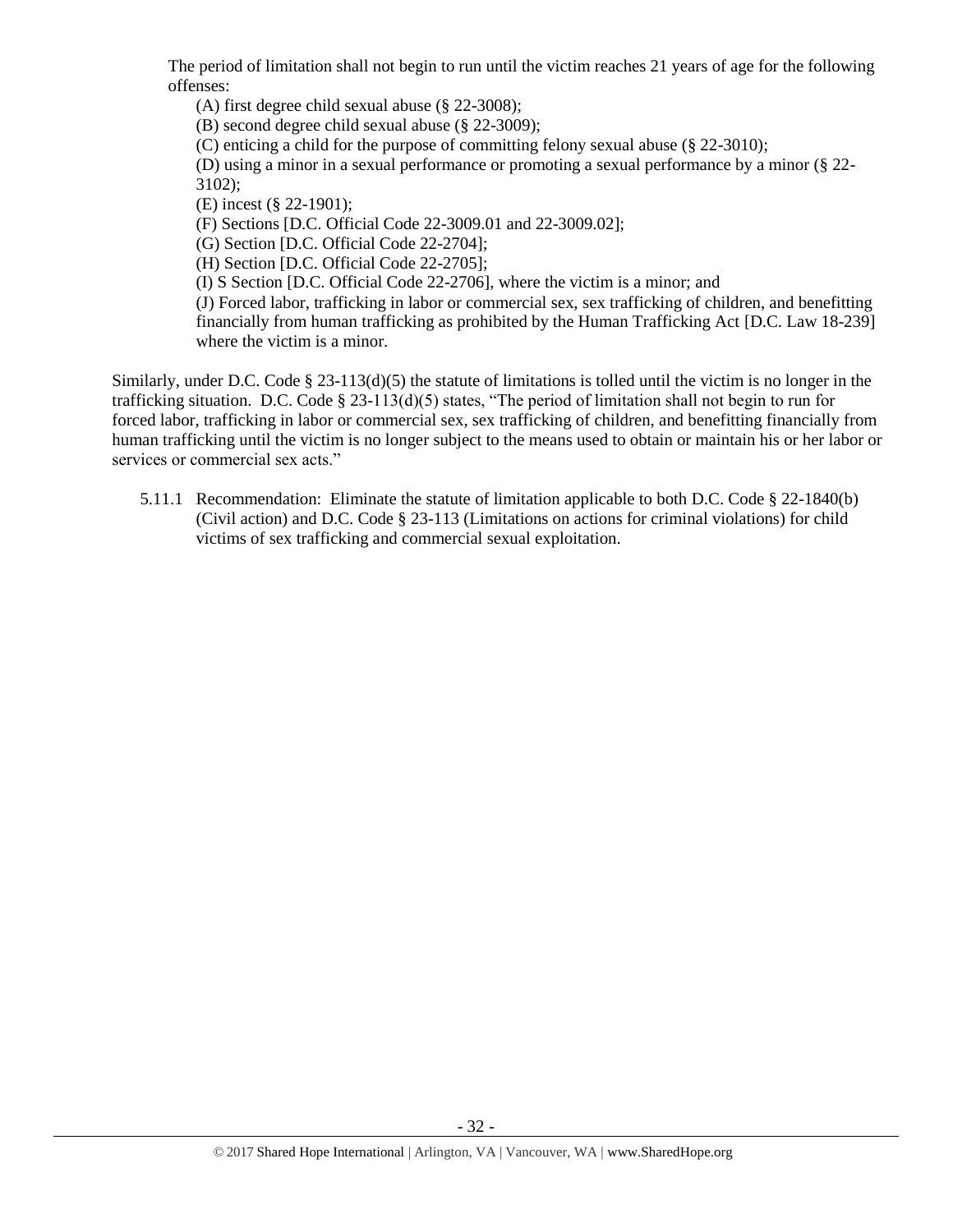#### FRAMEWORK ISSUE 6: CRIMINAL JUSTICE TOOLS FOR INVESTIGATION AND PROSECUTIONS

#### *Legal Components:*

- *6.1 Training on human trafficking and domestic minor sex trafficking for law enforcement is statutorily mandated or authorized.*
- *6.2 Single party consent to audiotaping is permitted in law enforcement investigations.*
- *6.3 Wiretapping is an available tool to investigate domestic minor sex trafficking and commercial sexual exploitation of children (CSEC).*
- *6.4 Using a law enforcement decoy posing as a minor to investigate buying or selling of commercial sex acts is not a defense to soliciting, purchasing, or selling sex with a minor.*

*\_\_\_\_\_\_\_\_\_\_\_\_\_\_\_\_\_\_\_\_\_\_\_\_\_\_\_\_\_\_\_\_\_\_\_\_\_\_\_\_\_\_\_\_\_\_\_\_\_\_\_\_\_\_\_\_\_\_\_\_\_\_\_\_\_\_\_\_\_\_\_\_\_\_\_\_\_\_\_\_\_\_\_\_\_\_\_\_\_\_\_\_\_\_*

- *6.5 Using the Internet or electronic communications to investigate buyers and traffickers is a permissible investigative technique.*
- *6.6 State law requires reporting of missing children and recovered missing children.*

## *Legal Analysis:*

*6.1 Training on human trafficking and domestic minor sex trafficking for law enforcement is statutorily mandated or authorized.*

D.C. Code § 22–1842 (Training program) requires human trafficking training for law enforcement officers, social workers, and case workers employed by the Metropolitan Police Department, the Child and Family Services Agency, and the Department of Youth Rehabilitation Services. D.C. Code § 22–1842 states,

- (a) The Metropolitan Police Department ("MPD"), the Child and Family Services Agency ("CFSA"), and the Department of Youth Rehabilitation Services ("DYRS") shall provide training on human trafficking to:
	- (1) New law enforcement officers, social workers, and case managers; and

(2) Current law enforcement officers, social worker employees, and case managers who have not previously received comparable training.

- (b) The training shall be a minimum of 4 hours and shall include:
	- (1) The nature and dimension of human trafficking;
	- (2) The legal rights and remedies available to a victim of human trafficking;
	- (3) The services and facilities available to a victim of human trafficking;
	- (4) The legal duties imposed on a police officer, social worker, or case manager to enforce the

provisions of the Sex Trafficking of Children Prevention Amendment Act of 2014 [D.C. Law 20-

276], and to offer protection and assistance to a victim of human trafficking;

(5) Techniques for determining when a person may be a victim of trafficking;

(6) Techniques for handling a human trafficking offense that promotes the safety of the victim; and (7) The particular needs of youth and minor trafficking victims;

(c) MPD, CFSA, and DYRS shall consult with community organizations that provide training, resources, advocacy, or services to victims of human trafficking for assistance in developing and presenting training on human trafficking.

*6.2 Single party consent to audiotaping is permitted in law enforcement investigations.*

Single party consent for audiotaping in law enforcement investigations is permitted under D.C. law. Under D.C. Code § 23-542 (Interception, disclosure, and use of wire or oral communications prohibited), it is generally illegal for one to intercept wire communications. However, exceptions exist under D.C. Code § 23-542(b), which states, in part,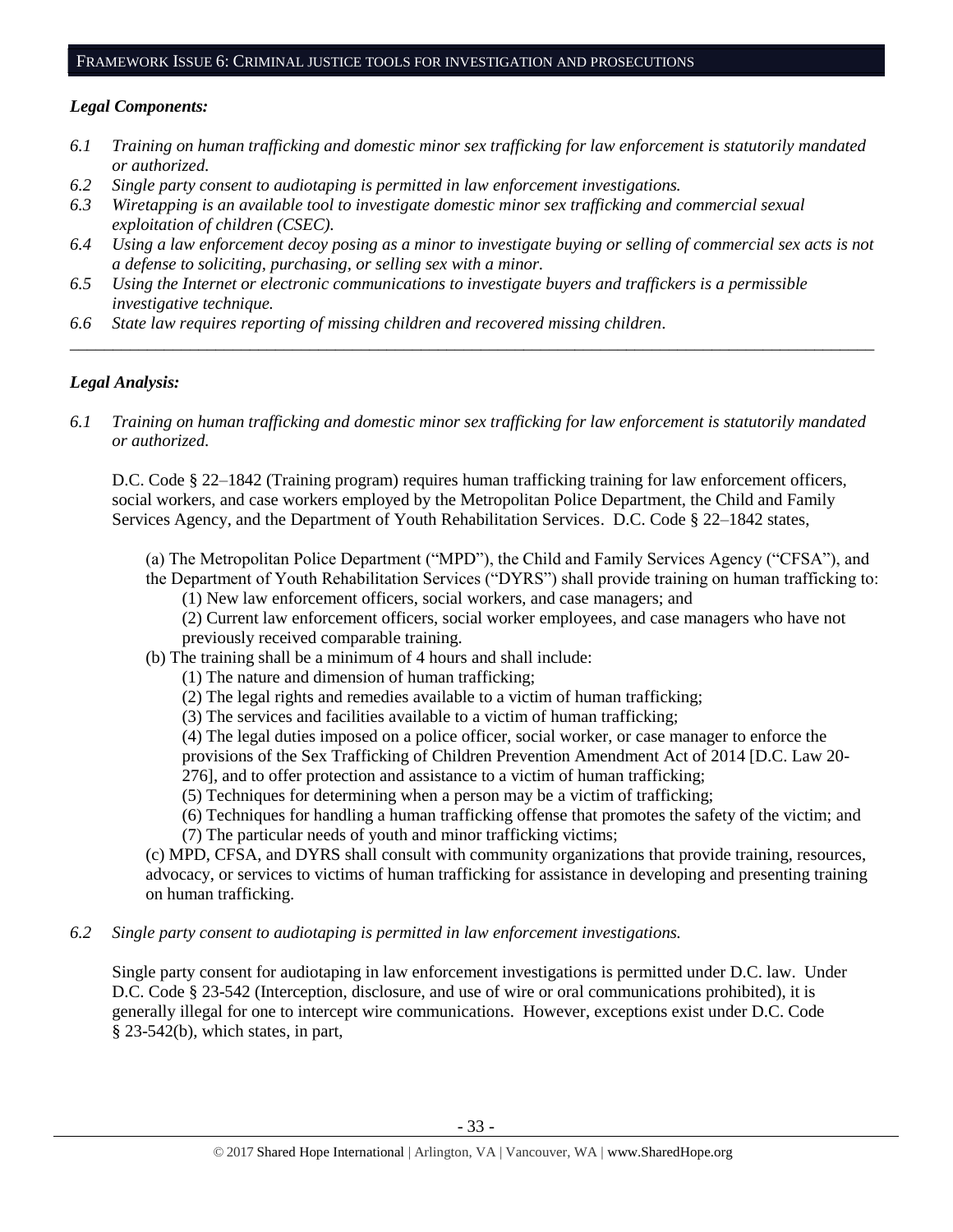It shall not be unlawful under this section for—

. . . . (2) a person acting under color of law to intercept a wire or oral communication, where such person is a party to the communication, or where one of the parties to the communication has given prior consent to such interception; or

(3) a person not acting under color of law to intercept a wire or oral communication, where such person is a party to the communication, or where one of the parties to the communication has given prior consent to such interception, unless such communication is intercepted for the purpose of committing any criminal or tortious act in violation of the Constitution or laws of the United States, any State, or the District of Columbia, or for the purpose of committing any other injurious act.

*6.3 Wiretapping is an available tool to investigate domestic minor sex trafficking and commercial sexual exploitation of children (CSEC).* 

District of Columbia's human trafficking and CSEC offenses are not included within the list offenses for which wiretapping is permitted as an investigative tool.

- 6.3.1 Recommendation: Amend D.C. Code § 23-546(c) to allow wiretapping in investigations for the offenses of D.C. Code § 22-1834 (Sex trafficking of children) and § 22-1836 (Benefitting financially from human trafficking).
- *6.4 Using a law enforcement decoy posing as a minor to investigate buying or selling of commercial sex acts is not a defense to soliciting, purchasing, or selling sex with a minor.*

District of Columbia's trafficking and CSEC laws do not prohibit a defense based on the use of a law enforcement decoy posing as a minor to investigate the solicitation, purchase, or sale of sex with a minor;<sup>45</sup> however, this defense is prohibited under D.C. Code § 22-3010.02 (Arranging for sexual contact with a real or fictitious child), a non-CSEC, buyer-applicable offense. D.C. Code § 22-3010.02(a) states, in part:

For the purposes of this section, arranging to engage in a sexual act or sexual contact with an individual who is fictitious shall be unlawful only if the arrangement is done by or with a law enforcement officer.

For reasons stated above, the defense would not be available for charges brought against buyers or traffickers through reverse sting operations, which are the most likely situations in which a defendant would try to assert such a defense.

However, a loop hole may remain in D.C. Code § 22-3010.02 (Arranging for sexual contact with a real or fictitious child) and § 22-3010 (Enticing a child) for children who are less than four years younger than the person arranging to engage in sexual act or sexual contact with a child. Both provisions prohibit a defense based on the use of law enforcement decoys when the person arranging a sexual act or sexual contact does so with "an individual (whether real or fictitious) who is or who is represented to be a child at least 4 years younger than the person." D.C. Code § 22-3010. Therefore, buyers seeking to engage in the commercial

 $\overline{\phantom{a}}$ <sup>45</sup> See Component 2.1 for more information about buyer-applicable sex trafficking provision D.C. Stat. § 22- 1834(a) (Sex Trafficking of Children) and Section 2.2 for more information on buyer-applicable CSEC provision D.C. Stat. § 22-2704(a) (Abducting or enticing a child from his or her home for purposes of prostitution); D.C. Stat. § 22-2705(a) (Pandering, inducing, or compelling an individual to engage in prostitution); and D.C. Stat § 22- 2707(a) (Procuring; receiving money or other valuable thing for arranging assignation).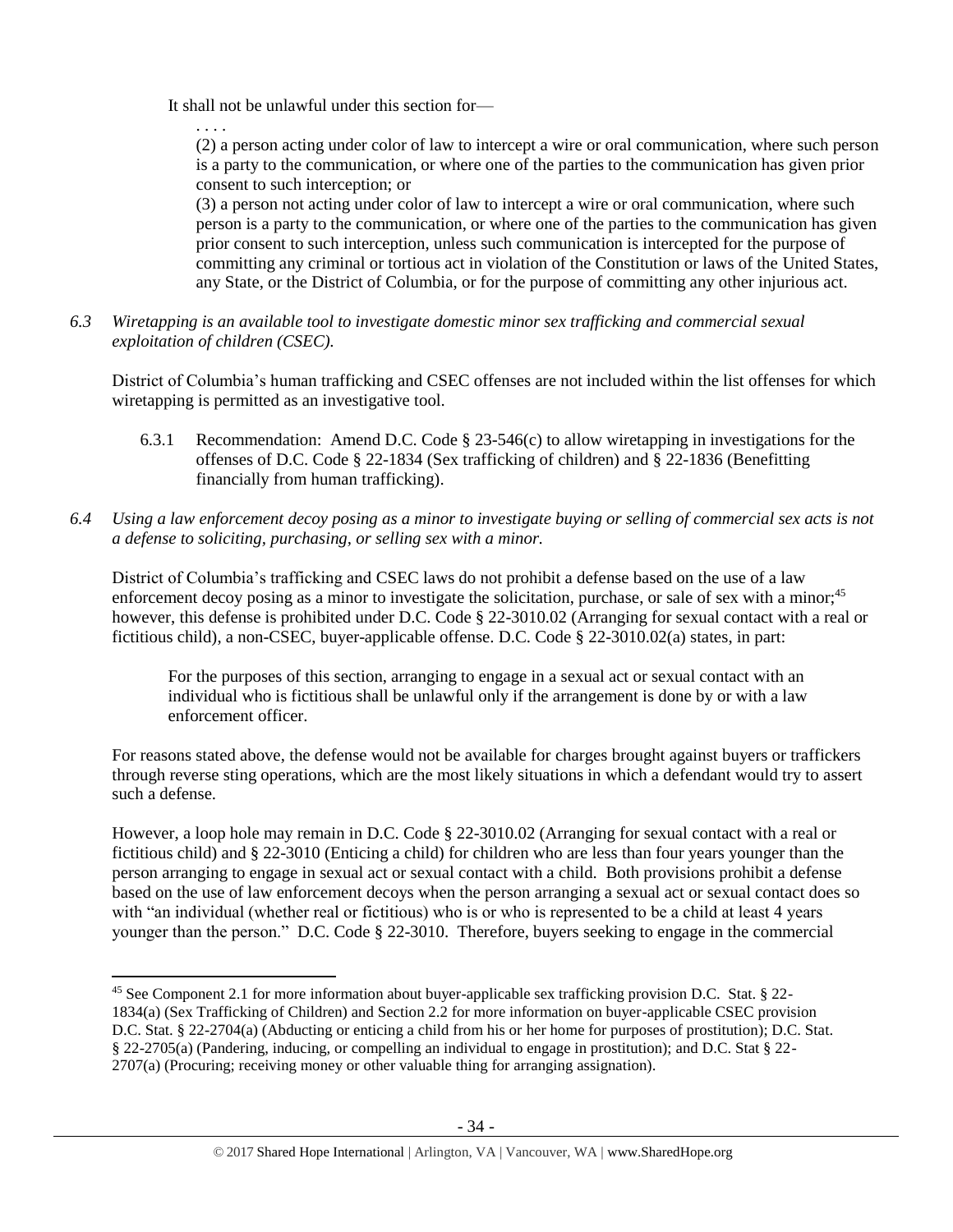exploitation of a child may not be prohibited from raising a defense related to the use of law enforcement decoy when the real or fictitious child is less than 4 years younger than the buyer.

- 6.4.1 Recommendation: Enact a law that expressly prohibits a defense to prosecution based on the use of a law enforcement decoy posing as a minor to investigate D.C.'s trafficking and CSEC offenses.
- *6.5 Using the Internet or electronic communications to investigate buyers and traffickers is a permissible investigative technique.*

No D.C. statute specifically addresses the use of the Internet to investigate buyers and traffickers. D.C. Code § 22-3010.02 (Arranging for a sexual contact with a real or fictitious child) could be utilized potentially although it does not expressly relate to Internet use to arrange for sexual contact.<sup>46</sup>

- 6.5.1 Recommendation: Amend trafficking in children and CSEC offenses to allow law enforcement to use the Internet or other electronic communications to investigate these offenses, or enact a separate law authorizing use of the Internet for investigations of these offenses.
- *6.6 State law requires reporting of missing children and recovered missing children.*

D.C. Code § 4-1323.01 (Missing Persons) creates procedures for reporting by the Child and Family Services Agency of missing children at risk for sex trafficking to the Metropolitan Police Department. In addition, it requires the Metropolitan Police Department to report critically missing children to the National Center for Missing and Exploited Children. Pursuant to D.C. Code § 4-1323.01,

(a) The Child and Family Services Agency shall file a missing person report with the Metropolitan Police Department ("MPD") for any child in the custody of the Child and Family Services Agency immediately after discovering that the child is missing from the child's home or out-of-home placement. (b) A person required to make a report of abuse or neglect under § 4-1321.02(b), may file a missing person report with the MPD.

(c) The MPD shall immediately report a missing child to the National Center for Missing and Exploited Children if the child has been:

(1) Deemed critical missing by the MPD, as defined by MPD General Order 304-03; or

(2) Missing for more than 30 days from the date the Child and Family Services Agency filed a

missing person report with MPD pursuant to subsection (a) of this section.

(d) For the purposes of this section, the term "child" means a person who has not attained the age of 18 years.

However, D.C. Code § 4-1323.01 (Missing Persons) does not require law enforcement or any other entity to report when a missing child is recovered or located.

6.6.1 Recommendation: Amend D.C. Code § 4-1323.01 (Missing Persons) to require reporting of a missing child who has been recovered.

 $\overline{\phantom{a}}$ 

<sup>46</sup> D.C. Code § 22-3010.02, enacted in 2011, currently has no precedent case law to demonstrate applicability to situations involving the Internet.